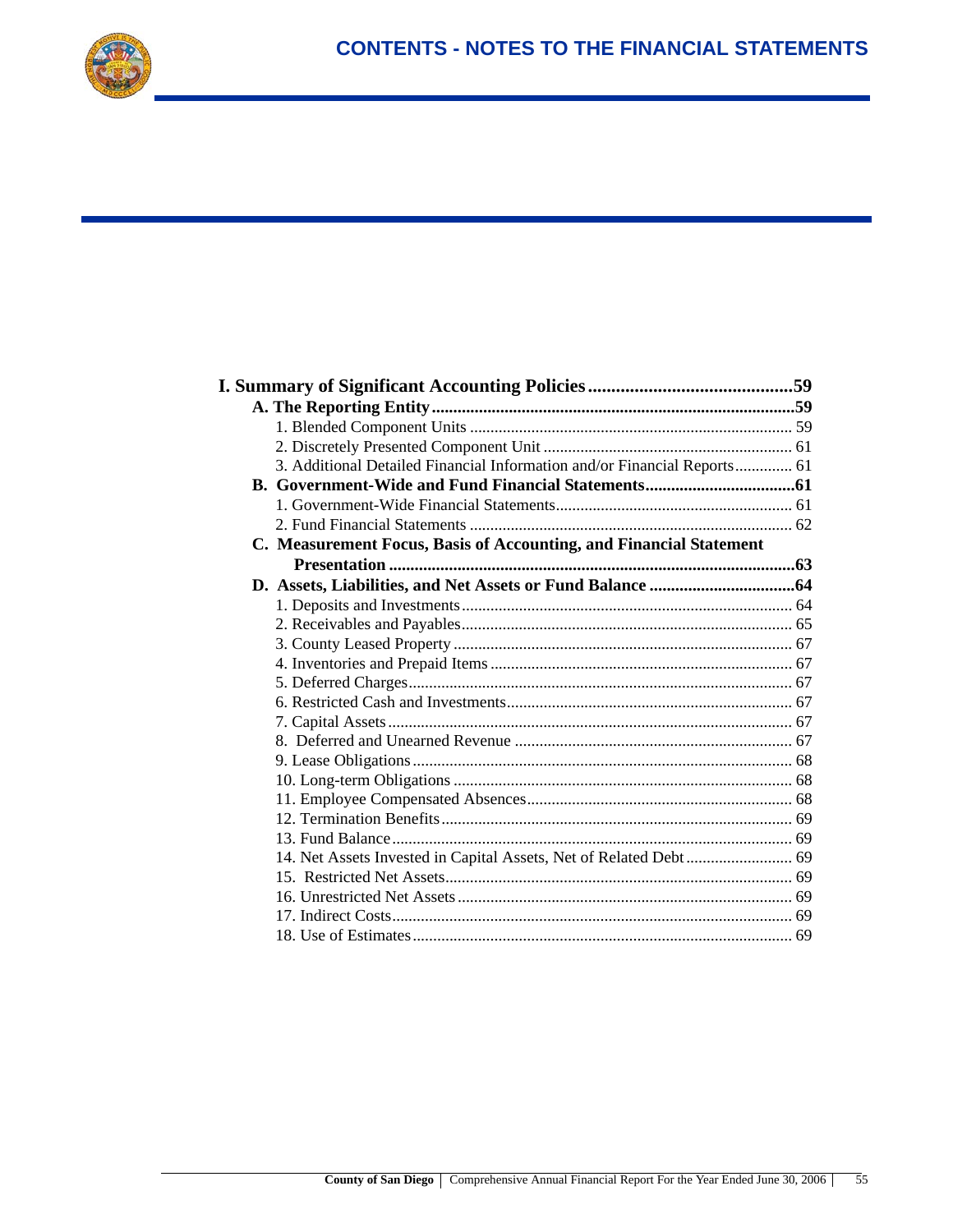

| <b>II. Reconciliation of Government-Wide and Fund Financial Statements .70</b>                                 |  |  |  |  |  |
|----------------------------------------------------------------------------------------------------------------|--|--|--|--|--|
|                                                                                                                |  |  |  |  |  |
| <b>B. Statement of Revenues, Expenditures and Changes in Fund</b>                                              |  |  |  |  |  |
|                                                                                                                |  |  |  |  |  |
|                                                                                                                |  |  |  |  |  |
|                                                                                                                |  |  |  |  |  |
|                                                                                                                |  |  |  |  |  |
|                                                                                                                |  |  |  |  |  |
|                                                                                                                |  |  |  |  |  |
|                                                                                                                |  |  |  |  |  |
|                                                                                                                |  |  |  |  |  |
|                                                                                                                |  |  |  |  |  |
|                                                                                                                |  |  |  |  |  |
|                                                                                                                |  |  |  |  |  |
|                                                                                                                |  |  |  |  |  |
|                                                                                                                |  |  |  |  |  |
|                                                                                                                |  |  |  |  |  |
|                                                                                                                |  |  |  |  |  |
|                                                                                                                |  |  |  |  |  |
|                                                                                                                |  |  |  |  |  |
|                                                                                                                |  |  |  |  |  |
|                                                                                                                |  |  |  |  |  |
|                                                                                                                |  |  |  |  |  |
|                                                                                                                |  |  |  |  |  |
|                                                                                                                |  |  |  |  |  |
|                                                                                                                |  |  |  |  |  |
|                                                                                                                |  |  |  |  |  |
|                                                                                                                |  |  |  |  |  |
|                                                                                                                |  |  |  |  |  |
|                                                                                                                |  |  |  |  |  |
|                                                                                                                |  |  |  |  |  |
| 4 Transfers In/Transfers Out 2018 12:00 12:00 12:00 12:00 12:00 12:00 12:00 12:00 12:00 12:00 12:00 12:00 12:0 |  |  |  |  |  |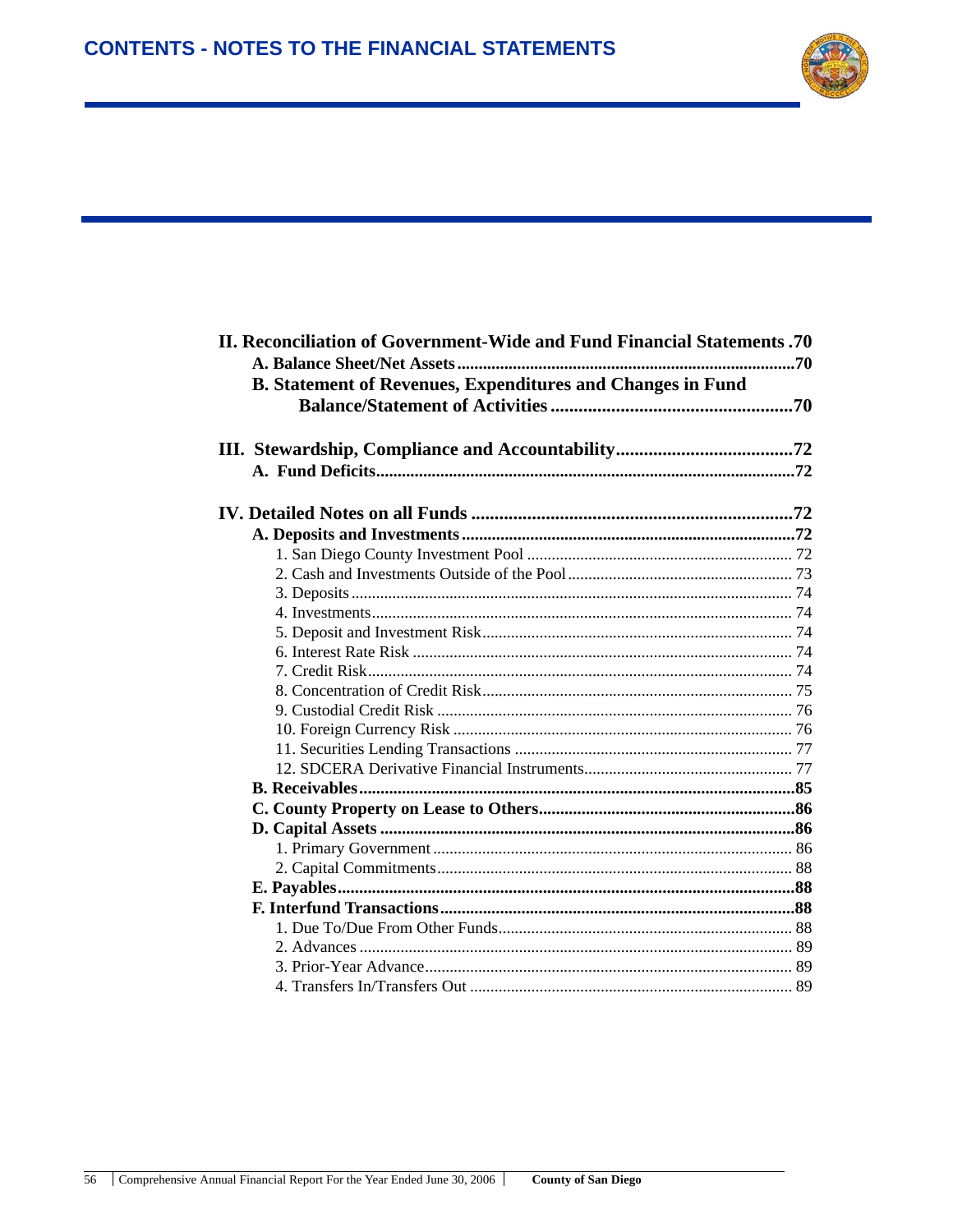

| 4. Advance Refunding of Long-Term Debt Including New Long-Term Debt  95 |  |
|-------------------------------------------------------------------------|--|
|                                                                         |  |
|                                                                         |  |
|                                                                         |  |
|                                                                         |  |
|                                                                         |  |
|                                                                         |  |
|                                                                         |  |
|                                                                         |  |
|                                                                         |  |
|                                                                         |  |
|                                                                         |  |
|                                                                         |  |
|                                                                         |  |
|                                                                         |  |
|                                                                         |  |
|                                                                         |  |
|                                                                         |  |
|                                                                         |  |
|                                                                         |  |
|                                                                         |  |
|                                                                         |  |
|                                                                         |  |
|                                                                         |  |
|                                                                         |  |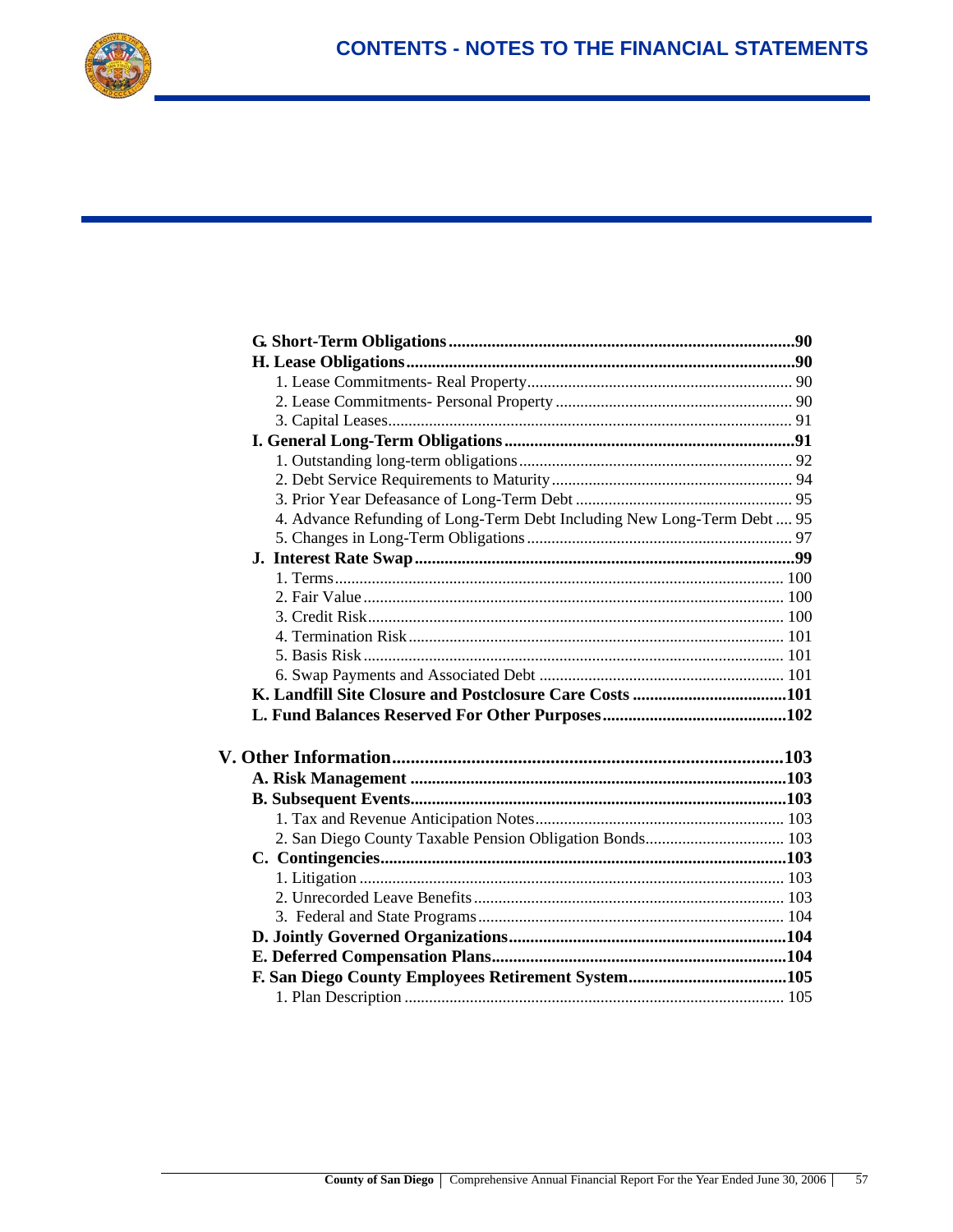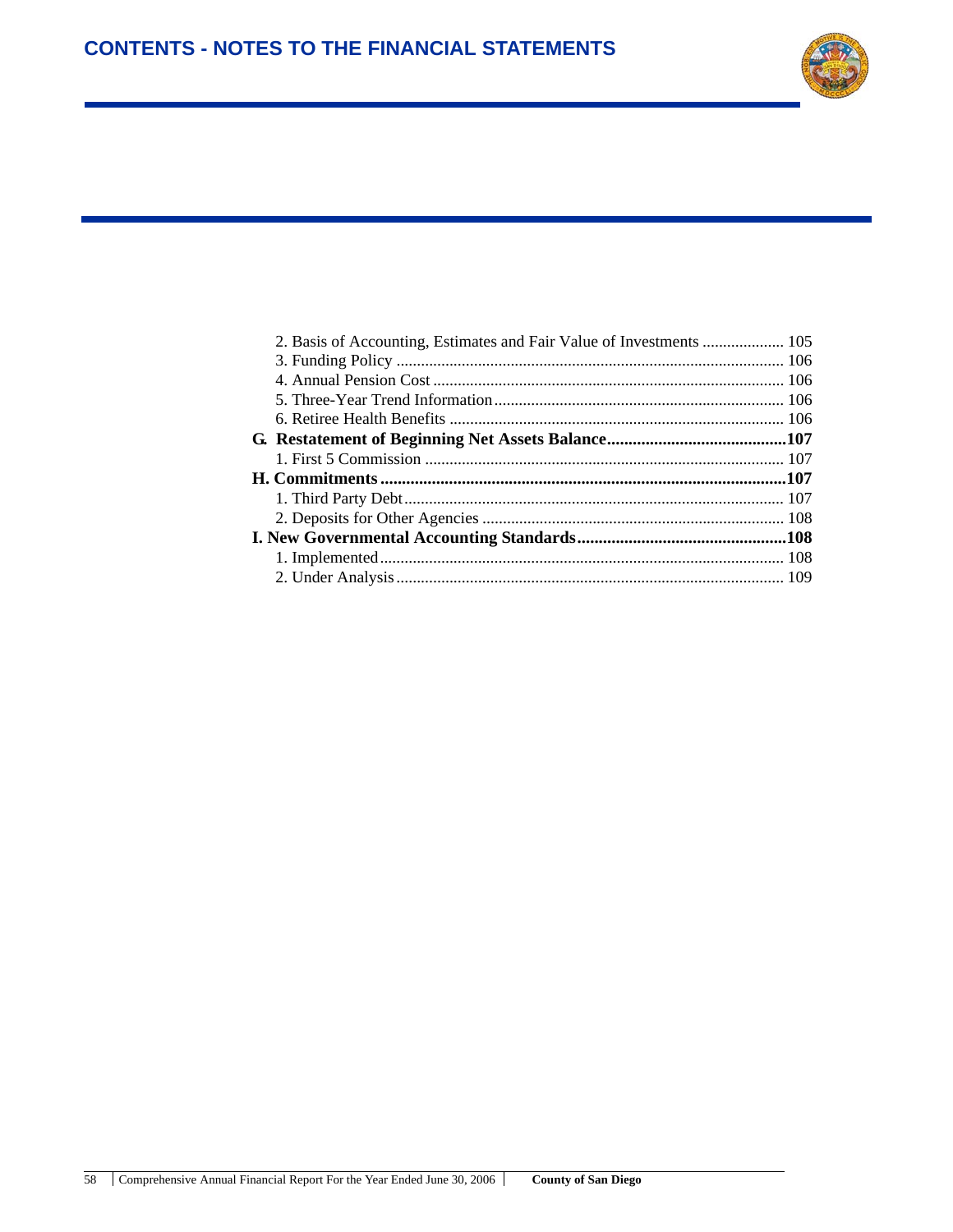

# **I. Summary of Significant Accounting Policies**

# **A. The Reporting Entity**

The County of San Diego (the "County"), is a political subdivision of the State of California (the "State") charged with general governmental powers and governed by an elected five-member Board of Supervisors (the "Board"). The County provides a full range of general government services including police protection, detention and correction, public assistance, health and sanitation, recreation, library, flood control, public ways and facilities, inactive waste management, airport management and general financial and administrative support.

As required by generally accepted accounting principles in the United States of America (GAAP), these financial statements present the County (the primary government) and its component units, entities for which the County is considered to be financially accountable. The component units discussed below are included in the County's reporting entity because of the significance of their operational or financial relationships with the County. Management applied the criteria of Governmental Accounting Standards Board (GASB) Statement No. 14, "The Financial Reporting Entity," and Statement No. 39, "Determining Whether Certain Organizations are Component Units - an amendment of GASB Statement No. 14," to determine whether the following component units should be reported as blended or discretely presented component units. Blended component units, although legally separate entities are, in substance, part of the County's operations. Data from these component units are combined with the data from the primary government. The discretely presented component unit is reported in a separate column in the government-wide financial statements to emphasize that it is

legally separate from the County.

### **1. Blended Component Units**

Blended component units governed by the Board of Supervisors include the County of San Diego In-Home Support Services Public Authority (IHSS), the San Diego County Housing Authority, the San Diego County Redevelopment Agency, as well as various service areas and districts which provide specific services County-wide or to distinct geographic areas within the County. While each of these component units is legally separate from the County, the County is financially accountable for these entities. Financial accountability is demonstrated by the County Board of Supervisors acting as the governing board for each of these component units. Descriptions of these component units are as follows:

*County of San Diego In-Home Supportive Services Public Authority (IHSS)* - This authority was established to serve as the employer of record for the IHSS program which provides inhome assistance to low-income aged, blind, and disabled individuals enabling them to remain safely in their own homes and avoid institutionalization. The IHSS program is statemandated. This fund is included as a *special revenue fund.* 

*San Diego County Housing Authority* - This authority accounts for revenues and expenditures related to providing decent housing in a suitable environment for individuals who cannot afford standard private housing. Contracts with the U.S. Department of Housing and Urban Development provide the major funding sources. This fund is included as a *special revenue fund*.

*San Diego County Redevelopment Agency* - This agency was established to provide a method of eliminating slums and blighted areas, improving housing, expanding employment opportunities, and providing an environment for the social, economic and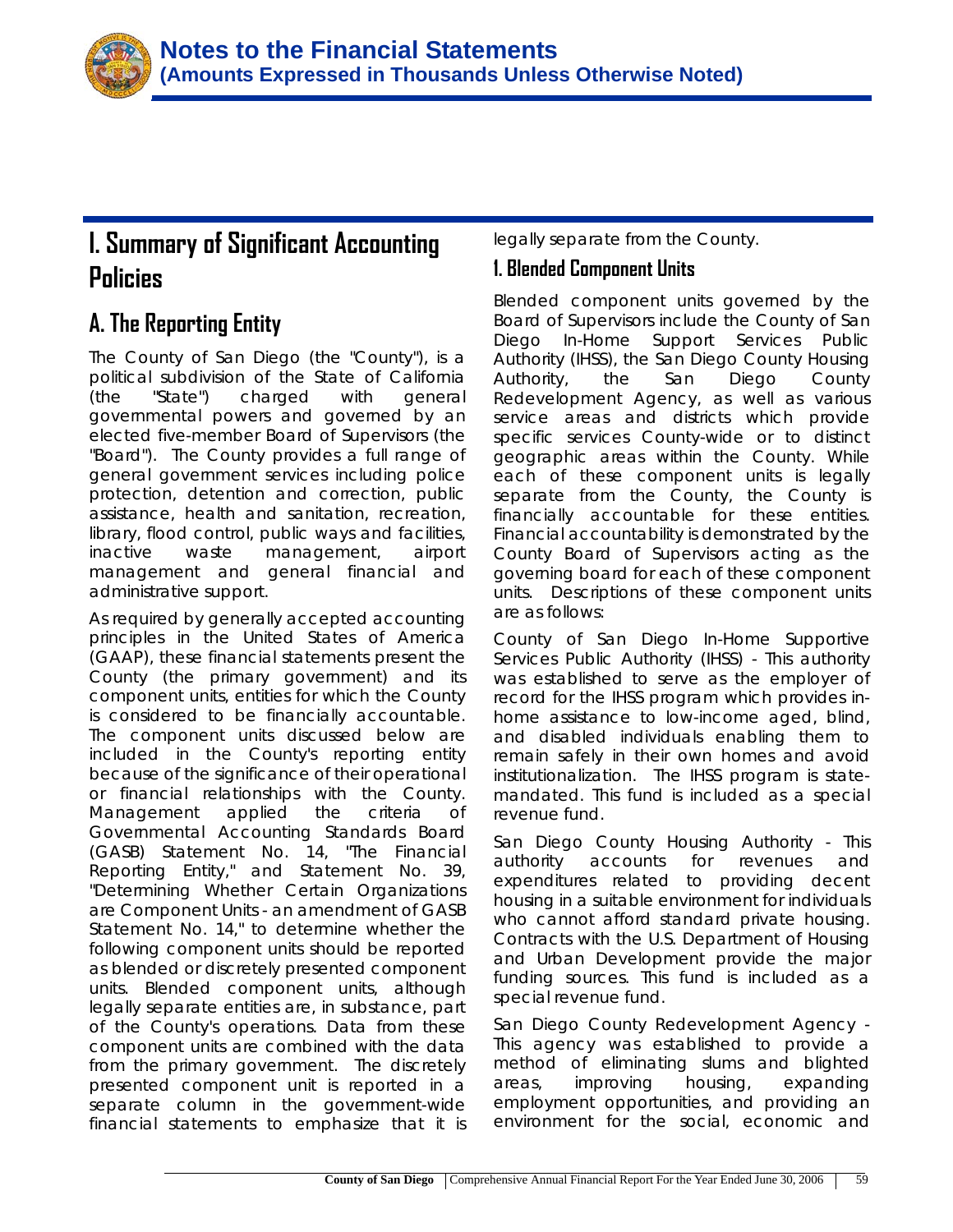

psychological growth, and well-being of all citizens of the County. This agency is included in the *debt service and capital projects funds*.

*Air Pollution Control District* - This district was established to provide for control of air pollution from motor vehicles and other sources in order to attain health-based air quality standards. Revenue sources include license and permit fees, fines, state and federal funds, charges to property owners and vehicle registration fees. This fund is included as a *special revenue fund*.

*County Service Districts* - These special districts were established to provide authorized services such as road, park, lighting maintenance, fire protection or ambulance service to specific areas in the county. They are financed by ad valorem property taxes in the area benefited or by special assessments levied on specific properties. These funds are included as *special revenue funds*.

*Flood Control District* - This district was established to account for revenues and expenditures related to providing flood control in the County. It is financed primarily by ad valorem property taxes and federal grants. This fund is included as a *special revenue fund*.

*Lighting Maintenance District* - This district was established to provide street and road lighting services to specified areas of the County. Revenue sources include ad valorem taxes, benefit fees, state funding and charges to property owners. This fund is included as a *special revenue fund*.

*Sanitation Districts* - These districts are used to account for the activities of all individual sanitation districts governed by the County Board of Supervisors. They are included as *enterprise funds*.

Blended component units governed by Boards other than the Board of Supervisors include the San Diego County Capital Asset Leasing Corporation, the San Diego County Tobacco Asset Securitization Corporation, the Tobacco Securitization Joint Powers Authority of Southern California and the San Diego County Employee

Retirement Association (SDCERA). Because of their relationship with the County and the nature of their operations, the first three of these component units are, in substance, part of the County's operations and, accordingly, the activities of these component units are combined (blended) with the activities of the County for purposes of reporting in the accompanying basic financial statements. The basis for blending these component units is that the governing bodies are substantially the same as the County Board of Supervisors. SDCERA is legally separate from the County, and although it is reported as a Pension Trust Fund, it benefits the County almost exclusively by providing services to the County's employees.

Descriptions of these component units are as follows:

*San Diego County Capital Asset Leasing Corporation (SANCAL)* - This corporation was established to finance the acquisition of County buildings and equipment. It is a nonprofit corporation governed by a five-member Board of Directors, which is appointed by the County Board of Supervisors. This corporation is included in the *special revenue, debt service* and *capital projects funds*.

*The San Diego County Tobacco Asset Securitization Corporation (Corporation)* - This is a separate legal nonprofit public benefit corporation created under the California Nonprofit Public Benefit Corporation Law. It was established to purchase tobacco settlement payments allocated to the County from the State of California, pursuant to the Master Settlement Agreement concluded on November 23, 1998 between the major tobacco companies and 46 states (including California), the District of Columbia and four U.S. Territories. The Corporation is governed by the Board of Directors consisting of three members, two of which are employees of the County of San Diego and one independent director who is not an employee of the County. This fund is included as a *special revenue fund*.

*The Tobacco Securitization Joint Powers*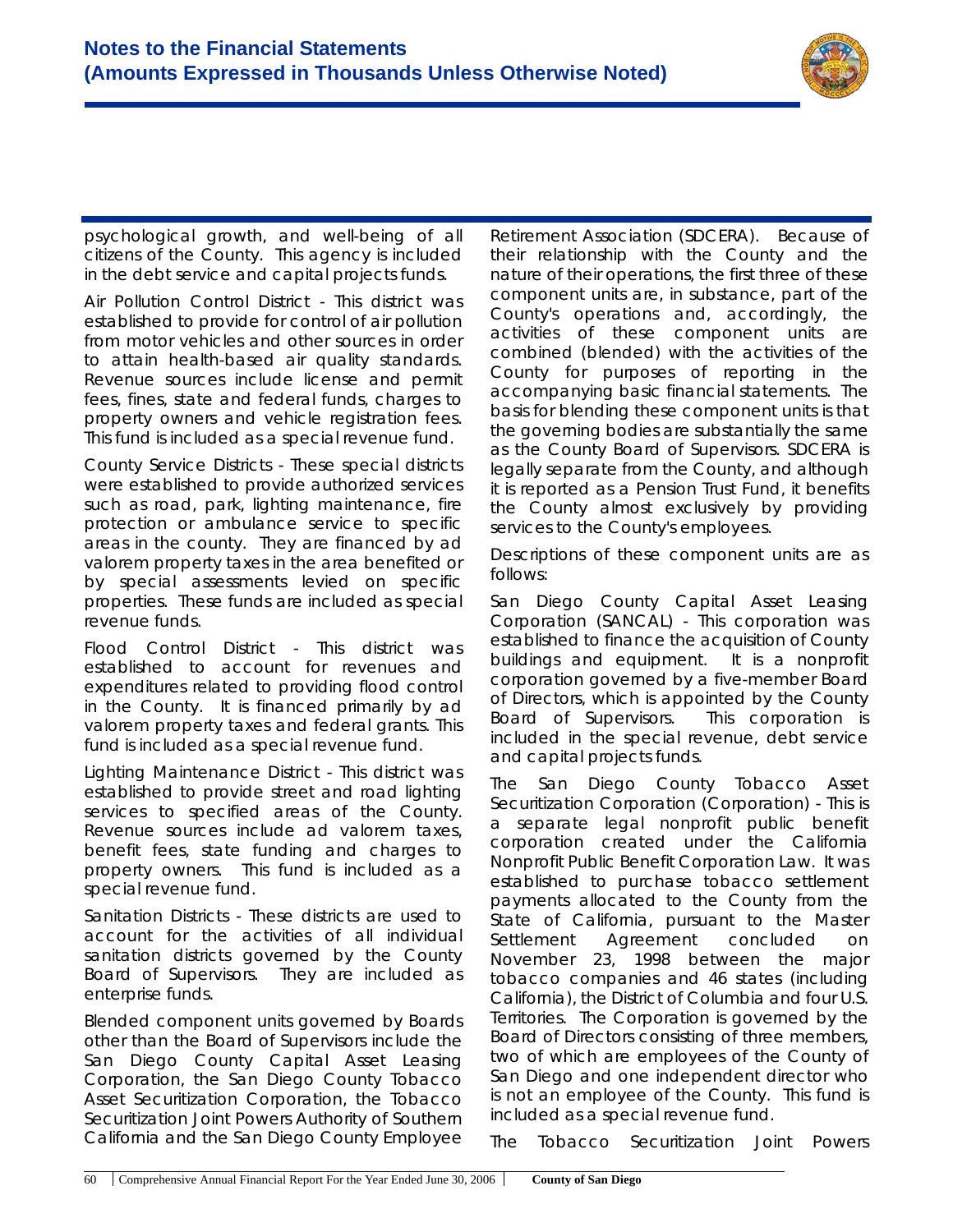

*Authority of Southern California (TSJPA)* - This is a separate legal public entity created by a Joint Exercise of Powers Agreement by and between the County of San Diego and the County of Sacramento pursuant to the Government Code of the State of California. The Authority's purpose is to finance a loan via the sale of bonds to the San Diego County Tobacco Asset Securitization Corporation which in turn uses the loan proceeds to purchase the County's future tobacco settlement revenues under the Purchase and Sale Agreement. The Authority is administered by the Board of Directors consisting of three members, two members who are appointed by the County of San Diego Board of Supervisors and the third member is appointed by the Sacramento County Board of Supervisors. This fund is included as a *special revenue fund*.

*The San Diego County Employees Retirement Association* - SDCERA is a multiple-employer public retirement system organized under the County Employees Retirement Act of 1937 and provides retirement, disability and death benefits for plan members and beneficiaries. The County is the major participant and contributes 92.6 percent of total employer contributions. SDCERA is governed by a ninemember board which includes the County Treasurer-Tax Collector, four members appointed by the Board of Supervisors and four members elected by the SDCERA membership. The activity of SDCERA is reported within the *pension trust fund* and included in the *fiduciary funds*.

### **2. Discretely Presented Component Unit**

The following component unit is discretely presented because its Board is not substantively the same as the County's Board and it does not provide services entirely or almost entirely to the County.

*First 5 Commission of San Diego (Commission)* - The Commission was established by the County as a separate legal entity to administer the County's share of tobacco taxes levied by the

State pursuant to Proposition 10. Its purpose is to develop, adopt, promote and implement early childhood development programs in the County. The Commission is a separate legal entity, and the County appoints a voting majority of the Commission's board. The County is able to impose its will on the Commission, due to its ability to change the appointees. The two boards (County and Commission) are not substantively the same and the Commission does not provide services entirely or almost entirely to the County, but to the citizens instead.

#### **3. Additional Detailed Financial Information and/or Financial Reports**

Additional detailed information and/or separately issued financial reports of the County's component units may be obtained from the County Auditor and Controller's Office located at 1600 Pacific Highway, Room 166, San Diego, California 92101. Also, complete financial statements for SDCERA may be obtained from the San Diego County Employees Retirement Association, 2275 Rio Bonito Way, Suite 200, San Diego, CA 92108- 1685.

# **B. Government-Wide and Fund Financial Statements**

### **1. Government-Wide Financial Statements**

The government-wide financial statements consist of the statement of net assets and the statement of activities and report information on all of the nonfiduciary activities of the primary government and its component units. As a general rule, the effect of interfund activity has been eliminated from the governmentwide financial statements. However, interfund services provided and used are not eliminated in the process of consolidation. All internal balances in the statement of net assets have been eliminated, with the exception of those representing balances between the governmental activities and the business-type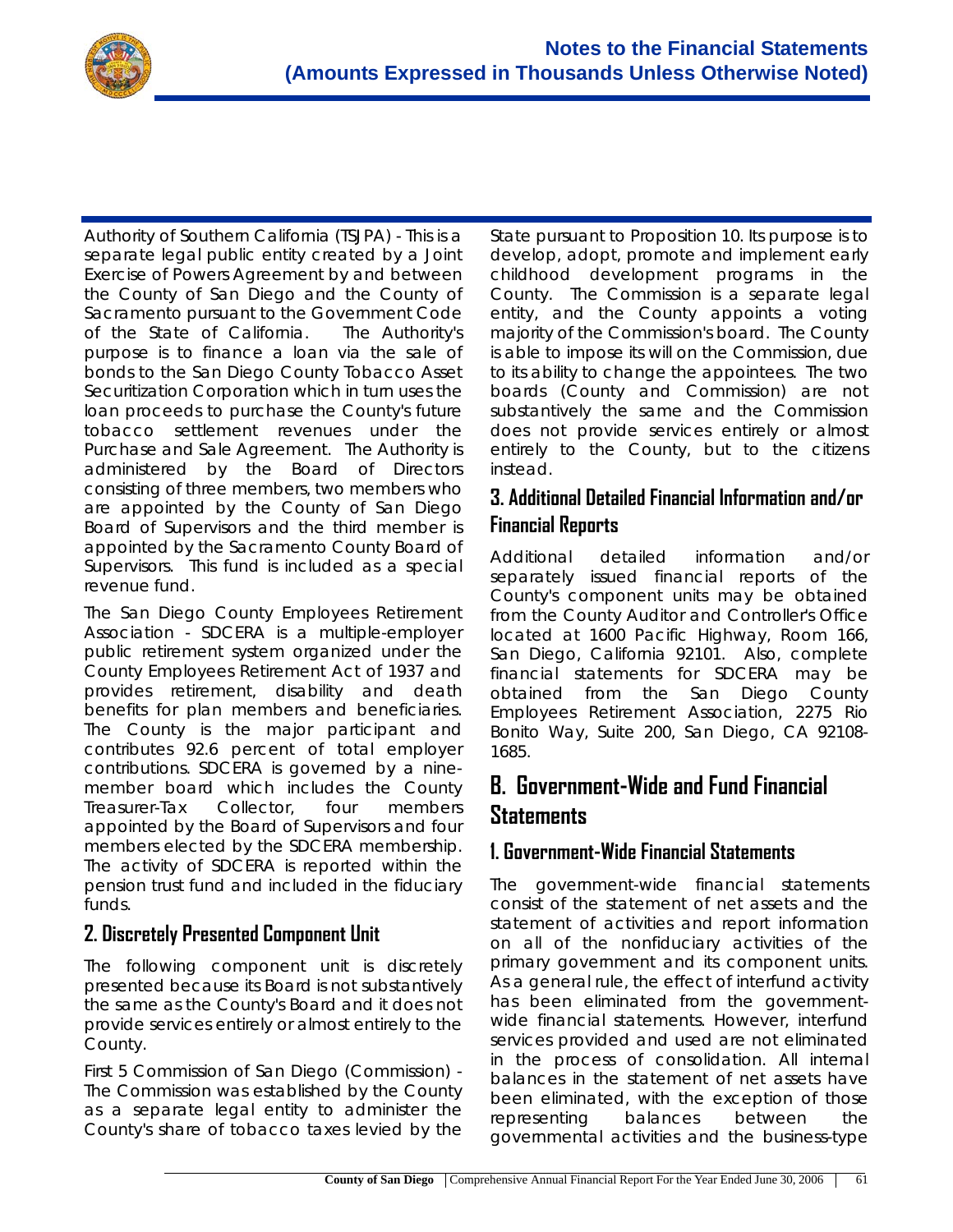

activities, which are presented as internal balances and eliminated in the total government column. The statement of activities presents function revenue and expenses of governmental activities and business-type activities. Governmental activities, which normally are supported by taxes and intergovernmental revenues, are reported separately from business-type activities, which rely to a significant extent on fees and charges for support. In the statement of activities, internal service funds' revenue and expenses related to interfund services have been eliminated. Revenue and expenses related to services provided to external customers have not been eliminated and are presented within governmental activities.

The government-wide financial statements distinguish functions of the County that are principally supported by taxes and intergovernmental revenues (governmental activities) from other functions that are intended to recover all or a significant portion of their costs through user fees and charges (business-type activities). The governmental activities of the County include general government, public protection, public ways and facilities, public assistance, health and sanitation, recreation and cultural, and education activities. The business type activities of the County include sanitation, wastewater and airport.

The statement of activities demonstrates the degree to which the direct expenses of a given function or segment is offset by program revenues. Direct expenses are those that are clearly identifiable with a specific function or segment. Program revenues include (1) charges to customers or applicants who purchase, use, or directly benefit from goods, services, or privileges provided by a given function or segment and (2) grants and contributions that are restricted to meeting the operational or capital requirements of a particular function or segment. Taxes and other items not properly included among program

revenues are reported instead as general revenues.

#### **2. Fund Financial Statements**

Separate fund financial statements are provided for governmental funds, proprietary funds and fiduciary funds, even though the latter are excluded from the government-wide financial statements. Major individual governmental funds and major individual enterprise funds are reported as separate columns in the fund financial statements. The focus of governmental and proprietary fund financial statements is on major funds. The financial information of each major fund is shown in a separate column in the fund financial statements, with the data for all nonmajor governmental funds aggregated into one single column on the Governmental Funds Balance Sheet, and with data for all nonmajor enterprise funds aggregated into one single column on the Statement of Net Assets Proprietary Funds.

The County reports the following major governmental funds:

The *General Fund* is the County's primary operating fund. It accounts for all financial resources of the County except those required to be accounted for in another fund. Revenues are primarily derived from taxes; licenses, permits and franchises; fines, forfeitures and penalties; use of money and property; intergovernmental revenues; charges for services; and other revenues. Expenditures are expended for functions of general government, public protection, public ways and facilities, health and sanitation, public assistance, education, and recreation and cultural. Expenditures also include capital outlay and debt service.

The *Tobacco Securitization Special Revenue Fund* accounts for tobacco settlement payments allocated to the County from the State of California, pursuant to the Master Settlement Agreement concluded on November 23, 1998 between the major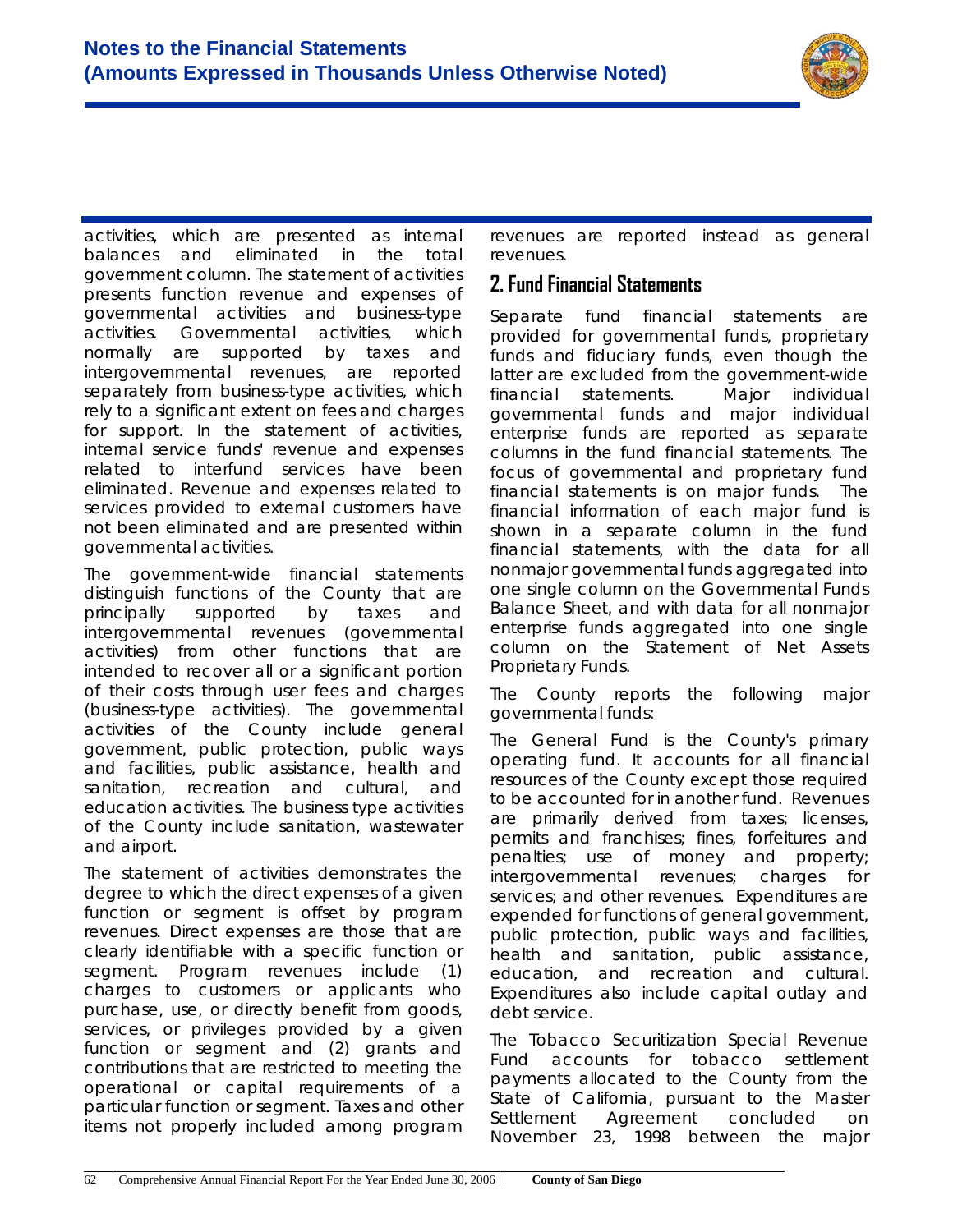

tobacco companies and 46 states (including California), the District of Columbia and four U.S. Territories.

The County reports the following additional funds and fund types:

*Enterprise Funds* account for airport, sanitation district and wastewater management activities, including operations and maintenance, sewage collection and treatment services.

*Internal Service Funds* account for the financing of public works and communications equipment; the financing of materials and supplies (purchasing); for start up services for new and existing county service districts; for the County's uninsured risk management activities; the financing of fleet services; for facilities management activities; for the financing of information technology services; and for the financing of clothing and personal sundry items for persons institutionalized at various county facilities. Additionally, mail services are included within the facilities function, and printing and record storage services are included in the purchasing function. The goods or services provided by one County department to other County departments are on a cost reimbursement basis.

The following *fiduciary funds* account for resources that are held by the County as a trustee or agent for outside parties and cannot be used to support the County's programs.

The *Pension Trust Fund* accounts for the activities of SDCERA. This fund is under the control of the Board of Retirement and is governed by the rules and regulations of the County Employees Retirement Act of 1937. The fund accumulates employer and employee contributions and earnings from the fund's investments. Disbursements are made from the fund for retirements, disability and death benefits and refunds and administrative costs. This fund includes all assets of the retirement system.

The *Investment Trust Fund* accounts for the external portion of the County Treasurer's investment pool. This fund consists of school districts, special districts and funds held for other governments.

*Agency Funds* are custodial in nature and do not involve measurement of results of operations and account for assets held by the County as an agent for various local governments, organizations and individuals. Included are funds for child support payments; payroll taxes; public administrator and public guardian accounts; and apportioned taxes for other local governments.

# **C. Measurement Focus, Basis of Accounting, and Financial Statement Presentation**

The government-wide, proprietary, pension and investment trust fund financial statements are reported using the economic resources measurement focus and the accrual basis of accounting. Agency Funds are reported using the accrual basis of accounting.

Revenues are recorded when earned and expenses are recorded when a liability is incurred, regardless of the timing of related cash flows. Nonexchange transactions, in which the County gives (or receives) value without directly receiving (or giving) equal value in exchange, include property taxes and sales taxes, grants, entitlements, and donations. On the accrual basis, revenue from property taxes is recognized in the fiscal year for which the taxes are levied. Revenue from sales taxes is recognized when the underlying transactions take place. Revenue from grants, entitlements and donations is recognized in the fiscal year in which all eligible requirements have been satisfied.

*Governmental Funds* are reported using the current financial resources measurement focus and the modified accrual basis of accounting. Under this method, revenues are recognized when measurable and available. Sales taxes, interest, state and federal grants, and charges for services are accrued when their receipt occurs within 180 days following the end of the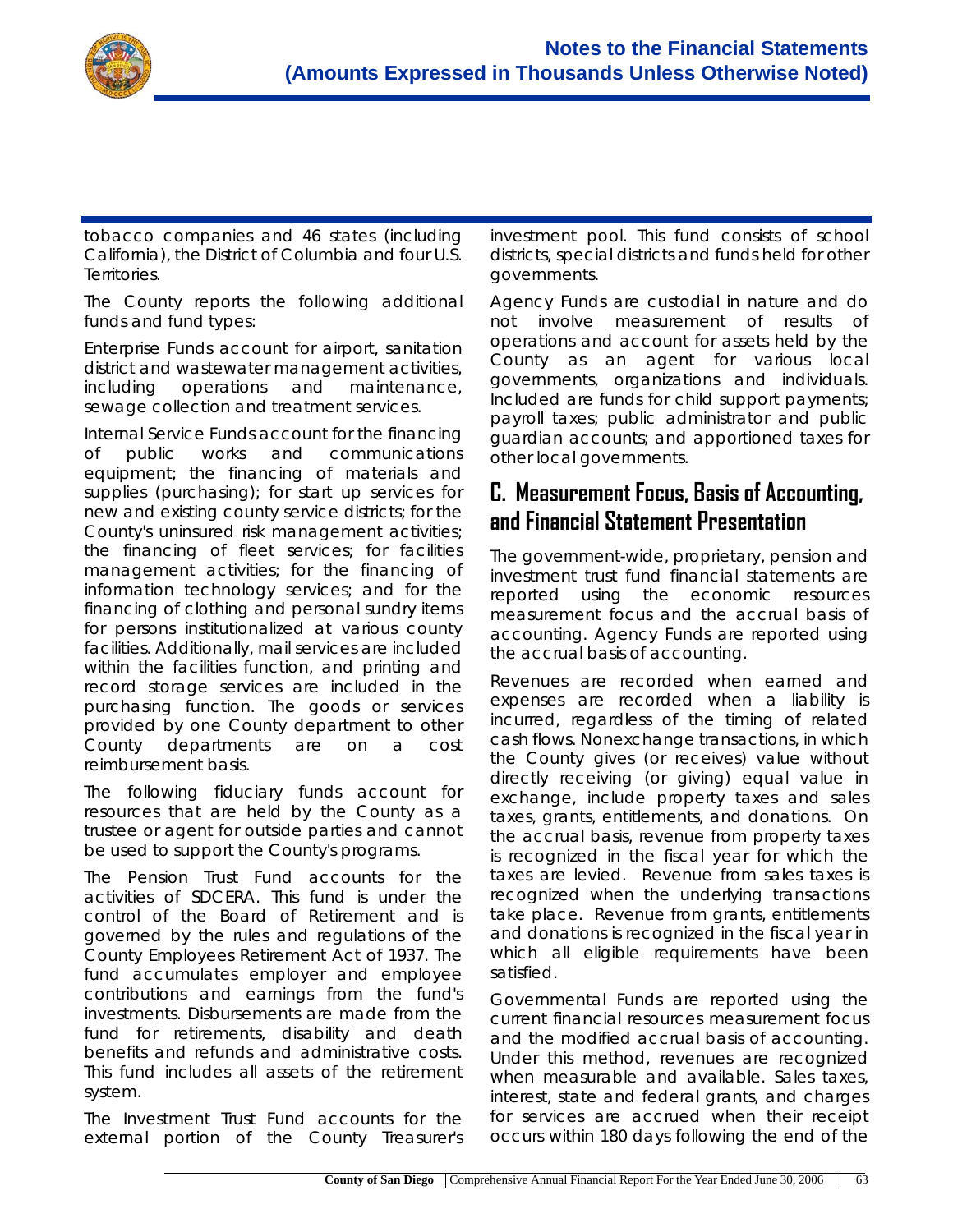

fiscal year. Property taxes are accrued if they are collectible within 60 days after the end of the accounting period. Expenditures are generally recorded when a liability is incurred, as under accrual accounting. However, debt service expenditures, as well as expenditures related to compensated absences, claims, and judgments, are recorded only when payment is due. General capital assets acquisitions and general principal payments are reported as expenditures in governmental funds. Proceeds of general long-term debt and capital leases are reported as other financing sources.

*Proprietary Funds* distinguish operating revenues and expenses from non-operating items. Operating revenues and expenses generally result from providing services and producing and delivering goods in connection with a proprietary fund's principal ongoing operations. The principal operating revenues of the County's enterprise funds and internal service funds are charges to customers for services. Operating expenses for enterprise funds and internal service funds include the cost of services, administrative expenses, and depreciation on capital assets. All revenues and expenses not meeting this definition are reported as non-operating revenues and expenses.

For *business-type activities*, the County has elected to apply all applicable Governmental Accounting Standards Board (GASB) pronouncements as well as any applicable pronouncements of the Financial Accounting Standards Board (FASB), the Accounting Principles Board, or any Accounting Research Bulletins issued on or before November 30, 1989 unless those pronouncements conflict with or contradict GASB pronouncements. The County has elected to not apply the FASB standards issued subsequent to November 30, 1989. The GASB periodically updates its codification of the existing Governmental Accounting and Financial Reporting Standards, which, along with subsequent GASB pronouncements (Statements and Interpretations), constitutes

GAAP for governmental users.

When both *restricted and unrestricted resources* are available for use, it is the County's policy to use restricted resources first, then unrestricted resources as they are needed.

*Fiduciary Funds* include all *Trust and Agency Funds*, which account for assets held by the County as a trustee or as an agent for individuals or other government units.

# **D. Assets, Liabilities, and Net Assets or Fund Balance**

### **1. Deposits and Investments**

The County follows the practice of pooling cash and investments of all funds with the County Treasurer-Tax Collector's *Investment Pool (Pool)*, except for certain restricted funds which are generally held by outside custodians and classified as "cash with fiscal agent" or investments on the accompanying financial statements. The individual funds' portions of the Pool's fair value are presented as "equity in pooled cash and investments." For purposes of reporting cash flows, equity in pooled cash and investments, collections in transit and imprest cash are considered cash equivalents. Earnings on investments are distributed to Pool participants and are calculated using the accrual basis of accounting. The net realized earnings on investments are apportioned to the Pool participants quarterly, based on the participant's average daily balances. A separately issued comprehensive annual financial report of the San Diego County Investment Pool can be accessed at http:// www.sdtreastax.com/mcf\_afreports.html.

The *Pool's* investments are reported at fair value at June 30, 2006 based on market prices. Securities that are traded on a national or international exchange are valued at the last reported sales price at current exchange rates.

The County Employees Retirement Act of 1937 (Law) grants exclusive control to the Board of Retirement over the investment of SDCERA's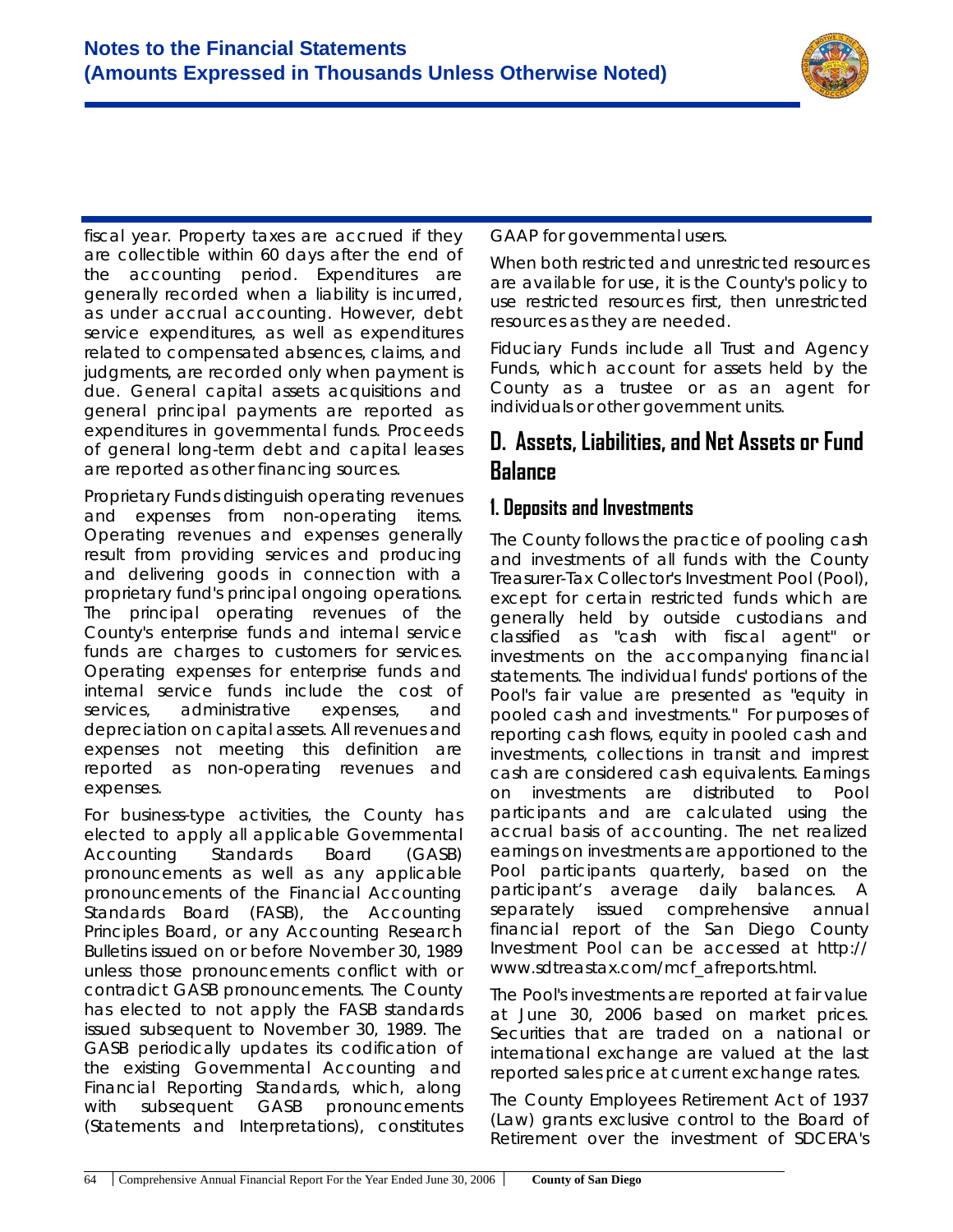

investment portfolio. The Law allows for the Board to invest, or delegate the authority to invest, the investment portfolio through the purchase, holding, or sale of any form or type of investment, financial instrument or financial transaction when prudent in the informed opinion of the Board.

The *Pension Trust Fund's* cash and short-term investments consist of cash and securities with fiscal agents and deposits held in a pooled account with the County. All participants in the pool proportionately share earnings and losses. Short-term investments consist of cash held in money market accounts and securities readily convertible to cash. Cash equivalents and securities for swaps and futures consist of money market securities and collective shortterm investments with original maturities of three months or less.

Investments are reported at fair value at June 30, 2006 in the Pension Trust Fund based upon closing sale prices reported on recognized securities exchanges on the last business day of the period. For listed securities having no sales reported and for unlisted securities, fair value is based upon last reported bid prices. All purchases and sales of investments are accounted for on a trade-date basis, and dividends declared but not received are accrued on the ex-dividend date. Realized and unrealized gains or losses of securities are determined on the basis of average cost. Real estate investments are reported at estimated fair value, which has been determined by appraisals performed by independent real estate advisors approximately every three years.

#### **2. Receivables and Payables**

Activity between funds that are representative of lending and borrowing arrangements outstanding at the end of the fiscal year are referred to as either "due to/from other funds" (i.e., the current portion of interfund loans) or "advances to/from other funds" (i.e., the noncurrent portion of interfund loans). All other outstanding balances between funds are reported as "due to/from other funds." Any residual balances outstanding between the governmental activities and business-type activities are reported in the government-wide financial statements as "internal balances."

All property taxes and accounts receivable are shown net of an allowance for uncollectibles.

The County collects property taxes on behalf of all property tax receiving agencies in the County. Property tax receiving agencies include the school districts, cities, community redevelopment agencies, independently governed special districts (not governed by the County Board of Supervisors), special districts governed by the County Board of Supervisors, and the other County funds.

Property taxes are levied on July 1 each fiscal year on taxable real and personal property, which is situated in the County as of the preceding January 1 lien date. However, upon a change in ownership of property or completion of new construction, State law requires an accelerated recognition and taxation of changes in real property assessed valuation. For assessment and collection purposes, property is classified either as "secured" or "unsecured" and is listed accordingly on separate parts of the assessment roll. The "secured roll" is that part of the assessment roll containing locally assessed and State assessed property secured by a lien, which is sufficient, in the opinion of the assessor, to secure payment of the taxes. Other property is assessed on the "unsecured roll."

Property taxes on the secured roll are payable in two installments, due November 1 and February 1. If unpaid, such taxes become delinquent after 5:00 p.m. on December 10 and April 10, respectively, and a ten percent penalty attaches. Property on the secured roll with unpaid delinquent taxes is declared taxdefaulted after 5:00 p.m. on June 30th. Such property may thereafter be redeemed by payment of the delinquent taxes, the ten percent delinquency penalty, a ten dollar cost,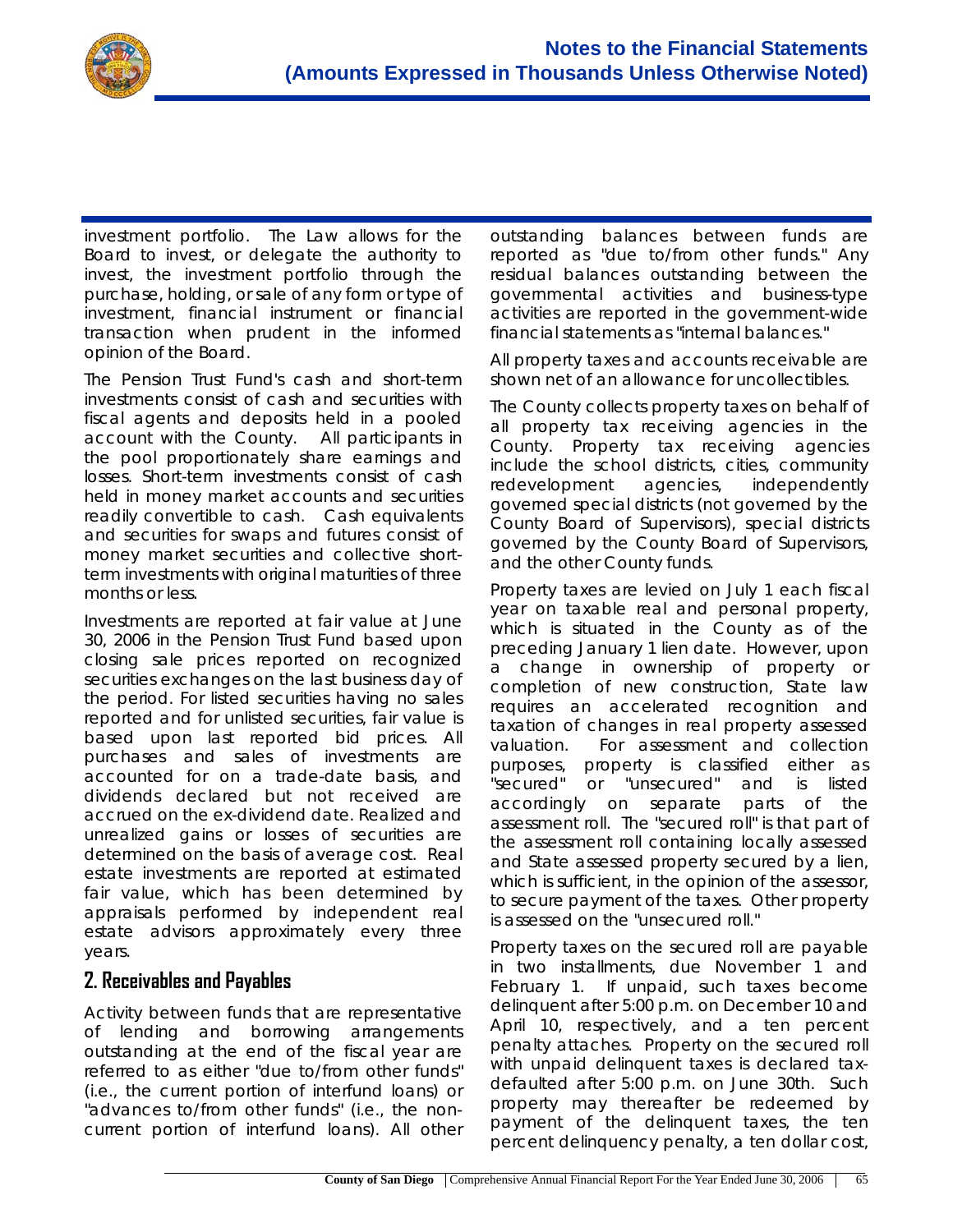

a fifteen dollar per parcel redemption fee (from which the State receives five dollars), and a redemption penalty of one and one-half percent per month starting July 1 and continuing until the end of redemption collectively, the "Redemption Amount". If taxes remain unpaid after five years on the default roll, the property becomes subject to tax sale by the County Treasurer-Tax Collector.

Property taxes on the unsecured roll are due as of the January 1 lien date and become delinquent, if unpaid, on August 31. A ten percent penalty attaches to delinquent taxes on property on the unsecured roll and an additional penalty of one and one-half percent per month begins to accrue on November 1.

Property tax collections are apportioned (disbursed) to the tax receiving agencies periodically from the tax unapportioned funds based on various factors including statutory requirements, tax delinquency dates and the type of property tax roll unapportioned fund (secured, unsecured, supplemental, delinquent secured, delinquent unsecured, delinquent supplemental, homeowners' property tax subvention, or public utility).

Property tax revenues are recognized in the fiscal year for which they are levied, provided they are due within the fiscal year and collected within 60 days after the fiscal year end. Property tax revenues are also recognized for unsecured and supplemental property taxes that are due at year end, and are collected within 60 days after the fiscal year end, but will not be apportioned until the next fiscal year due to the timing of the tax apportionment schedule. The County's portion of the unapportioned taxes at June 30, 2006 is allocated to and recorded in the corresponding funds for reporting purposes.

The County maintains records of disputed property taxes, such as those properties for which the values have been appealed to the local Assessment Appeals Boards. Upon final disposition of the appeals and disputes, the amounts are either refunded to taxpayers or the tax bills are corrected. As of June 30, 2006, tax refunds and assessed value tax roll corrections resulting from property tax appeals and other disputes represented approximately 0.78 percent of the combined beginning secured and unsecured property tax roll charge.

Beginning in fiscal year 2005, a sales taxproperty tax swap known as the "triple flip" was instituted. The triple flip local government package was part of Proposition 57, a State ballot measure approved by the voters in March 2004. Proposition 57 suspended the onequarter cent portion of the sales tax dedicated to local governments and replaced it with property taxes (the "Countywide Adjustment Amount") equal to the lost sales tax revenue.

In addition, legislation adopted as part of the State's fiscal year 2005 budget process and Proposition 1A, approved by voters on November 2, 2004, permanently reduced the vehicle license fees (VLF) from two percent to 0.65 percent, swapped county and city VLF revenues for property taxes, equal to the difference between the VLF rate of two percent and 0.65 percent with a revenue-neutral impact, provided for a two-year shift of property taxes from counties, cities, redevelopment agencies, and special districts to school districts to partially reduce the State's General Fund deficit, in the total Statewide amount of \$1.3 billion for each of fiscal years 2005 and 2006 and established new Constitutional restrictions on the State's ability to impose unfunded mandates and limits the State's ability to reduce County revenues in the future.

As established by the *Teeter Plan*, the Auditor and Controller allocates to the County and other agencies 100% of the secured property taxes billed but not yet collected by the County. In return, as the delinquent property taxes and associated penalties and interest are collected, the County retains such amounts in a separate fund. To the extent that fund's tax loss reserves are higher than required, transfers may be made to benefit the County's General Fund.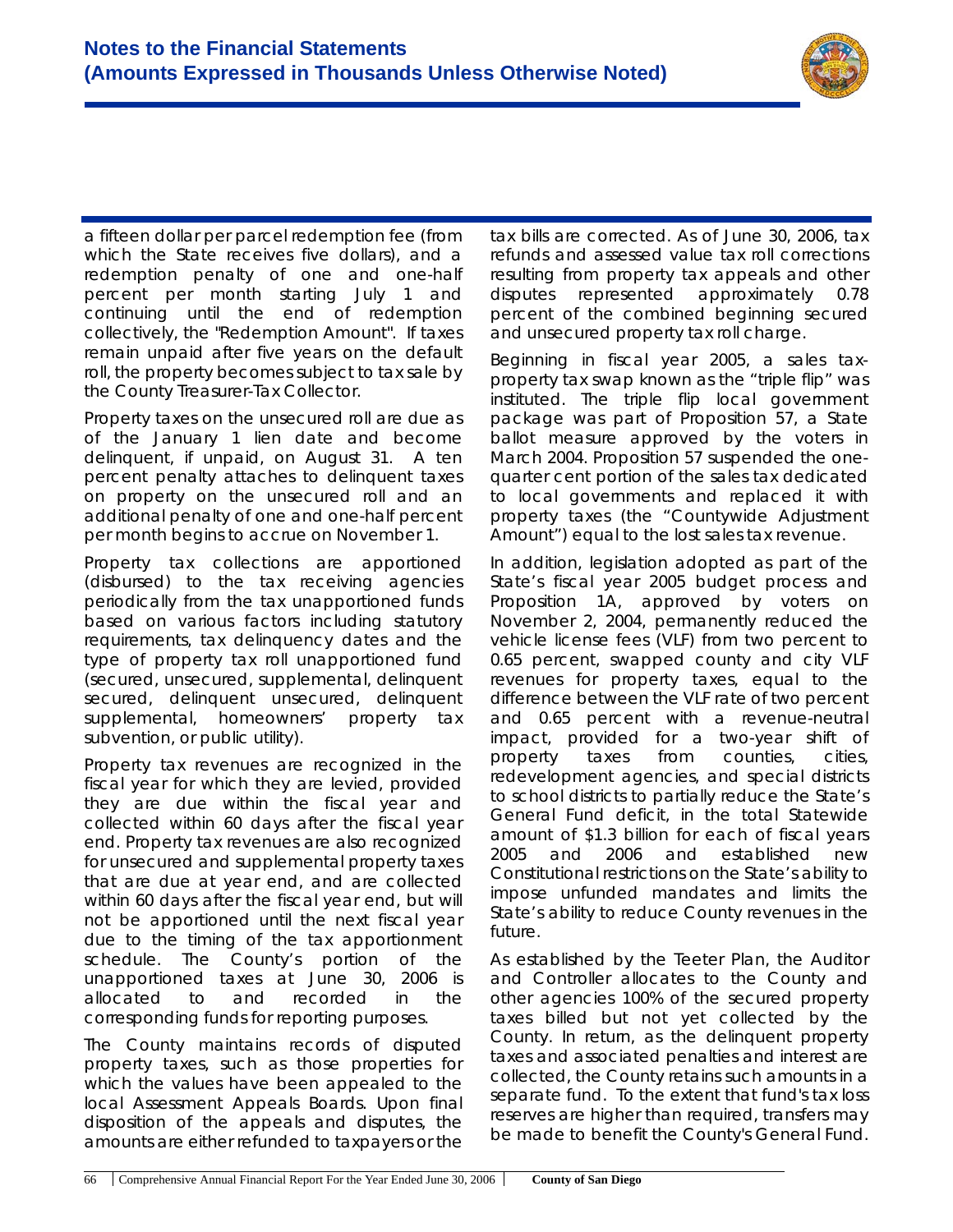

The tax loss reserve requirement for fiscal year 2006 was \$10.281 million.

### **3. County Leased Property**

The County leases real property to the private sector and other governmental agencies. In the government-wide and proprietary funds financial statements, non-cancelable and cancelable leases are reported in the applicable governmental activities or proprietary funds' statement of net assets.

#### **4. Inventories and Prepaid Items**

Inventories, which consist of expendable supplies, are stated at average cost. They are accounted for as expenditures at the time of purchase and reported in the balance sheet of the General Fund and the Other Governmental Funds as an asset with an offsetting reserve. Proprietary fund types are carried at average cost and are expended when consumed. Certain payments to vendors reflect costs applicable to future accounting periods and are recorded as prepaid items in both the government-wide and fund financial statements. The inventories and prepaid items recorded in the governmental funds do not reflect current appropriable resources and thus, an equivalent portion of fund balance is reserved.

#### **5. Deferred Charges**

Bond issuance costs are deferred and amortized over the life of the bonds using the straight-line method. In the government-wide financial statements, deferred charges are reported as assets in the governmental activities.

#### **6. Restricted Cash and Investments**

*Debt covenants* require resources to be set aside to repay principal and interest thereon for tax and revenue anticipation notes, pension obligation bonds and SANCAL certificates of participation as restricted assets. Additionally, Tobacco Securitization Special Revenue Fund resources have been restricted and set aside to

fund new and existing programs.

#### **7. Capital Assets**

Capital assets are defined as assets of a longterm character that are intended to be held or used in operations, such as land, buildings and improvements, equipment, and infrastructure. Infrastructure assets include roads, bridges, flood channels, street lights, signals, and sewers.

Capital assets are recorded at *historical cost* if purchased or constructed. Donated capital assets are recorded at *estimated fair market value* at the date of donation. Capital assets with an original unit cost equal to or greater than the County's *capitalization threshold* shown below are reported in the applicable *governmental* or *business-type activities* columns in the government-wide financial statements.

#### **Table 1**

#### **Capitalization Thresholds**

| Structures and improvements                                                                          | 50 |
|------------------------------------------------------------------------------------------------------|----|
| Infrastructure (permanent road divisions, county<br>service areas, sanitation and special districts) | 25 |
| Infrastructure (all others)                                                                          | 50 |
| Equipment                                                                                            |    |

*Depreciation* is charged over the capital assets' estimated useful lives using the *straight-line method* for proprietary and governmental fund types. Governmental fund type depreciation is only shown in the statement of activities. Proprietary fund type depreciation is shown both in the fund statements and the statement of activities. The estimated useful lives are shown in **Table 2** below:

#### **Table 2**

| <b>Estimated Useful Lives</b> |               |
|-------------------------------|---------------|
| Structures and improvements   | 50 years      |
| Infrastructure                | $10-50$ years |
| Equipment                     | $5-20$ years  |

#### **8. Deferred and Unearned Revenue**

Under both the accrual and modified accrual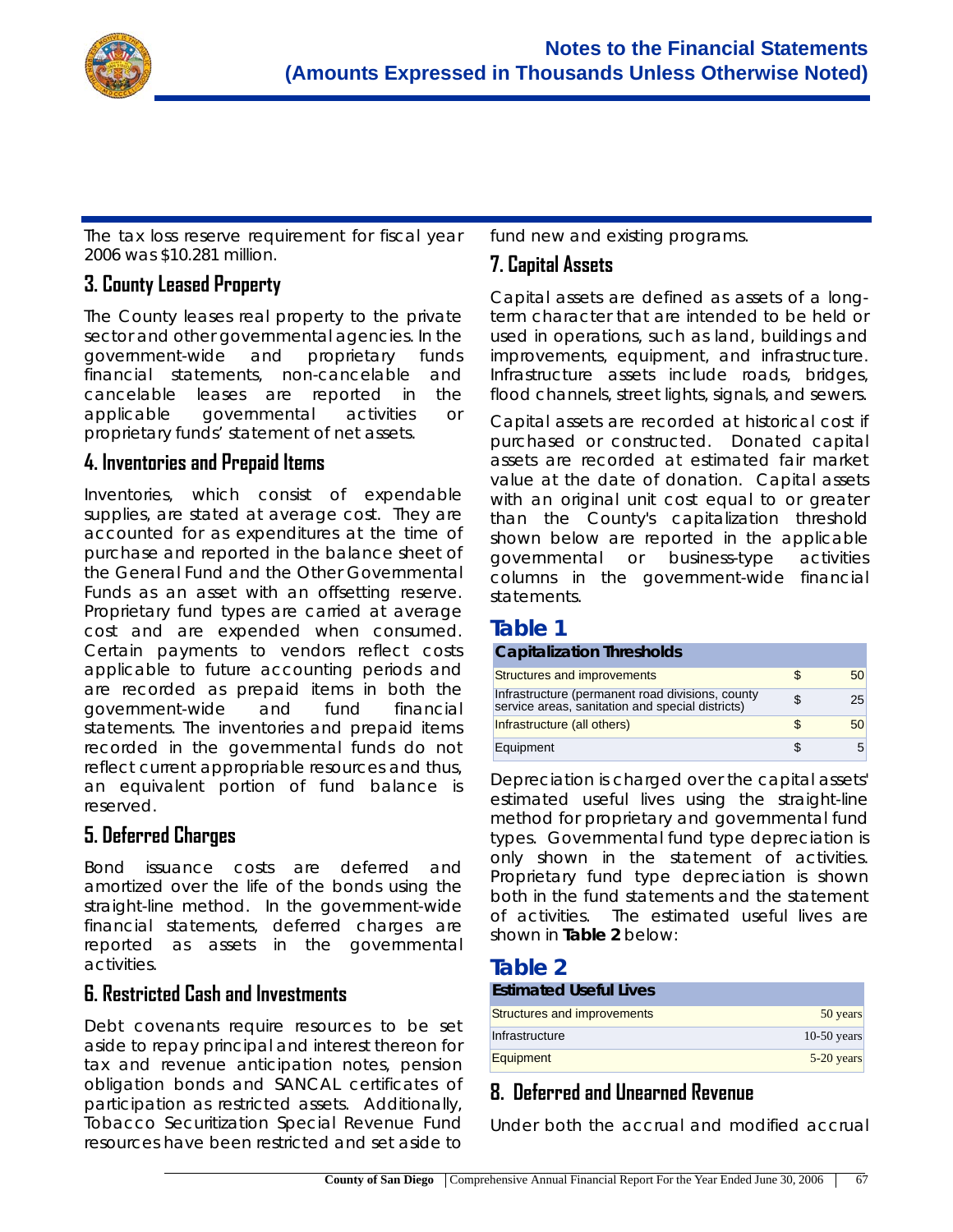

basis of accounting revenue may be recognized only when earned. Therefore, the government-wide statement of net assets as well as governmental and enterprise funds defer revenue recognition in connection with resources that have been received as of yearend, but not yet earned. In the governmentwide statement of net assets deferred revenue represents unearned revenue. Assets recognized in connection with a transaction before the earnings process is complete are offset by a corresponding liability for both deferred and unearned revenue. Under the modified accrual basis it is not enough that revenue has been earned if it is to be recognized in the current period. Revenue must also be susceptible to accrual (i.e. measurable and available to finance expenditures of the current period). Governmental funds report deferred revenues in connection with receivables for revenues not considered available to liquidate liabilities of the current period.

#### **9. Lease Obligations**

The County leases various assets under both *operating* and *capita*l lease agreements. In the government-wide and proprietary funds financial statements, capital lease and operating lease obligations are reported as liabilities in the applicable governmental activities or proprietary funds statement of net assets.

#### **10. Long-term Obligations**

In the government-wide financial statements, and proprietary fund types in the fund financial statements, long-term debt and other long-term obligations are reported as liabilities in the applicable governmental activities, businesstype activities, or proprietary fund type statement of net assets. Bond and certificates of participation premiums discounts, deferred amounts on refundings, as well as issuance costs discussed above, are *deferred* and *amortized* over the life of the bonds and certificates of participation using the *straight-*

*line method*. Bonds and certificates of participation payable are reported net of the applicable premium, discount, or deferred amount on refunding. In the fund financial statements, governmental fund types recognize bond and certificates of participation premiums and discounts, as well as issuance costs, during the current period. The face amount of debt issued is reported as other financing sources. Premiums received on debt issuances are reported as other financing sources while discounts on debt issuances are reported as other financing uses. Issuance costs, whether or not withheld from the actual debt proceeds received, are reported as debt service expenditures.

### **11. Employee Compensated Absences**

The County's policy is to permit employees to accumulate *earned* but *unused* vacation, compensatory time, holiday and sick pay benefits. All vacation pay and a certain portion of compensatory and sick pay for specified employee classes is accrued when incurred in the government-wide and proprietary funds financial statements. In the governmental funds, only those amounts that are due and payable at year-end are accrued. Except for specified employee classes, there is no liability for *unpaid accumulated* sick leave since the County does not cash out unused sick leave when employees separate from service with the County. However, employees eligible for retirement benefits that meet minimum balance requirements may apply unused sick leave toward determining their length of service for purposes of determining their retirement benefits.

Amounts recorded as accumulated leave benefits include an amount representing salaryrelated payments such as the employer's share of Social Security and Medicare taxes associated with payments made for such compensated absences. Accumulated leave benefits including vacation, sick leave, and compensatory time worked in the amount of approximately \$78.4 million for the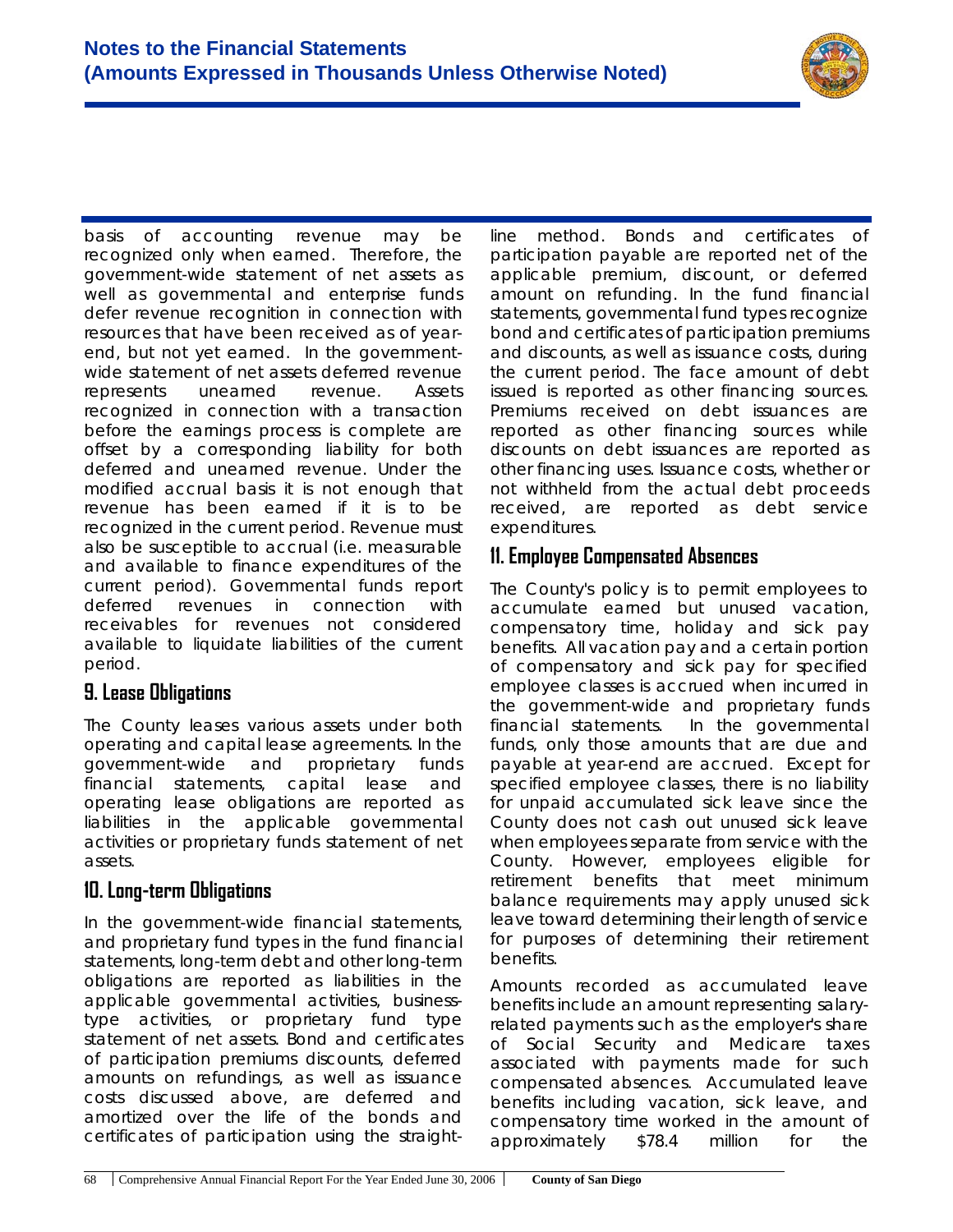

governmental activities as of June 30, 2006, is recorded in the statement of net assets. These amounts would not be expected to be liquidated from expendable available financial resources but would be expected to be liquidated in future years as employees elect to use these benefits as prescribed by Civil Service rules and regulations.

### **12. Termination Benefits**

Effective December 2000, County employees in the unclassified service may receive 50% of the cash value of all or a portion of their sick leave balances upon termination or retirement. The cash value of these benefits was \$6.4 million at June 30, 2006. This liability has been recorded in the current and long-term portion of compensatable absences in the appropriate proprietary funds and the statement of net assets. All County employees who have completed at least five years of continuous service in the County retirement system, and have a sick leave balance of at least one hundred hours, may convert, at retirement, all or a portion of their sick leave balance to retirement service credits on a hour-for-hour basis. The impact of the conversion of sick leave balances to retirement service credits on the County's actuarial accrued liability, as part of its defined benefit pension plan, is not estimatable, however, contribution requirements as determined in the actuarial valuation as of June 30, 2006 include assumptions regarding employee terminations, retirement, death, etc.

#### **13. Fund Balance**

In the fund financial statements, governmental funds report reservations of fund balance for amounts that are not available for appropriation or are legally restricted by outside parties for use for a specific purpose. Designations of fund balance represent tentative management plans that are subject to change.

### **14. Net Assets Invested in Capital Assets, Net of Related Debt**

This amount is derived by subtracting the outstanding debts, (adjusted by any unamortized deferred charges (costs of issuances), premiums, discounts, deferred amounts on refunding, and unspent proceeds related to debt), incurred by the County to buy or construct capital assets shown in the statement of net assets. Capital assets cannot readily be sold and converted to cash.

### **15. Restricted Net Assets**

Restricted net assets arise when restrictions on the use of net assets are externally imposed by a creditor, (such as through debt covenants), grantors, contributors, or laws or regulations of other governments; or imposed by law through constitutional provisions or enabling legislation. The government-wide statement of net assets reports \$277.239 million of restricted net assets, of which \$13.215 million is restricted by enabling legislation.

#### **16. Unrestricted Net Assets**

These assets are resources of the County that can be used for any purpose, though they may not necessarily be liquid. In addition, assets in a restricted fund that exceed the amounts required to be restricted by external parties or enabling legislation are reported as unrestricted net assets.

### **17. Indirect Costs**

Expenditures and expenses for functional activities include County indirect costs that are allocated to benefiting departments under the County's Fiscal Year 2005-2006 *County-wide Cost Allocation Plan* which was prepared in accordance with the Federal Office of Management and Budget Circular A-87.

#### **18. Use of Estimates**

The preparation of the basic financial statements in conformity with generally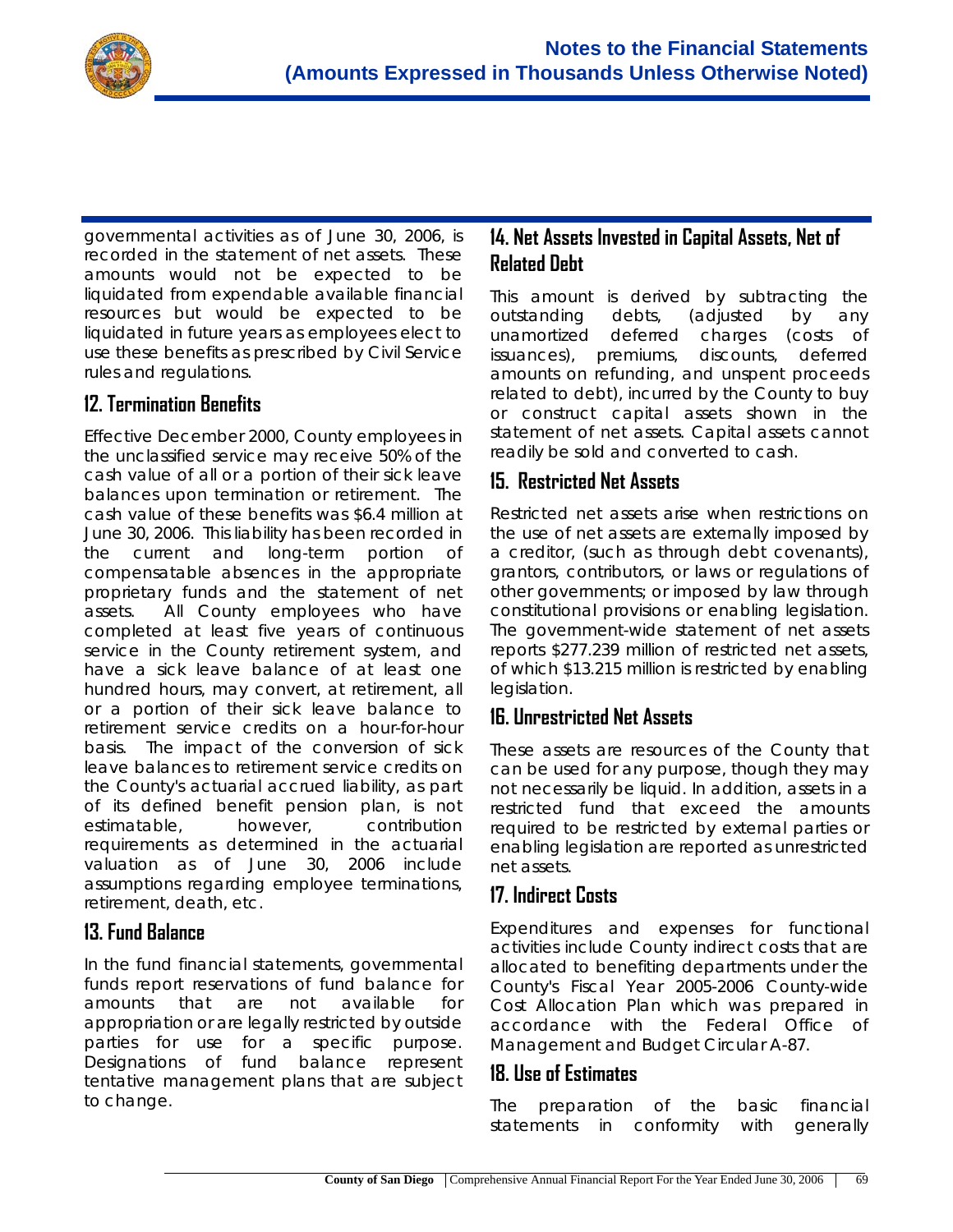

accepted accounting principles requires management to make estimates and assumptions that affect the amounts reported in the basic financial statements and accompanying notes. Actual results could

differ from those estimates. Where significant estimates have been made in preparing these financial statements, they are described in the applicable footnotes.

# **II. Reconciliation of Government-Wide and Fund Financial Statements**

## **A. Balance Sheet/Net Assets**

Explanations of certain differences between the governmental funds balance sheet and the government-wide statement of net assets are detailed below:

### **Table 3**

| Governmental Fund Balance Sheet/Government-Wide Statement of Net Assets Reconciliation                                                                                                                                                                                                                                                       |    |            |
|----------------------------------------------------------------------------------------------------------------------------------------------------------------------------------------------------------------------------------------------------------------------------------------------------------------------------------------------|----|------------|
| Long-term liabilities, including bonds payable, are not due and payable in the current period and therefore are not reported<br>in the funds. The details of this \$2,245,044 difference are as follows:                                                                                                                                     |    |            |
| Bonds, notes and loans payable                                                                                                                                                                                                                                                                                                               | \$ | 2,450,346  |
| Less: Unaccreted appreciation - capital appreciation bonds                                                                                                                                                                                                                                                                                   |    | (251, 947) |
| Less: Unamortized deferred amounts on refundings (to be amortized as interest expense)                                                                                                                                                                                                                                                       |    | (48, 583)  |
| Less: Unamortized issuance discounts (to be amortized as interest expense)                                                                                                                                                                                                                                                                   |    | (22, 602)  |
| Less: Unamortized issuance costs (to be amortized over the life of the debt)                                                                                                                                                                                                                                                                 |    | (21, 909)  |
| Unamortized issuance premiums                                                                                                                                                                                                                                                                                                                |    | 7,257      |
| Capital lease obligations (excluding Internal Service Funds)                                                                                                                                                                                                                                                                                 |    | 31,894     |
| Compensated absences (excluding Internal Service Funds)                                                                                                                                                                                                                                                                                      |    | 76,141     |
| Landfill closure and - San Marcos landfill                                                                                                                                                                                                                                                                                                   |    | 24,447     |
| Net adjustment to reduce fund balance - total governmental funds to arrive at net assets - governmental activities                                                                                                                                                                                                                           | £. | 2,245,044  |
| Internal Service Funds are used by management to charge the costs of fleet management and management information<br>systems to individual funds. The assets and liabilities of the internal service funds are included in governmental<br>activities in the statement of net assets. The details of this \$82,512 difference are as follows: |    |            |
| Net assets of the internal service funds                                                                                                                                                                                                                                                                                                     | \$ | 83,101     |
| Less: Internal payable representing charges in excess of cost to business-type activities - prior years                                                                                                                                                                                                                                      |    | (501)      |
| Less: Internal payable representing charges in excess of cost to business-type activities - current year                                                                                                                                                                                                                                     |    | (88)       |
| Net adjustment to increase fund balance - total governmental funds to arrive at net assets - governmental activities                                                                                                                                                                                                                         | \$ | 82,512     |

# **B. Statement of Revenues, Expenditures and Changes in Fund Balance/Statement of Activities**

Explanations of certain differences between the governmental fund statement of revenues, expenditures, and changes in fund balances and the government-wide statement of activities are detailed in **Table 4** on the following page.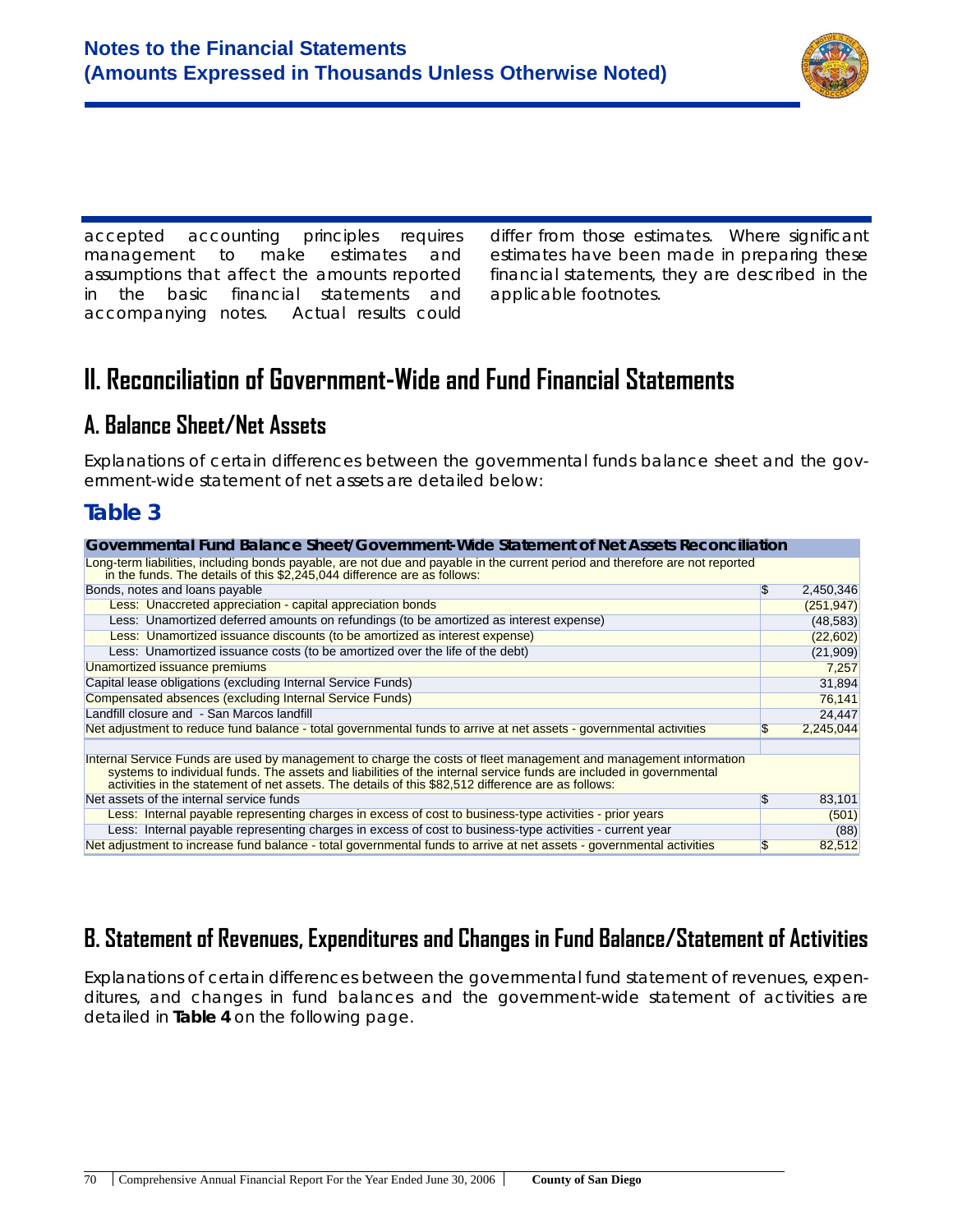

#### **Governmental Fund Statement of Revenues, Expenditures, and Changes in Fund Balances and the Government-Wide Statement of Activities Reconciliation**

allocated over their estimated useful lives and reported as depreciation expense. The details of this \$23,714 difference are as Governmental Funds report capital outlays as expenditures. However, in the statement of activities the costs of those assets is follows:

| Capital outlay                                                                                                                                                                                                                                                                                                                                                                                                                                                                                                                                                                                  | $\sqrt[6]{3}$             | 109,897    |
|-------------------------------------------------------------------------------------------------------------------------------------------------------------------------------------------------------------------------------------------------------------------------------------------------------------------------------------------------------------------------------------------------------------------------------------------------------------------------------------------------------------------------------------------------------------------------------------------------|---------------------------|------------|
| Depreciation expense                                                                                                                                                                                                                                                                                                                                                                                                                                                                                                                                                                            |                           | (86, 183)  |
| Net adjustment to increase net changes in fund balances - total governmental funds to arrive at changes in net assets -<br>governmental activities                                                                                                                                                                                                                                                                                                                                                                                                                                              | $\sqrt{3}$                | 23,714     |
| The net effect of various miscellaneous transactions involving capital assets (i.e., sales, trade-ins, and donations) is to<br>increase net assets. The details of this \$7,989 difference are the following:                                                                                                                                                                                                                                                                                                                                                                                   |                           |            |
| The proceeds from the sale of capital assets provide current financial resources but have no effect on net assets                                                                                                                                                                                                                                                                                                                                                                                                                                                                               | $\sqrt[6]{3}$             | (12, 355)  |
| The gain on the disposal of capital assets does not affect current financial but increase net assets                                                                                                                                                                                                                                                                                                                                                                                                                                                                                            |                           | 6.142      |
| Donations of assets to the County do not provide current financial resources but resources increase net assets                                                                                                                                                                                                                                                                                                                                                                                                                                                                                  |                           | 14,202     |
| Net adjustment to increase net changes in fund balances - total governmental funds to arrive at changes in net assets -<br>governmental activities                                                                                                                                                                                                                                                                                                                                                                                                                                              | \$                        | 7,989      |
| The issuance of long-term debt (e.g.bonds, notes, and loans) provides current financial resources to governmental funds,<br>while the repayment of the principal of long-term debt consumes the current financial resources of governmental funds. Neither<br>transaction, however, has any effect on net assets. Also, governmental funds report the effect of issuance cost, premiums,<br>discounts, and similar items when debt is first issued, whereas these amounts are deferred and amortized in the statement of<br>activities. The details of this \$50,797 difference are as follows: |                           |            |
| Debt issued or incurred:                                                                                                                                                                                                                                                                                                                                                                                                                                                                                                                                                                        |                           |            |
| Face value of bonds issued                                                                                                                                                                                                                                                                                                                                                                                                                                                                                                                                                                      | \$                        | 166,611    |
| Refunding certificates of participation issued                                                                                                                                                                                                                                                                                                                                                                                                                                                                                                                                                  |                           | 28,210     |
| Refunding bonds issued                                                                                                                                                                                                                                                                                                                                                                                                                                                                                                                                                                          |                           | 433,020    |
| Plus: premiums                                                                                                                                                                                                                                                                                                                                                                                                                                                                                                                                                                                  |                           | 1,308      |
| Less: costs of issuances                                                                                                                                                                                                                                                                                                                                                                                                                                                                                                                                                                        |                           | (6, 172)   |
| Less: discounts                                                                                                                                                                                                                                                                                                                                                                                                                                                                                                                                                                                 |                           | (20, 501)  |
| <b>Principal repayments</b>                                                                                                                                                                                                                                                                                                                                                                                                                                                                                                                                                                     |                           | (57, 245)  |
| Capital lease payments                                                                                                                                                                                                                                                                                                                                                                                                                                                                                                                                                                          |                           | (2,720)    |
| Debt service payment to refunded bond escrow agent                                                                                                                                                                                                                                                                                                                                                                                                                                                                                                                                              |                           | (24, 256)  |
| Payment to refunded bond escrow agent from proceeds                                                                                                                                                                                                                                                                                                                                                                                                                                                                                                                                             |                           | (467, 458) |
| Net adjustment to decrease net changes in fund balances - total governmental funds to arrive at changes in net assets -<br>governmental activities                                                                                                                                                                                                                                                                                                                                                                                                                                              | $\mathbf{\mathfrak{s}}$   | 50,797     |
| Some expenses reported in the statement of activities do not require the use of current financial resources and therefore are<br>not reported as expenditures in governmental funds. The details of this \$21,699 difference are as follows:                                                                                                                                                                                                                                                                                                                                                    |                           |            |
| Compensated absences                                                                                                                                                                                                                                                                                                                                                                                                                                                                                                                                                                            | $\sqrt[6]{3}$             | 1,712      |
| <b>Accrued interest</b>                                                                                                                                                                                                                                                                                                                                                                                                                                                                                                                                                                         |                           | 481        |
| Accrection of capital appreciation bonds                                                                                                                                                                                                                                                                                                                                                                                                                                                                                                                                                        |                           | 7,395      |
| Amortization of premium                                                                                                                                                                                                                                                                                                                                                                                                                                                                                                                                                                         |                           | (82)       |
| Amortization of deferred amounts on refundings                                                                                                                                                                                                                                                                                                                                                                                                                                                                                                                                                  |                           | (7,621)    |
| Amortization of issuance costs                                                                                                                                                                                                                                                                                                                                                                                                                                                                                                                                                                  |                           | 12,861     |
| Amortization of discounts                                                                                                                                                                                                                                                                                                                                                                                                                                                                                                                                                                       |                           | 6,953      |
| Net adjustment to decrease net changes in fund balances - total governmental funds to arrive at changes in net assets -<br>governmental activities                                                                                                                                                                                                                                                                                                                                                                                                                                              | \$                        | 21,699     |
|                                                                                                                                                                                                                                                                                                                                                                                                                                                                                                                                                                                                 |                           |            |
| Internal service funds are used by management to charge the costs of information technology, vehicle operations and<br>maintenance, risk management and insurance, and communication services funds to individual funds. The net revenue of<br>certain activities of internal service funds is reported with governmental activities. The details of this \$(20,392) difference are<br>as follows:                                                                                                                                                                                              |                           |            |
| Change in net assets of the internal service funds                                                                                                                                                                                                                                                                                                                                                                                                                                                                                                                                              | $\sqrt{3}$                | (20, 304)  |
| Less: Loss from charges to business activities                                                                                                                                                                                                                                                                                                                                                                                                                                                                                                                                                  |                           | (88)       |
| Net adjustment to decrease net changes in fund balances - total governmental funds to arrive at changes in net assets -<br>governmental activities                                                                                                                                                                                                                                                                                                                                                                                                                                              | $\boldsymbol{\mathsf{S}}$ | (20, 392)  |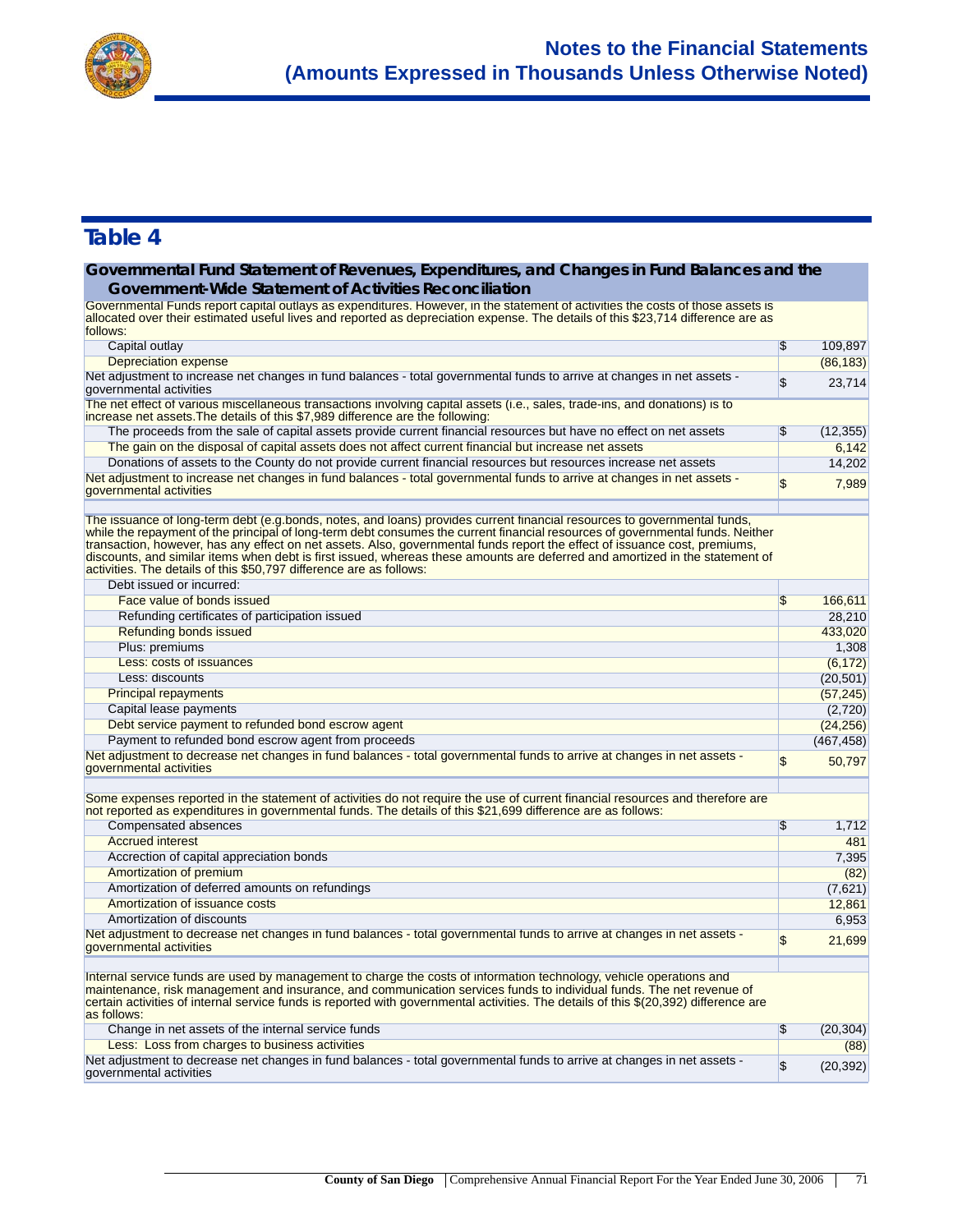

# **III. Stewardship, Compliance and Accountability**

# **A. Fund Deficits**

The funds in **Table 5** below had accumulated deficits at June 30, 2006.

The deficit in the Risk Financing Internal Service fund resulted from the accrual of known and projected general claim liabilities based on actuarial studies. The deficit increased \$16 million from the previous fiscal year due to a reestimation of projected case liabilities and increased costs associated with general claim case development. The County intends to reduce the deficits through increased premium rate charges to County departments.

The deficit within the Facilities Management Internal Service fund was due to the use of loan proceeds for expenses incurred for maintenance cost for energy conservation equipment. The \$2.5 million increase in the deficit from the previous year resulted due to the aforementioned loan liability and an operating loss. This deficit will be reduced through increased department fees and/or a capital contribution from the General Fund.

### **Table 5**

| <b>Fund Deficits - Various Funds</b> |        |
|--------------------------------------|--------|
| <b>Internal Service Funds:</b>       |        |
| <b>Risk Financing</b>                | 39.040 |
| <b>Facilities Management</b>         | 7.057  |

# **IV. Detailed Notes on all Funds**

**Note: Tables 6 through 22** which are referenced in Note IV-A-1through 12 are located at the end of the note.

# **A. Deposits and Investments**

Please refer to **Table 6** for a reconciliation of deposits and investments as reported in the basic financial statements and the information discussed in Notes IV-A 1 through 4.

### **1. San Diego County Investment Pool**

The *San Diego County Investment Pool (the Pool)* is a local government Investment Pool with approximately \$4.0 billion in assets as of June 30, 2006. It is headed by the Treasurer-Tax Collector, an elective office that is responsible for tax collection, banking, investment, disbursement and accountability of public funds. The San Diego County Investment Pool is managed by the County Treasurer's Office on behalf of the Pool participants, which include the County, local school districts, local community colleges and other districts and agencies. The local school districts are required by State statutes to deposit their funds with the County of San Diego. *"Mandatory"* participants in the Pool comprise the majority of the Pool's assets, approximately *98%*. All participants comply with the same requirements per the Pool Investment Policy.

The San Diego County Investment Pool operates under the prudent person standard. Specifically, California Government Code Sections 27000.1-27000.5, 27130-27137, and 53600-53686, authorize the Treasurer to invest funds in permissible types of investments or financial instruments. These include government obligation securities, commercial paper, medium-term notes, asset-backed securities, negotiable certificates of deposit, repurchase and reverse repurchase agreements and money market mutual funds. The Pool's *investment objectives* are to safeguard principal, meet the liquidity needs of the County and pool participants, and return an acceptable yield within the parameters of prudent risk management.

Pursuant to Sections 27130-27137 of the California Government Code, the Board of Supervisors has established the Treasurer's Oversight Committee (TOC) that monitors and reviews the Pool's investment policy. The TOC consists of members appointed from the districts or offices that they represent, and up to five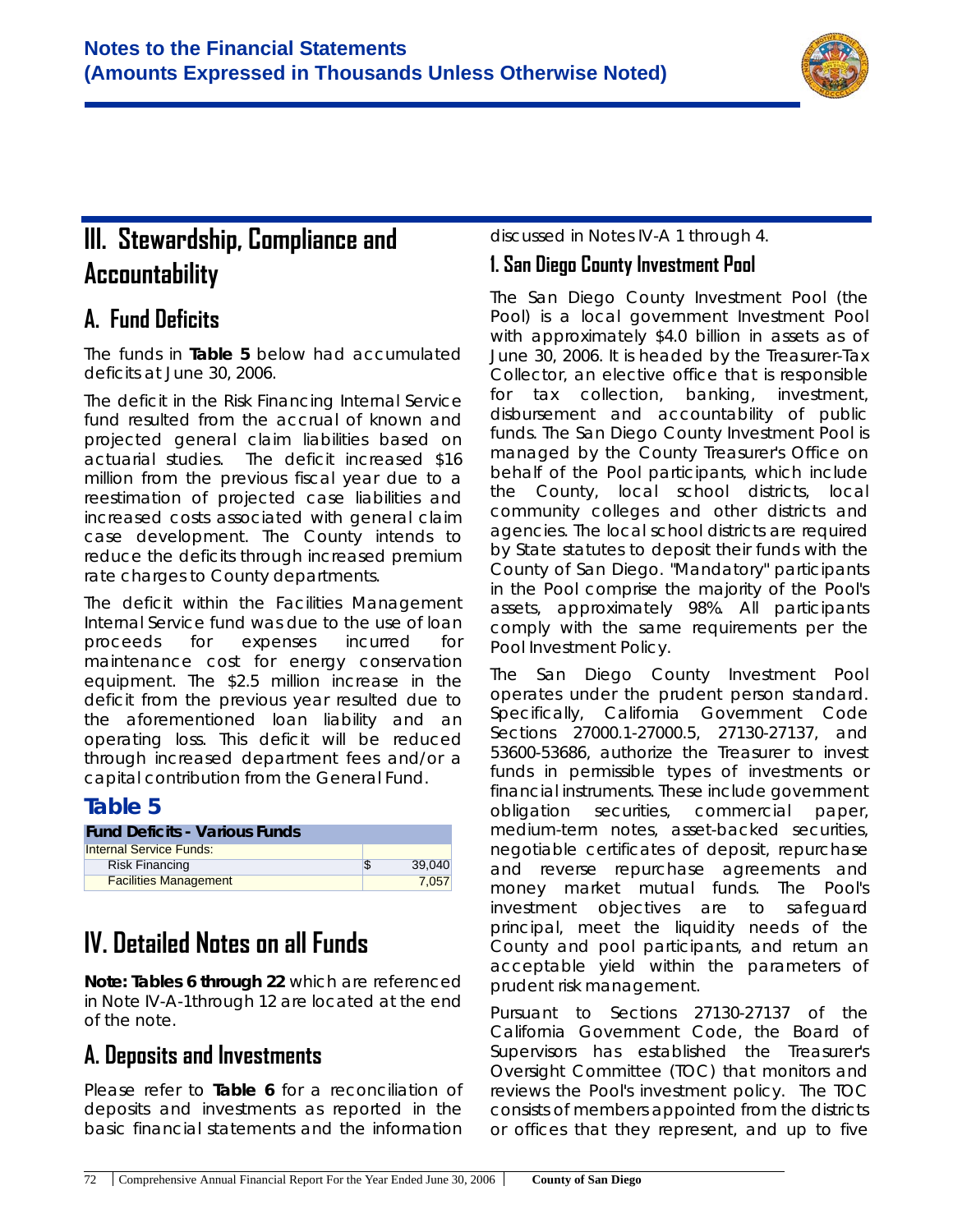

members of the public, having expertise in, or an academic background in public finance. This Committee requires a financial audit to be conducted annually on a fiscal year basis, which includes limited tests of compliance with laws and regulations. The San Diego County Investment Pool is not registered with the Securities and Exchange Commission (SEC) as an investment company. The Pool does not have any legally binding guarantees of share values.

Earnings on investments are distributed to Pool participants and are calculated using the accrual basis of accounting. Section 27013 of the California Government Code authorizes the Treasurer's Office and Auditor and Controller's Office to deduct administrative fees related to investments. The net realized earnings on investments are apportioned to the Pool participants quarterly, based on the participants average daily balances.

#### **2. Cash and Investments Outside of the Pool**

#### **a. Cash and Investments with Fiscal Agents**

*Cash with Fiscal Agents* totaled \$241.0 million on deposit with trustees for the General Fund, Tobacco Securitization Joint Special Revenue Fund, Air Pollution Special Revenue Fund, SANCAL Special Revenue Fund, Housing Authority Special Revenue Fund, Pension Obligation Bond Debt Service Fund, SANCAL Debt Service Fund, Redevelopment Agency Debt Service Fund, SANCAL Capital Projects Fund, and Other Agency Funds.

*Investments with Fiscal Agents* totaled approximately \$874.3 million with Trustees. These amounts are accounted for in the General Fund, Tobacco Securitization Special Revenue Fund, Inactive Wastesites Fund, Pension Obligation Bonds Debt Service Fund and SANCAL Debt Service Fund.

#### **b. Pension Trust Fund**

*SDCERA* had *investments* of approximately \$7.9 billion as of June 30, 2006. Investments are reported at fair value upon closing sale prices reported on recognized securities exchanges on the last business day of the period. For listed securities having no sales reported or for unlisted securities, fair value is based upon last reported bid prices. All purchases and sales of investments are accounted for on a trade-date basis, and dividends declared but not received are accrued on the ex-dividend date. Realized and unrealized gains or losses of securities are determined on the basis of average costs. Real estate investments consist of real estate equities primarily in office, industrial, retail and residential properties with 96.5% in the United States and 3.5% International.

*SDCERA* had *cash and cash equivalents with fiscal agents* totaling \$157.9 million. Cash and short-term investments consist of cash and securities with fiscal agents. Short-term investments consist of cash held in money market accounts and securities readily convertible to cash. Cash equivalents and securities for swaps and futures consist of money market securities and collective short-term investments with original maturities of three months or less.

In addition to the above, SDCERA utilizes a diverse group of derivative instruments across the total fund, including swaps, options, forwards and a variety of futures contracts. Please refer to IV-A-12 (SDCERA Derivative Financial Instruments).

#### **C. First 5 Commission of San Diego**

The Commission had *investments* of approximately \$185 million as of June 30, 2006. Of this amount \$19.1 million was invested in the County Pool and \$165.9 million was invested outside the County Pool. The Commissions investments are valued at fair value. Interest earned on pooled funds is allocated and credited to these funds quarterly. Interest on investments that are outside the County pool are recognized when earned (i.e. coupon payments on bonds). The investments of the commission are governed by California Government Code Section 53601.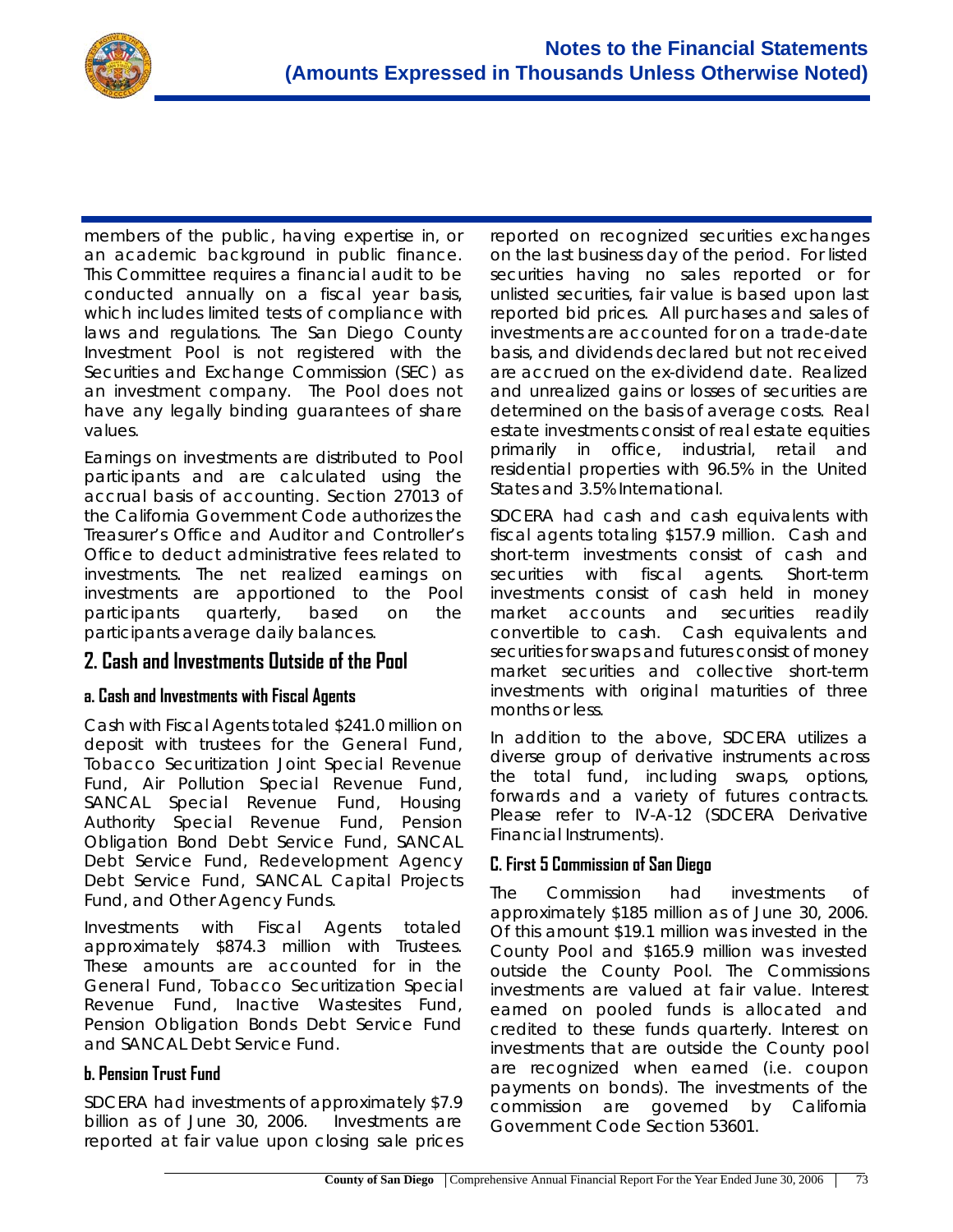

### **3. Deposits**

*County Investment Pool* - At year-end the carrying amount of the County's demand deposits was \$19.901 million, while the related bank balance with various financial institutions consisted of \$14.857 million in demand deposits and \$1.691 million in insured time deposits. Of the total bank balance amount, \$1.891 million was covered by federal deposit insurance and \$14.657 million was collateralized with securities held by the pledging financial institution.

*Cash and Investments with Fiscal Agents* - At year-end the carrying amount of the County's demand deposits was \$83.085 million, while the related bank balance with various financial institutions consisted of \$86.033 million in demand deposits. Of the total bank balance amount, \$.806 million was covered by federal deposit insurance and \$13.212 million was collateralized with securities held by the pledging financial institution and the remaining \$72.015 million was uncollateralized.

*SDCERA Investment Portfolio* - At year end the carrying amount of SDCERA's money market accounts and securities readily convertible to cash was \$157.940 million.

*First 5 Commission of San Diego* - At year end the carrying amount of the First 5 Commission's investments with fiscal agent was \$165.930 million.

#### **4. Investments**

Please see **Table 6** and refer to the information shown on **Tables 8 through 22** concerning investments in *the County Pool;* with *Fiscal Agents; the First 5 Commission of San Diego (Commission);* and the *Pension Trust Fund, (SDCERA).*

#### **5. Deposit and Investment Risk**

Investment risk disclosure is required for interest rate risk, credit risk (including custodial credit risk and concentrations of credit risk) and foreign currency risk.

### **6. Interest Rate Risk**

*County's Investment Pool* - The Pool does not have a general policy to manage interest rate risk, however it is banned from purchasing Inverse Floaters, Range Notes, Interest only strips derived from a pool of mortgages, and any security that could result in zero interest accrual. It is limited on maturity levels, which in turn, allows the Pool to manage its exposure to fair value losses arising from increased rates (See **Table 7**).

*Investments with Fiscal Agents* - No general policies have been established to manage interest rate risk, however, moneys held by trustees on behalf of the County may generally only be invested in permitted investments specified in trustee or indenture agreements. As of June 30, 2006, the following investments and maturities with fiscal agents were as shown on **Tables 8 and 11.**

*SDCERA Investment Portfolio* - SDCERA does not have a general policy to manage interest rate risk, but requires investment managers to diversify by issue, maturity, sector, coupon and geography. As of June 30, 2006, SDCERA had the following investments and maturities as shown on **Table 12.**

The *First 5 Commission of San Diego's* investment policy does not contain policies for exposure to interest rate risk. Information about the sensitivity of the fair values of the Commission's investments to market rate fluctuations is provided in **Table 13** that shows the distribution of the Commission's investments by maturity.

### **7. Credit Risk**

*County's Investment Pool* - As of June 30, 2006, the Investment Pool's Security Ratings are shown on **Table 7.**

*Investments with Fiscal Agents* - No general policies have been established for credit risk, however, moneys held by trustees on behalf of the County may generally only be invested in permitted investments specified in trustee or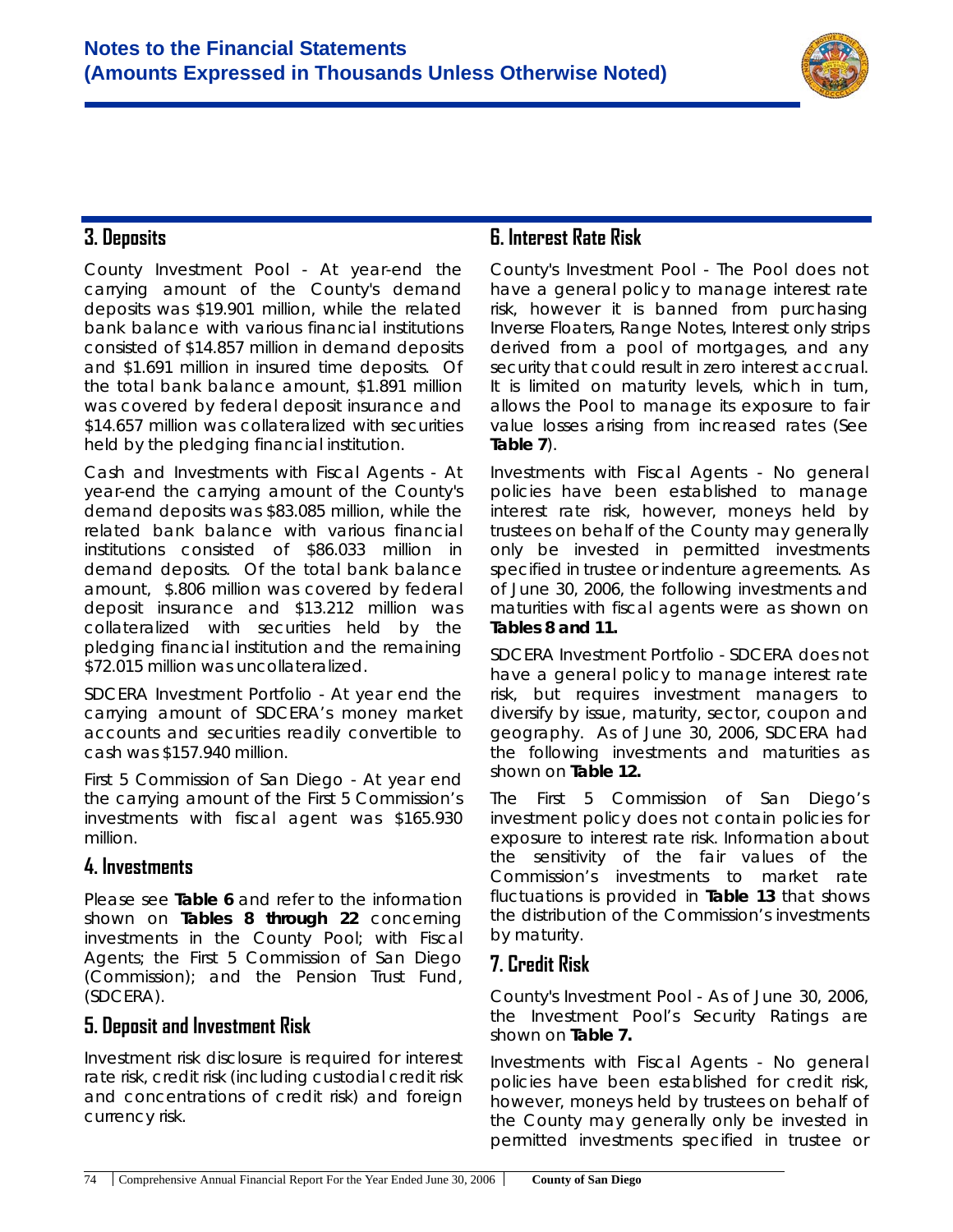

indenture agreements. The security ratings for these investments are shown on **Table 14.**

*SDCERA Investment Portfolio* - SDCERA's Investment guidelines address fixed income quality requirements by investment category. The overall weighted average investment grade held in domestic fixed income portfolios shall be no lower than AA by Standard & Poor's and Fitch's and Aa by Moody's. Domestic high yield fixed income portfolios must have a weighted average quality of B/B+ or higher (Moody or Standard & Poor's equivalent). Not rated issues are limited to 15% of the manager's portfolio. The overall weighted average grading for the Global fixed income portfolio shall be A-/ A3 or higher. SDCERA has no policy for Emerging Market Fixed Income grading.

**Tables 15 and 16** illustrate SDCERA's Fixed Income securities ratings as of June 30, 2006, shown as a percentage of the total portfolio.

#### Domestic Core Fixed Income Portfolio

SDCERA's Domestic Core Fixed Income portfolio includes government securities, collateralized mortgage obligations, corporate bonds, private placements, and other bonds. The overall weighted average rating for Domestic Fixed Income was AAA, excluding 5.1% of unrated securities.

#### Global Fixed Income Portfolio

SDCERA's Global Fixed Income portfolio includes corporate bonds and sovereign debt. The weighted average rating for Global Fixed Income portfolio was A, excluding 17.4% of unrated securities.

#### High Yield Fixed Income Portfolio

The weighted average quality of the High Yield Fixed Income Portfolio as of June 30, 2006 was B/BB, excluding 34.0% of unrated securities in the portfolio.

#### Emerging Market Debt

SDCERA's Emerging Market Debt portfolio invests in sovereign debt of emerging countries. As of June 30, 2006, the weighted average rating for Emerging Market Debt portfolio was rated B excluding 17.7% of unrated securities in the portfolio.

The *First 5 Commission of San Diego* investment policy does not contain policies for exposure to credit risk. **Table 17** presents the minimum rating required by the California Government Code Section 53601 (where applicable) and the actual rating as of year end for each investment type.

#### **8. Concentration of Credit Risk**

*County's Investment Pool* - The Pool Investment Policy limits the amount of exposure to any one single issuer. The Investment Policy is limited to 5% per issuer and cannot exceed this limit. An exclusion to this limit is dependent upon the weighted average days to maturity for commercial paper. If the weighted average days is 5 days or less the issuer limit can increase to 10% of total portfolio. The County of San Diego adheres to both State law and the County's Investment Policy for limits on investments.

*Cash and Investments with Fiscal Agents* - No general policies have been established to limit the amount of exposure to any one single issuer, however, moneys held by trustees on behalf of the County may generally only be invested in permitted investments specified in trustee or indenture agreements.

*SDCERA Investment Portfolio* - Fixed income managers are expected to adhere to the following guidelines as a means of limiting credit risk. Domestic Fixed Income managers are limited within their portfolios to no more than 5% exposure in any single security, with the exception of United States Treasury and government agencies. Global and Tips Fixed Income managers are limited to 10% of a single issuer. High Yield and Convertible Fixed Income Managers limit is 8% exposure in any single security, with the exception of United States Treasury and government agencies. As of June 30, 2006, SDCERA has no single issuer that exceeds 5% of total fixed income investments.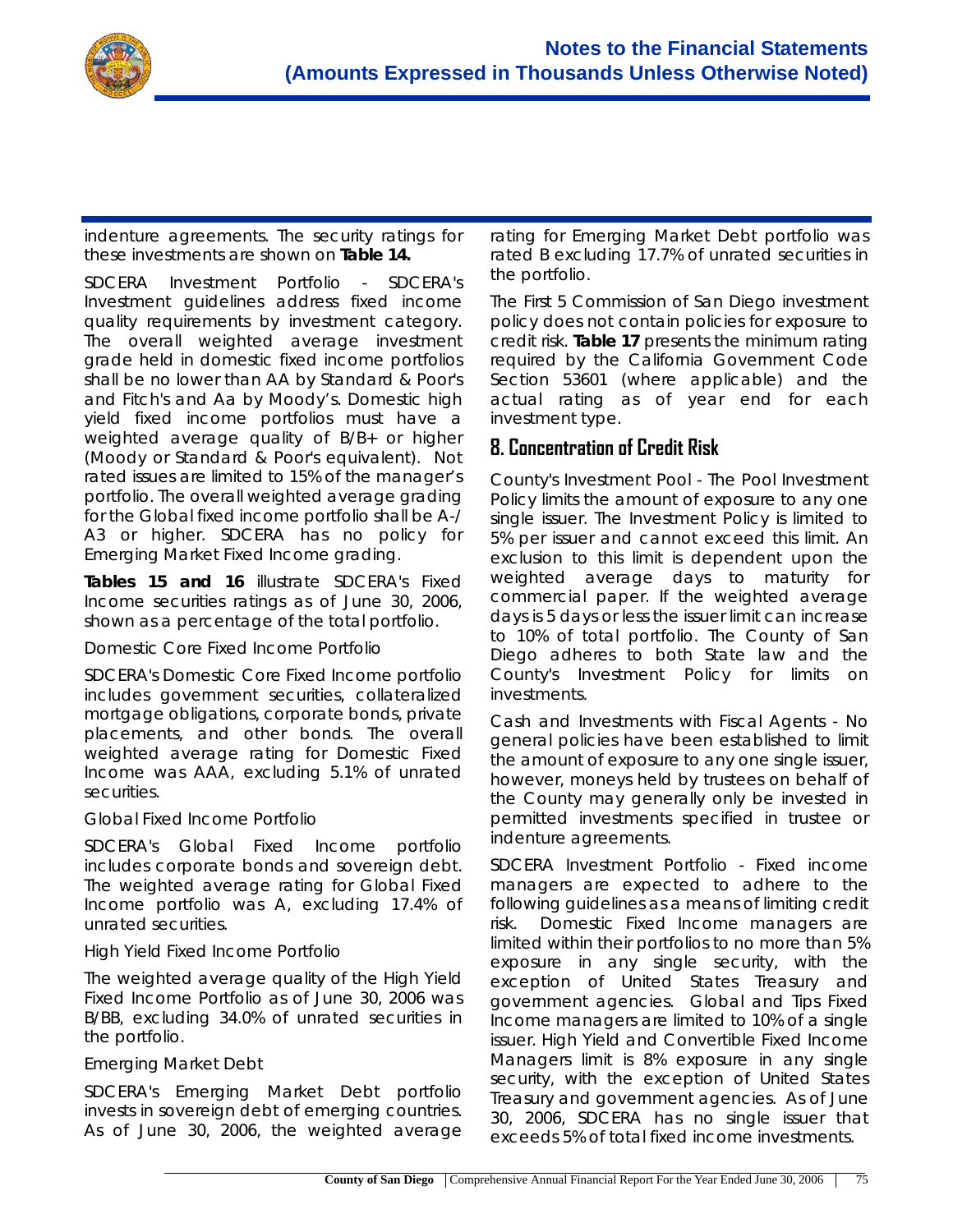

The *First 5 Commission of San Diego* investment policy does not contain policies for exposure to concentration of credit risk. The California Government Code Section 53601 places limitations on the amount that can be invested in any one issuer. Investments in any one issuer (other than U.S. Treasury securities, mutual funds, and external investment pools) that represent 5% of more than total investments are presented in **Table 18.**

### **9. Custodial Credit Risk**

*County's Investment Pool* - The County of San Diego does not invest in Category 3 type investments. The Investment policy does not permit investments in uninsured and unregistered securities not held by the County. However, the Policy does permit for securities lending transactions. The portfolio has not been exposed to these types of investments during the fiscal year.

*Cash and Investments with Fiscal Agents* - There are no general policies addressing custodial credit risk, however, moneys held by trustees on behalf of the County may generally only be invested in permitted investments specified in trustee or indenture agreements.

*SDCERA Investment Portfolio* - SDCERA does not have a general policy addressing custodial credit risk, but it is the practice of the Fund that all investments are insured, registered, or held by the plan or its agent in the Plan's name. Deposits are to be insured, registered or collateralized with securities held at fiscal agents in the Plan's name. SDCERA also retains investment managers that specialize in the use of a particular asset class. Investment managers are subject to the guidelines and controls established in the SDCERA Investment Policy and contracts executed with the Board. SDCERA utilizes a third party as custodian over the plan assets.

In March 2005 the Board of Retirement completed a comprehensive asset/liability study that resulted in a new asset allocation strategy. This strategy specified an asset

allocation target of 24% Domestic Equity, 25% International Equity, 31% Fixed Income, 10% Real Estate, 5% Commodities and 5% Alternative Equity.

*First 5 Commission of San Diego -* The California Government Code does not contain legal or policy requirements that would limit the exposure of custodial credit risk for deposits or investments other than the following provision for deposits: The California Government Code Section 53652 requires that a financial institution secure deposits made by state and local governmental units by pledging securities in an undivided collateral pool held by a depository regulated under state law (unless so waived by the governmental unit). The market value of the pledged securities in the collateral pool must equal at least 110% of the total amount deposited by the public agencies. California law also allows financial institutions to secure government deposits by pledging first trust deed mortgage notes having a value of 150% of the secure public deposits.

### **10. Foreign Currency Risk**

*County's Investment Pool* - There are no general policies addressing foreign currency based securities, however the County does not invest in foreign currency based securities.

*Cash and Investments with Fiscal Agents* - There are no general policies addressing foreign currency based securities, however, moneys held by trustees on behalf of the County may generally only be invested in permitted investments specified in trustee or indenture agreements.

*SDCERA Investment Portfolio* - SDCERA's investment policy allows international equity and fixed income managers to enter into foreign exchange contracts provided that the contracts have a maturity of one year or less and are limited to hedging currency exposure existing in the portfolio. SDCERA's exposure to foreign currency risk derives from its positions in foreign currency denominated international equity and fixed income investments as well as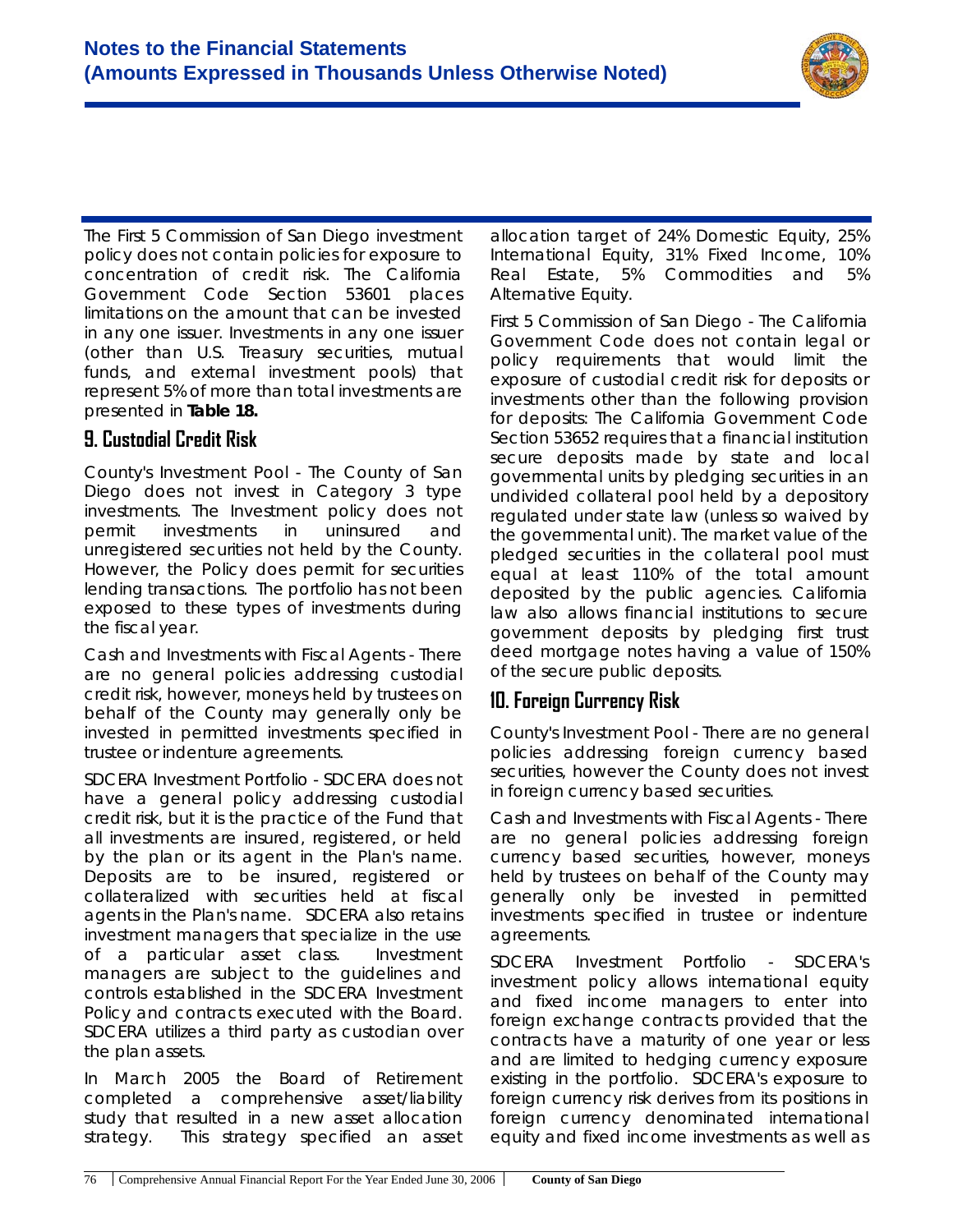

currency overlay exposure.

SDCERA's net exposure to foreign currency risk is shown on **Table 19**.

The *First 5 Commission of San Diego* does not have a policy related to foreign currency, however, the Commission does not invest in foreign currency based securities.

#### **11. Securities Lending Transactions**

*County's Investment Pool* - Although the Pool's Policy permits securities lending transactions, the portfolio has not been exposed to these types of investments during the fiscal year.

*Cash and Investments with Fiscal Agents* - There are no general policies addressing securities lending transactions, however, moneys held by trustees on behalf of the County may generally only be invested in permitted investments specified in trustee or indenture agreements.

*SDCERA Investment Portfolio* - SDCERA lends U.S. government obligations, domestic and international bonds, and equities to various brokers with a simultaneous agreement to return collateral for the same securities plus a fee in the future. The securities lending agent manages the securities lending program and receives securities and cash as collateral. Collateral cash is pledged at 102% and 105% of the fair value of domestic securities and nondomestic securities lent, respectively. There are no restrictions on the amount of securities that can be lent at one time. The term to maturity of the loaned securities is generally not matched with the term to maturity of the investment of the cash collateral.

SDCERA's securities lending transactions as of June 30, 2006, are summarized on **Table 20.** The Fund lent \$591.768 million in securities and received collateral of \$45.080 million and \$557.938 million in securities and cash, respectively from borrowers.

SDCERA receives a premium on all securities it holds as collateral. As of June 30, 2006, the cash collateral that was received from the borrowers was then invested in the investment types as shown on **Table 21***.*

Cash collateral is invested in the agent's shortterm investment pool, which as of June 30, 2006 had a weighted average maturity of 54 days.

SDCERA does not have the ability to pledge or sell collateral securities without a borrower default. At the end of the fiscal year, SDCERA has no credit risk exposure to borrowers because the amounts the system owes them exceed the amounts they owe the system.

The *First 5 Commission of San Diego's* portfolio is governed by Government Code section 53601. Securities lending is authorized per the code, however, the commission did not have any exposure in Fiscal Year 2006.

#### **12. SDCERA Derivative Financial Instruments**

Swaps allow SDCERA to exchange a money market return for the rights to the return of a specific index, such as equity or commodity indices. As of June 30, 2006, SDCERA held S&P 500 swap contracts with a notional value of \$1.4 billion and a fair value of \$5.4 million, and a Goldman Sachs Commodity Index swap with a notional value of \$346.9 million. SDCERA will only execute a swap agreement with a counterparty rated A or higher, as the use of swap agreements exposes the Plan to the risk the counterparty cannot fulfill their obligation. All swaps entered into by SDCERA are fully collateralized by cash at least equal to the notional value of the most recent reset. Allowing insufficient collateral is strictly prohibited by the Investment Policy.

Options and forwards are standard contracts utilized for exposure to the foreign currency markets due to the unlimited variation with respect to the size and term that is required by investors in this area. Options are contracts which give the buyer the right, but not the obligation, to buy or sell a specified quantity of a commodity, i.e. foreign currency, at a specified price within a specified period of time. Forwards are contracts on which a seller agrees to deliver a specified cash commodity to a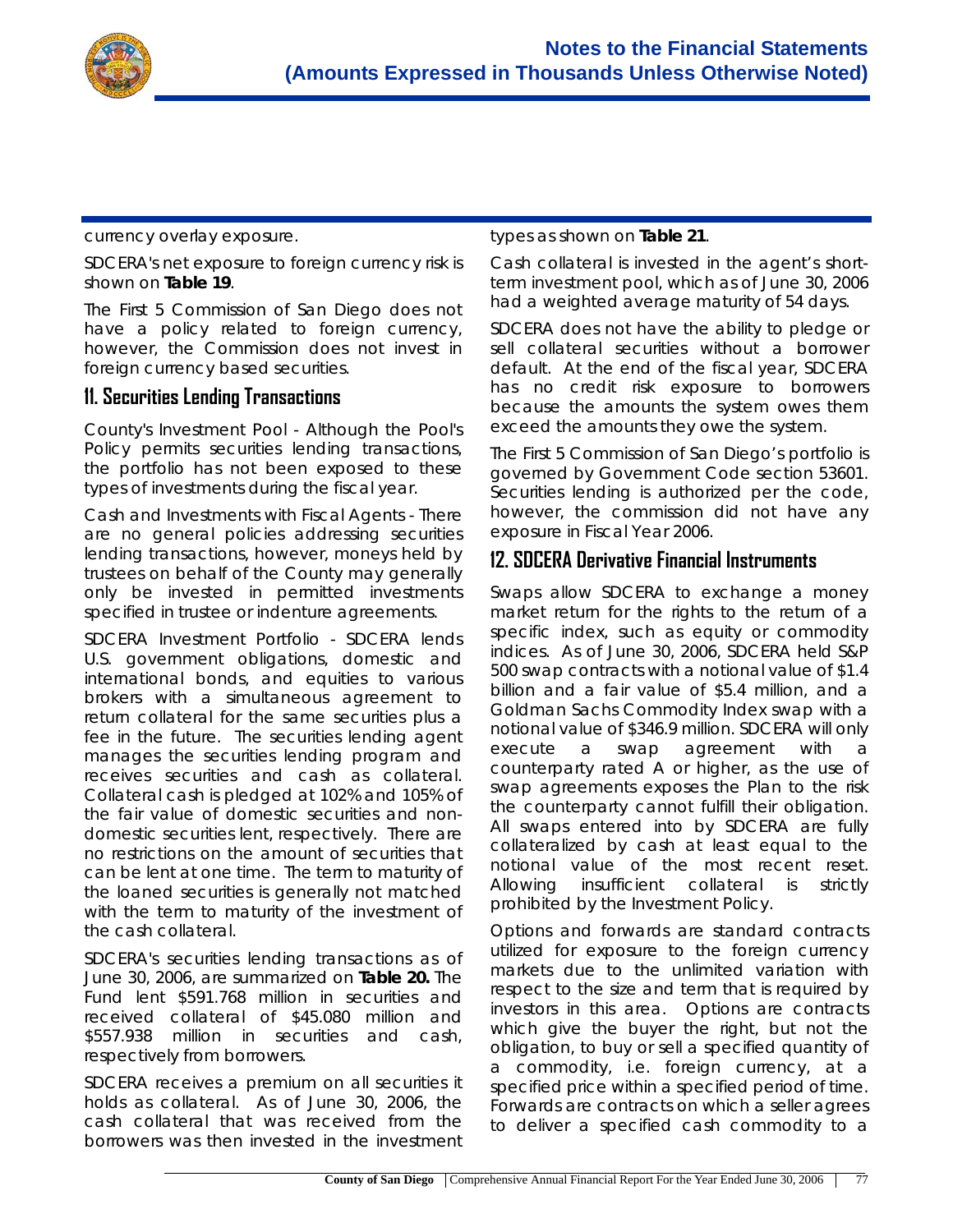

buyer sometime in the future. Forward contracts are not traded on federally designated exchanges as the terms of the forward are not standardized, i.e. delivery time and amount are negotiated between the buyer and seller. SDCERA currently has \$1 billion in exposure to foreign currency options and forwards through the Currency Overlay program, which is diversified across three currency overlay managers implementing four different strategies. In addition, SDCERA has \$154.7 million in currency exposure through the policy overlay program.

Futures contracts are standardized according to the quality, quantity and delivery time and location for each commodity or instrument. Futures contracts are also traded on organized exchanges thereby minimizing counterparty risk. Futures contracts have daily cash settlement and the net gains and losses for the daily settlements are included in the Statement of Changes in Plan Net Assets.

As of June 30, 2006, SDCERA had total futures exposures of \$475.35 million (See **Table 22**).

Derivative instruments are designed to provide equivalent exposure to the assets they emulate. SDCERA's use of swaps and futures is structured such that market exposure is fundamentally equivalent to a direct cash investment. SDCERA believes such vehicles offer significant advantages over a direct investment in the asset, including efficient use of capital, and lower transaction and custody costs.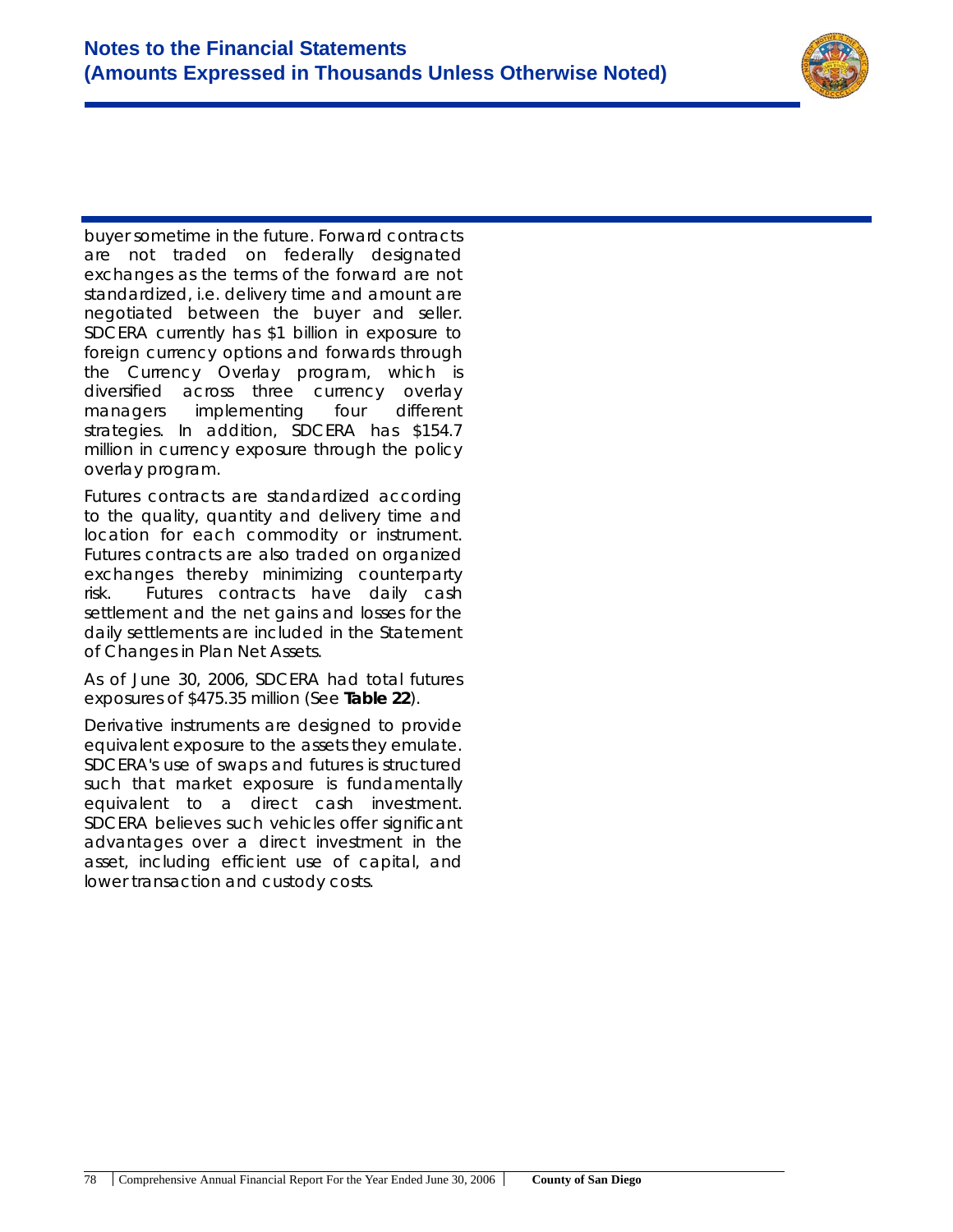

#### **Deposits and Investments Reconciliation**

| <b>Primary Government</b>                                 |               |                            |                                               |                         |                                           |           |                              |       |                   |
|-----------------------------------------------------------|---------------|----------------------------|-----------------------------------------------|-------------------------|-------------------------------------------|-----------|------------------------------|-------|-------------------|
|                                                           |               | Governmental<br>Activities | Business-<br><b>Type</b><br><b>Activities</b> | <b>Total</b><br>Primary | First 5<br>Commission (SDCERA) Trust Fund | Pension   | Trust Fund Investment Agency | Funds | Total             |
| Pooled cash and investments                               |               | 1,087,269                  | 78,286                                        | 1,165,555               | 19,110                                    |           | 3,023 2,415,542              |       | 429,093 4,032,323 |
|                                                           |               |                            |                                               |                         |                                           |           |                              |       |                   |
| Cash with fiscal agents                                   |               | 36,264                     |                                               | 36,264                  |                                           |           |                              | 9,276 | 45,540            |
| Restricted cash with fiscal agents                        |               | 37,545                     |                                               | 37,545                  |                                           |           |                              |       | 37,545            |
| Subtotal: Cash with fiscal agent                          |               | 73,809                     |                                               | 73,809                  |                                           |           |                              | 9,276 | 83,085            |
| Cash with fiscal agents - SDCERA                          |               |                            |                                               |                         |                                           | 157,940   |                              |       | 157,940           |
| Total cash with fiscal agents                             |               | 73,809                     |                                               | 73,809                  |                                           | 157,940   |                              | 9,276 | 241,025           |
|                                                           |               |                            |                                               |                         |                                           |           |                              |       |                   |
| Investments with fiscal agents - current                  |               | 39,674                     |                                               | 39,674                  | 165,930                                   |           |                              |       |                   |
| Restricted investments with fiscal agents -<br>current    |               | 467,150                    |                                               | 467,150                 |                                           |           |                              |       |                   |
| Restricted investments with fiscal agents -<br>noncurrent |               | 338,173                    |                                               | 338,173                 |                                           |           |                              |       |                   |
| Investments with fiscal agent - noncurrent                |               | 29.346                     |                                               | 29,346                  |                                           |           |                              |       |                   |
| Total investments with fiscal agents                      | \$.           | 874,343                    |                                               | 874,343                 | 165,930                                   | 7,883,930 |                              |       |                   |
| Reconciliation of pooled cash and investments:            |               |                            |                                               |                         |                                           |           |                              |       |                   |
| Investments in county pool                                | $\mathcal{S}$ | 3,993,869                  |                                               |                         |                                           |           |                              |       |                   |
| <b>Add: Demand deposits</b>                               |               | 19.901                     |                                               |                         |                                           |           |                              |       |                   |
| <b>Collections in transit</b>                             |               | 18,146                     |                                               |                         |                                           |           |                              |       |                   |
| Imprest cash                                              |               | 407                        |                                               |                         |                                           |           |                              |       |                   |
| Total pooled cash and investments                         | \$            | 4,032,323                  |                                               |                         |                                           |           |                              |       |                   |
| Reconciliation of pooled investments to Table 7:          |               |                            |                                               |                         |                                           |           |                              |       |                   |
| Investments in county pool                                | \$            | 3,993,869                  |                                               |                         |                                           |           |                              |       |                   |
| Add: Time deposits included in demand<br>deposits above   |               | 1,691                      |                                               |                         |                                           |           |                              |       |                   |
| Investments in county pool - Table 7                      | S             | 3,995,560                  |                                               |                         |                                           |           |                              |       |                   |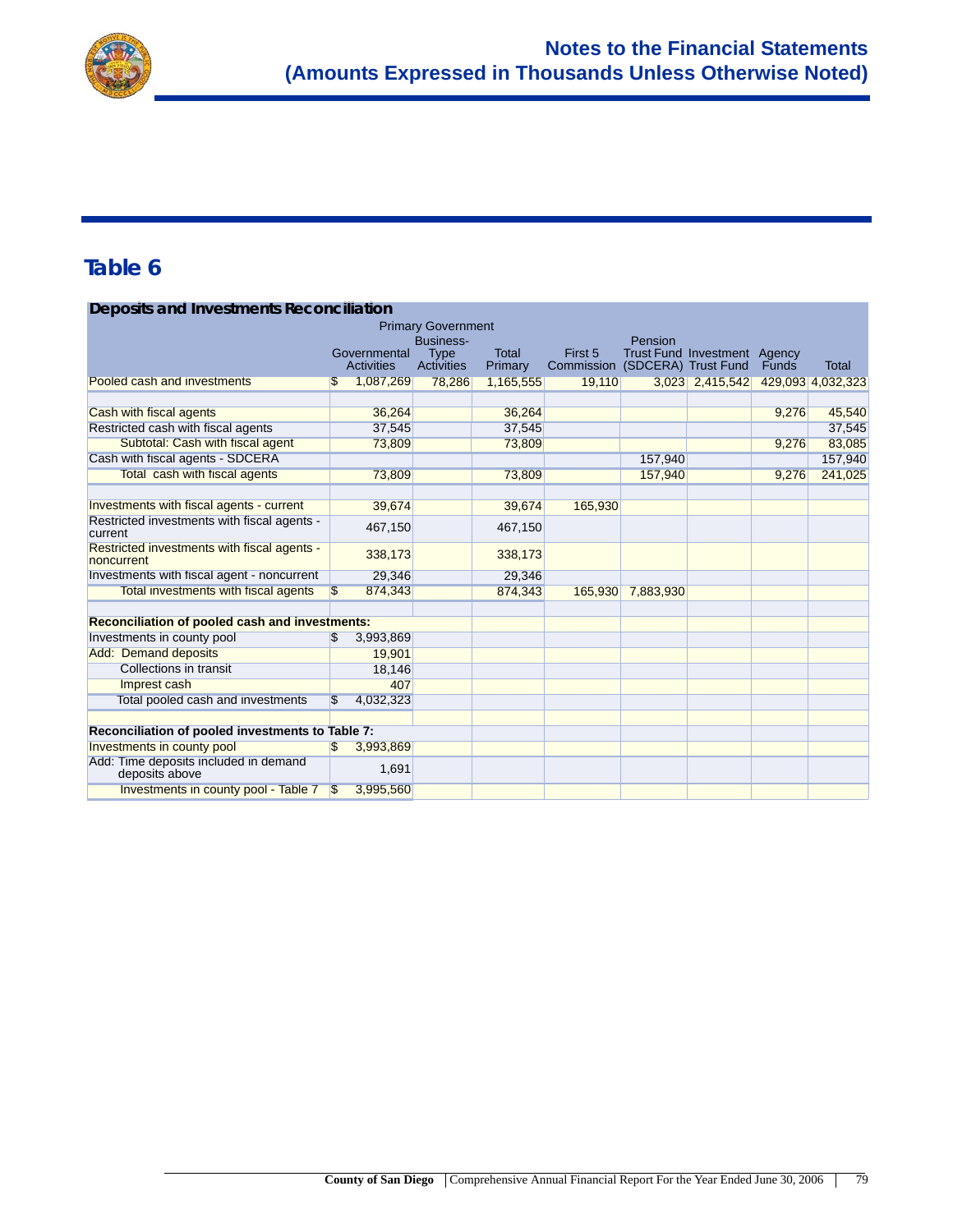

**Maturity Date** 

### **Table 7**

| <b>Investments - County Pool</b>                             |                          |                      |                 |                               |                    |                   |                   |                             |            |                     |
|--------------------------------------------------------------|--------------------------|----------------------|-----------------|-------------------------------|--------------------|-------------------|-------------------|-----------------------------|------------|---------------------|
| <b>Investment Type</b>                                       | <b>MOODY'S</b><br>Rating | S&P<br>Rating        | Rate<br>Range % | <b>Maturity</b><br>Date Range | Par Value          | Amortized<br>Cost | <b>Fair Value</b> | Yield to<br><b>Maturity</b> | <b>WAM</b> | Percent<br>of Total |
| U.S. Government<br>Agencies:                                 |                          |                      |                 |                               |                    |                   |                   |                             |            |                     |
| Federal Home Loan<br><b>Bank Notes</b>                       | Aaa                      | AAA                  | 2.10-5.125      | 07/06-06/08 \$                | 564,585 \$         | 563.785 \$        | 559,438           | 3.15%                       | 214        | 14%                 |
| <b>Federal Home Loan</b><br>Mortgage Corp. Notes             | Aaa                      | <b>AAA</b>           | $2.25 - 5.50$   | 12/06-12/08                   | 473,075            | 472,573           | 468,533           | 4.59%                       | 555        | 12%                 |
| <b>Federal Nat'l</b><br>Mortgage Assn.<br><b>Notes</b>       | Aaa                      | AAA                  | 2.05-5.00       | 07/06-06/08                   | 326.316            | 326,316           | 323,382           | 3.00%                       | 204        | 8%                  |
| <b>Federal Farm Credit</b><br><b>Bank Notes</b>              | Aaa                      | <b>AAA</b>           | $2.11 - 3.50$   | 07/06-05/08                   | 299,000            | 299,000           | 293,919           | 2.43%                       | 208        | 7%                  |
| <b>Short Term Notes:</b>                                     |                          |                      |                 |                               |                    |                   |                   |                             |            |                     |
| <b>Commercial Paper</b>                                      | $P-1$                    | $A - 1 + 1$<br>$A-1$ | 4.50-5.35       | 07/06-10/06                   | 1,197,402          | 1,189,482         | 1,190,899         | 4.99%                       | 37         | 30%                 |
| <b>Medium-Term Notes</b>                                     | $P-1$                    | $A - 1 +$<br>AAA     | 2.75-5.09       | 08/06-12/09                   | 330,000            | 327,487           | 324,129           | 4.42%                       | 246        | 8%                  |
| <b>Asset-Backed Notes</b>                                    | Aaa                      | <b>AAA</b>           | 2.55-5.30       | 01/07-05/09                   | 77,500             | 76.955            | 76,307            | 4.26%                       | 530        | 2%                  |
| Repurchase<br>Agreements                                     | $P-1$                    | $A-1$                | 3.89-5.38       | 07/06                         | 218,391            | 218,391           | 218,391           | 5.25%                       | 3          | 5%                  |
| <b>Negotiable Certificates of</b><br><b>Deposit</b>          | $P-2$                    | $A - 1 +$<br>$A-1$   | 4.62-5.40       | 07/06-11/06                   | 485,000            | 484,970           | 484,821           | 5.07%                       | 61         | 12%                 |
| Open-End Inst'l Money<br>Market Funds                        | Aaa                      | AAA                  | 4.91-5.34       | 07/06                         | 54,050             | 54,050            | 54,050            | 5.26%                       | 3          | 1%                  |
| <b>Time Deposits*</b>                                        |                          |                      | 3.89-5.08       | 08/06-05/07                   | 1,691              | 1,691             | 1,691             | 4.54%                       | 180        | $1\%$               |
| <b>Total Investments</b>                                     |                          |                      |                 |                               | 4,027,010 \$<br>S. | 4,014,700 \$      | 3,995,560         | 4.30%                       | 177        | 100%                |
| * Time deposits are classified as cash on hand and in banks. |                          |                      |                 |                               |                    |                   |                   |                             |            |                     |

### **Table 8**

#### **Investments - With Fiscal Agents** Investment Type MOODY'S Rating S&P Rating **Maturity** Under 1 Month **Maturity** 1 to 6 months **Maturity** 6 to 12 **Months Maturity** Greater than 12 **Months** Market Value Coupon<br>Rate IXIS Funding Corp. Investment And Funding Corp. investment Unrated Unrated \$ 250,000 \$ \$ 3,180 \$ 253,180 NA 7/12/06 - 9/26/08 Fixed Income Tax Exempt Fixed Income Tax Exempt Various Various 93,500 25,029 300,070 418,599 1.79% -<br>Bonds 300,070 5.625% 5.625% 7/1/06 - 2/1/42 Commercial Paper Commercial Paper Unrated Unrated 6,967 13,701 20,668 NA Federal Home Loan Bank Aaa AAA 9,816 9,816 5.270% 7/28/08 Federal Home Loan Mortgage Company Aaa AAA 9,882 9,882 5.460% 12/28/09 AIG Investment Agreement Unrated Unrated 14,155 14,155 NA 7/3/07 Rabobank Investment<br>Agreement Rabobarik Hivestifierit<br>Agreement Unrated Unrated 49,080 5,583 54,663 NA 12/29/06 - 8/27/07 **MBIA Inc Investment**<br>Agreement Agreement Unrated Unrated Unrated 15,185 15,185 NA 5/15/09 - 9/28/09 Federal National Mortgage Pederal National Mortgage<br>Association Discount Notes NA A-1+ 45,582 45,582 NA 11/10/06 - 12/1/06 Medium Term Notes Aaa AAA 2,963 9,648 12,611 5.150% 3/15/07 - 5/1/08 Negotiable CD's **Unrated Unrated 20,000 20,000 NA** 1/5/07 Common Stock Aa2 AA- 2 2 2 Total Investments **1200 and 1200 and 1300 and 1300 and 1300 and 133,392 \$ 22,963 \$ 367,521 \$ 874,343**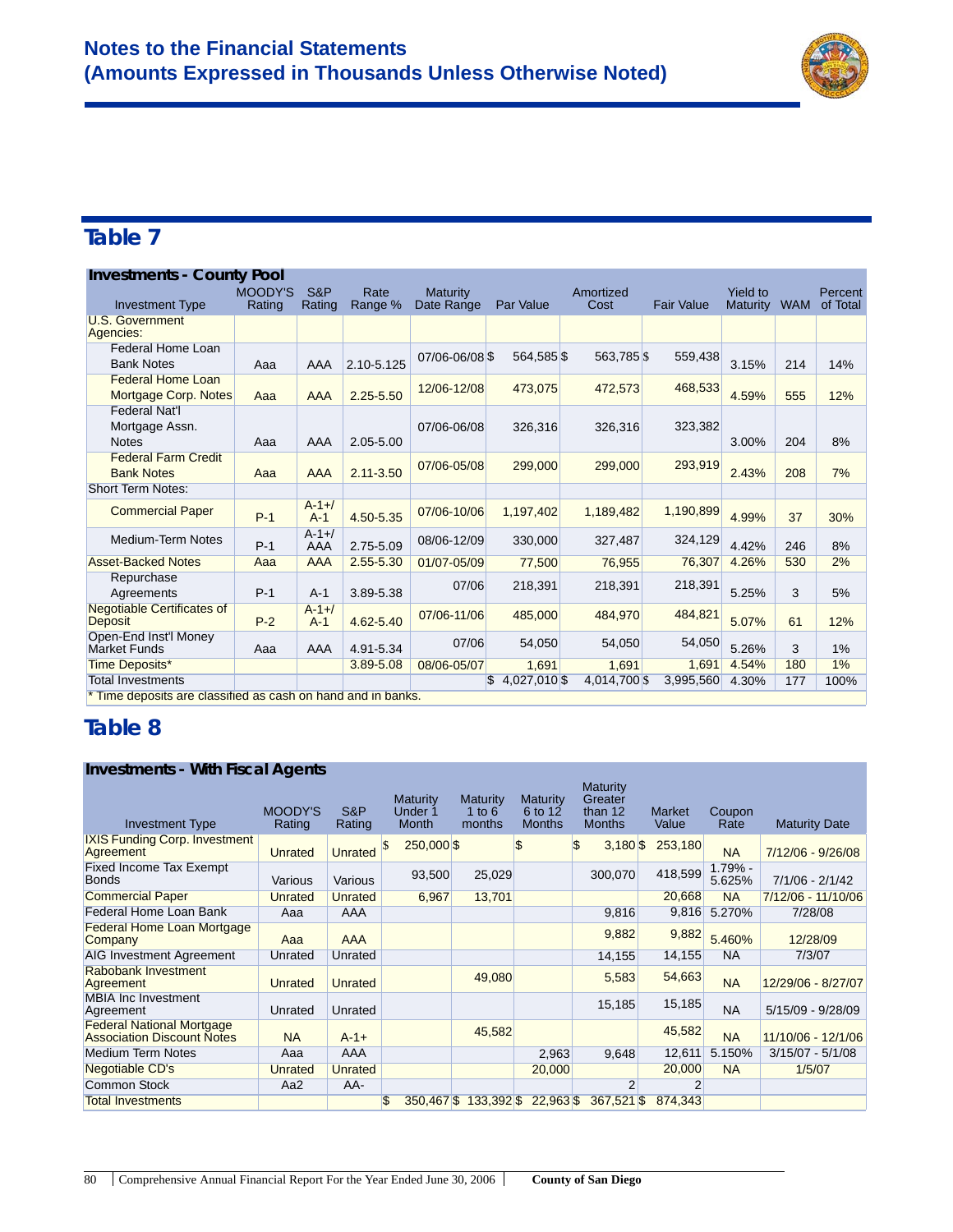

| <b>Investments - Pension Trust Fund</b>                                              |    |                   |
|--------------------------------------------------------------------------------------|----|-------------------|
| (SDCERA)                                                                             |    | <b>Fair Value</b> |
| Domestic equity securities                                                           | \$ | 583,074           |
| Cash, cash equivalents, and securities for<br>Domestic equity swaps and alpha engine |    | 1,478,932         |
| International equity securities                                                      |    | 1,845,546         |
| Securities lending collateral                                                        |    | 603,019           |
| <b>United States government obligations</b>                                          |    | 471,528           |
| Domestic corporate bonds                                                             |    | 599,390           |
| International bonds                                                                  |    | 850,359           |
| Cash and securities for overlay futures                                              |    | 41,448            |
| <b>Cash and Securities for Commodity Swaps</b>                                       |    | 382.815           |
| <b>Balanced fund</b>                                                                 |    | 330,294           |
| <b>Alternative equity</b>                                                            |    | 240.983           |
| Real estate                                                                          |    | 456.542           |
| <b>Total investments</b>                                                             | S  | 7.883.930         |

#### Table 9 Table 10

| <b>Investments - First 5 Commission</b> | <b>Fair Value</b> |
|-----------------------------------------|-------------------|
| <b>Federal Agency Securities</b>        | \$<br>88,967      |
| <b>Medium Term Notes</b>                | 6,980             |
| <b>Commercial Paper</b>                 | 9,969             |
| Negotiable CD's                         | 49,975            |
| <b>Money Market Fund</b>                | 10,039            |
| <b>County Pool</b>                      | 19,110            |
| <b>Total investments</b>                | \$<br>185,040     |

Note: Amounts invested in County Pool are reflected in the Pooled Cash and Investments for this component unit.

### **Table 11**

#### **Investments and Maturities - With Fiscal Agents**

| <b>Investment Type</b>                            | <b>Market Value</b> | <b>Maturity Under 1</b><br>month | Maturity<br>1 to 6 Months | Maturity<br>6 to 12 Months | <b>Maturity Greater</b><br>than 12 Months |
|---------------------------------------------------|---------------------|----------------------------------|---------------------------|----------------------------|-------------------------------------------|
| <b>IXIS Funding Corp. Investment</b><br>Agreement | 253,180             | 250,000                          |                           |                            | 3,180                                     |
| <b>Fixed Income Tax Exempt Bonds</b>              | 418,599             | 93,500                           | 25,029                    |                            | 300,070                                   |
| <b>Commercial Paper</b>                           | 20,668              | 6.967                            | 13.701                    |                            |                                           |
| Federal Home Loan Bank                            | 9,816               |                                  |                           |                            | 9,816                                     |
| <b>Federal Home Loan Mortgage Company</b>         | 9,882               |                                  |                           |                            | 9,882                                     |
| <b>AIG Investment Agreement</b>                   | 14,155              |                                  |                           |                            | 14,155                                    |
| <b>Rabobank Investment Agreement</b>              | 54,663              |                                  | 49,080                    |                            | 5,583                                     |
| <b>MBIA Inc Investment Agreement</b>              | 15,185              |                                  |                           |                            | 15,185                                    |
| <b>Discount Notes</b>                             | 45,582              |                                  | 45.582                    |                            |                                           |
| <b>Medium Term Notes</b>                          | 12,611              |                                  |                           | 2,963                      | 9,648                                     |
| Negotiable CD's                                   | 20,000              |                                  |                           | 20,000                     |                                           |
| <b>Common Stock</b>                               |                     |                                  |                           |                            | $\overline{2}$                            |
| <b>Total Investments</b>                          | 874.343<br>Æ.       | 350.467                          | 133.392                   | 22.963                     | 367.521                                   |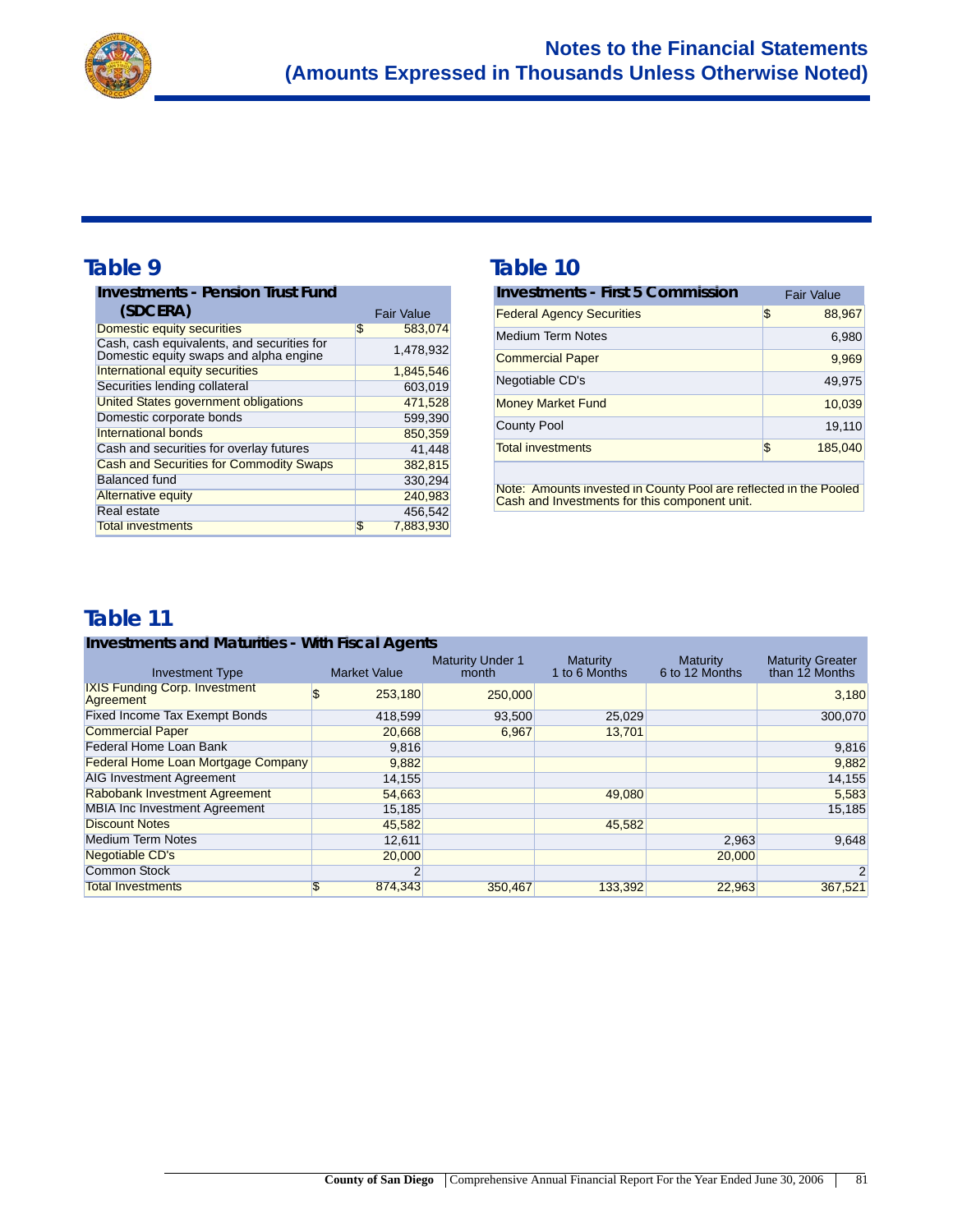

#### **Investments and Maturities - SDCERA Investment Portfolio**

| <b>Investment Type</b>                                                                                                     | <b>Fair Value</b> | <b>Maturity</b><br>Less than 1 year | Maturity<br>1 to 5 years | Maturity<br>6 to 10 years | <b>Maturity</b><br>More than 10 years |  |
|----------------------------------------------------------------------------------------------------------------------------|-------------------|-------------------------------------|--------------------------|---------------------------|---------------------------------------|--|
| Asset and mortgage backed securities                                                                                       | \$<br>91,096      |                                     |                          | 424                       | 90,672                                |  |
| Collateralized mortgage obligations                                                                                        | 119,714           |                                     | 241                      | 159                       | 119,314                               |  |
| <b>Commercial paper</b>                                                                                                    | 4.896             | 4,896                               |                          |                           |                                       |  |
| <b>Convertible Bonds</b>                                                                                                   | 192,259           | 68,789                              | 34,952                   | 6,253                     | 82,265                                |  |
| Corporate bonds                                                                                                            | 344,537           | 121,431                             | 68,382                   | 131,700                   | 23,024                                |  |
| Emerging market debt securities                                                                                            | 356,600           | 14.870                              | 34,234                   | 80,592                    | 226,905                               |  |
| International bonds                                                                                                        | 248,291           | 4,209                               | 83,200                   | 90,848                    | 70,036                                |  |
| <b>International Governments</b>                                                                                           | 244,990           |                                     | 152,155                  | 70,352                    | 22,483                                |  |
| <b>Managed Futures *</b>                                                                                                   | 31,688            | <b>NA</b>                           | <b>NA</b>                | <b>NA</b>                 | <b>NA</b>                             |  |
| Private placements                                                                                                         | 30,448            | 902                                 | 6,941                    | 15,641                    | 6,964                                 |  |
| <b>Treasury inflation protected securities</b>                                                                             | 232,808           | 384                                 | 64,491                   | 97,362                    | 70,570                                |  |
| <b>US Treasuries</b>                                                                                                       | 23,652            | 5,113                               | 2,684                    | 7,322                     | 8,532                                 |  |
| <b>Total Investments**</b>                                                                                                 | 1,920,979<br>\$   | 220,594                             | 447,280                  | 500,653                   | 720,765                               |  |
|                                                                                                                            |                   |                                     |                          |                           |                                       |  |
| * Investment maturities for Managed Futures are not available and are therefore not included in the subtotals by maturity. |                   |                                     |                          |                           |                                       |  |

\*\* Excludes excess cash from Standish Mellon and PIMCO cash management

### **Table 13**

#### **Investments and Maturities - First 5 Commission** Amount 12 months or less 13 to 24 months 25 to 60- months 38,967<br>  $\frac{88,967}{24,833}$ Federal Agency Securities  $$ 88,967$   $$ 37,570$   $$ 24,833$   $$ 26,564$ Medium Term Notes 6,980 6,980 6,980 Commercial Paper 9,969 9,969 9,969 Negotiable CD's and the contract of the 49,975 49,975 49,975 Money Market Fund 10,039 10,039 10,039 10,039 County Pool **19,110** 19,110 19,110 Total \$ 185,040 133,643 24,833 26,564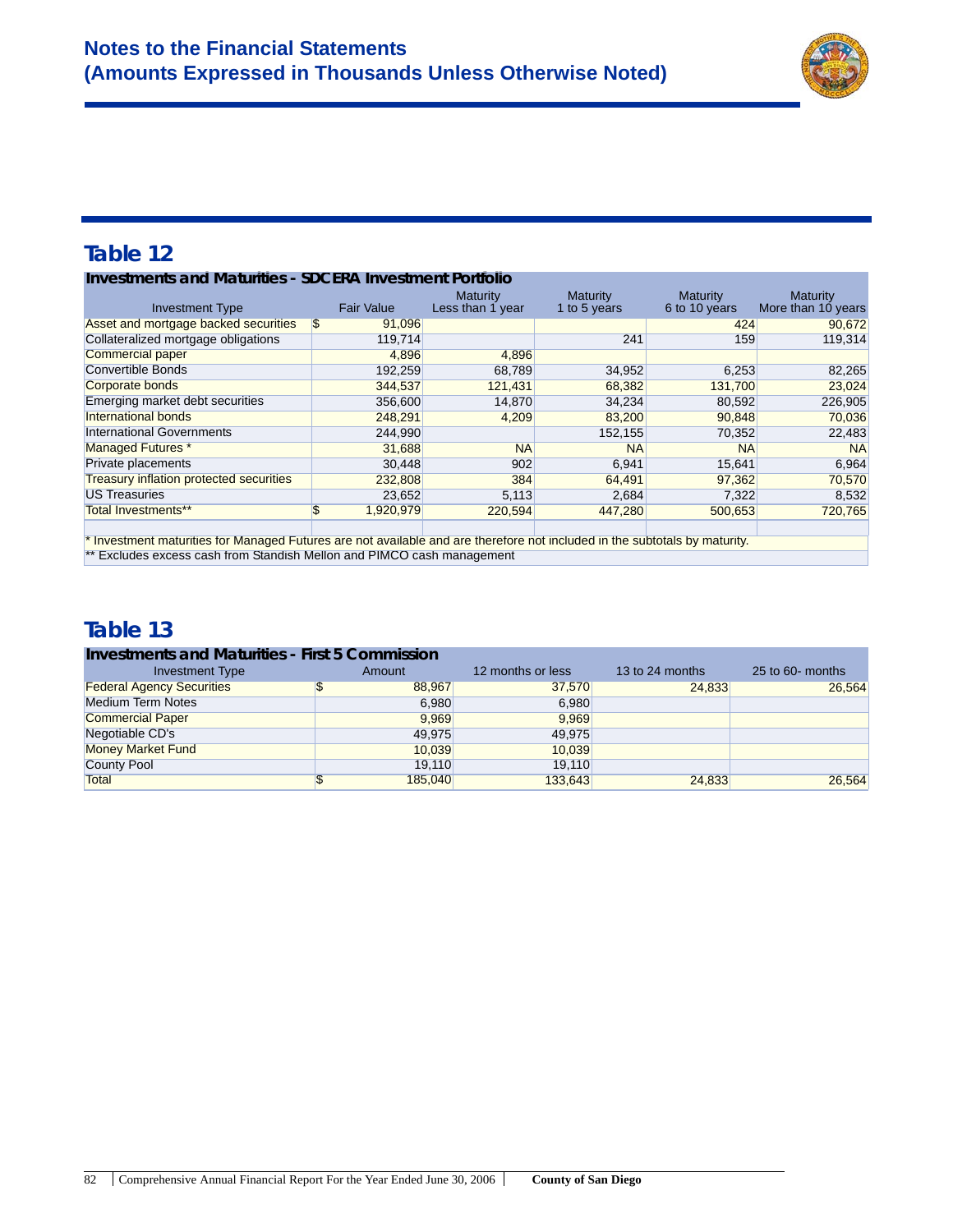

| Securities Ratings - Investments With Fiscal Agents  |                       |                     |                         |
|------------------------------------------------------|-----------------------|---------------------|-------------------------|
| Fixed Income Tax Exempt Bonds:                       | <b>S&amp;P Rating</b> | <b>Market Value</b> | <b>Percent of Total</b> |
| <b>ALASKA ST HSG FIN CORP</b>                        | AAA <sub>S</sub>      | 18,210              | 4%                      |
| ALTLANTA GA ARPT PASSENGER FAC                       | AAA                   | 11,025              | 3%                      |
| <b>BARTOW CNTY GA DEV AUTH POLLU</b>                 | $\overline{A}$        | 10,000              | 2%                      |
| <b>BLACKROCK PROVIDENT INSTL FDS MUNI FUND INSTL</b> | $A-1$                 | 93,500              | 22%                     |
| <b>CALIFORNIA ST DEPT WTR RES PWR</b>                | <b>AAA</b>            | 5,385               | $1\%$                   |
| <b>CALIFORNIA ST DEPT WTR RES PWR</b>                | <b>AAA</b>            | 1,092               | 0%                      |
| <b>CALIFORNIA STATEWIDE CMNTYS</b>                   | <b>AAA</b>            | 25,029              | 6%                      |
| <b>CALIFORNIA STATEWIDE CMNTYS</b>                   | $A+$                  | 6,349               | 2%                      |
| <b>CALIFORNIA STATEWIDE CMNTYS</b>                   | $A+$                  | 4,861               | 1%                      |
| CHICAGO IL SCH FIN AUTH                              | <b>NOT RATED</b>      | 4,694               | 1%                      |
| DAPHNE AL SPL CARE FACS                              | <b>AAA</b>            | 5,752               | 1%                      |
| DELAWARE VALLEY PA REGL FIN                          | <b>AAA</b>            | 10,000              | 2%                      |
| <b>GRAND TRAVERSE CNTY MI HOSP</b>                   | <b>NOT RATED</b>      | 19,400              | 5%                      |
| <b>HARRIS CNTY TX HLTH FACS HOSP</b>                 | AAA                   | 5,000               | $1\%$                   |
| <b>HOUSTON TX UTIL SYS REV</b>                       | <b>AAA</b>            | 5,000               | 1%                      |
| <b>ILLINOIS ST</b>                                   | <b>AA</b>             | 3,333               | 1%                      |
| <b>INDIANA HLTH FAC HOSP REV</b>                     | <b>AAA</b>            | 8,325               | 2%                      |
| <b>JEA FL ELEC SYS REV</b>                           | <b>AAA</b>            | 15,000              | 4%                      |
| JEFFERSON CNTY AL SWR REV                            | <b>AAA</b>            | 20,000              | 5%                      |
| MEDFORD OR HOSP FACS AUTH REV                        | <b>AAA</b>            | 20,000              | 5%                      |
| <b>METROPOLITAN TRANSN AUTH NY</b>                   | <b>AAA</b>            | 20,000              | 5%                      |
| <b>NEW YORK N Y</b>                                  | <b>AAA</b>            | 10,751              | 3%                      |
| NORTH CAROLINA CAP FACS FIN                          | <b>NOT RATED</b>      | 5,728               | 1%                      |
| OREGON ST DEPT ADMINISTRATIVE                        | <b>AAA</b>            | 6,114               | 1%                      |
| PUTNAM CNTY GA DEV AUTH POLLUT                       | $\overline{A}$        | 19,025              | 5%                      |
| <b>RALEIGH NC CTFS PARTN</b>                         | $AA+$                 | 1,019               | 0%                      |
| SEATTLE WA MUN LT + PWR REV                          | <b>AAA</b>            | 15,900              | 4%                      |
| <b>SOUTH CAROLINA ST</b>                             | $AA+$                 | 9429                | 2%                      |
| UNIVERSITY AL UNIV REVS                              | <b>AAA</b>            | 7500                | 2%                      |
| WAKE CNTY NC INDL FACS + PLLTN                       | <b>AAA</b>            | 5000                | 1%                      |
| <b>WAKE CNTY NC INDL FACS + PLLTN</b>                | <b>AAA</b>            | 10,000              | 2%                      |
| <b>WAYNE CNTY ARPT AUTH REV</b>                      | <b>AAA</b>            | 15,025              | 4%                      |
| <b>WESTERN MN MUN PWR AGY TRANS</b>                  | <b>NOT RATED</b>      | 1,153               | 0%                      |
|                                                      | $\mathsf{\$}$         | 418,599             | 100%                    |

### **Table 15**

#### **Fixed Income Securities Ratings - SDCERA Investment Portfolio**

| <b>Credit Risk</b>                                                     | Domestic Core Fixed<br>Income | <b>Global Fixed Income</b> | <b>High Yield Fixed</b><br>Income | <b>Emerging Market</b><br>Debt Fixed Income | Total*    |
|------------------------------------------------------------------------|-------------------------------|----------------------------|-----------------------------------|---------------------------------------------|-----------|
| Govt                                                                   | \$<br>330,762                 | 94,592                     |                                   |                                             | 425,354   |
| AAA                                                                    | 33,138                        | 331,244                    |                                   |                                             | 364,382   |
| AA                                                                     | 6,445                         | 6,489                      |                                   |                                             | 12,934    |
| A                                                                      | 20,606                        | 104,854                    | 79                                | 30,061                                      | 155,600   |
| <b>BBB</b>                                                             | 29,874                        | 83,878                     | 7,426                             | 64,366                                      | 185,544   |
| <b>BB</b>                                                              | 15,163                        | 3,552                      | 73,230                            | 53,098                                      | 145,043   |
| B                                                                      | 27,802                        | 2,836                      | 124,175                           | 146,135                                     | 300,948   |
| <b>CCC</b>                                                             | 2,925                         |                            | 26,662                            |                                             | 29,587    |
| cc                                                                     | 846                           |                            | 3,676                             |                                             | 4,522     |
| $\overline{C}$                                                         |                               |                            | 4,952                             |                                             | 4,952     |
| <b>NR</b>                                                              | 25,176                        | 132,673                    | 123,847                           | 62,940                                      | 344,636   |
| Total                                                                  | 492,737                       | 760,118                    | 364,047                           | 356,600                                     | 1,973,502 |
| * Includes convertible securities for fixed income portfolio managers. |                               |                            |                                   |                                             |           |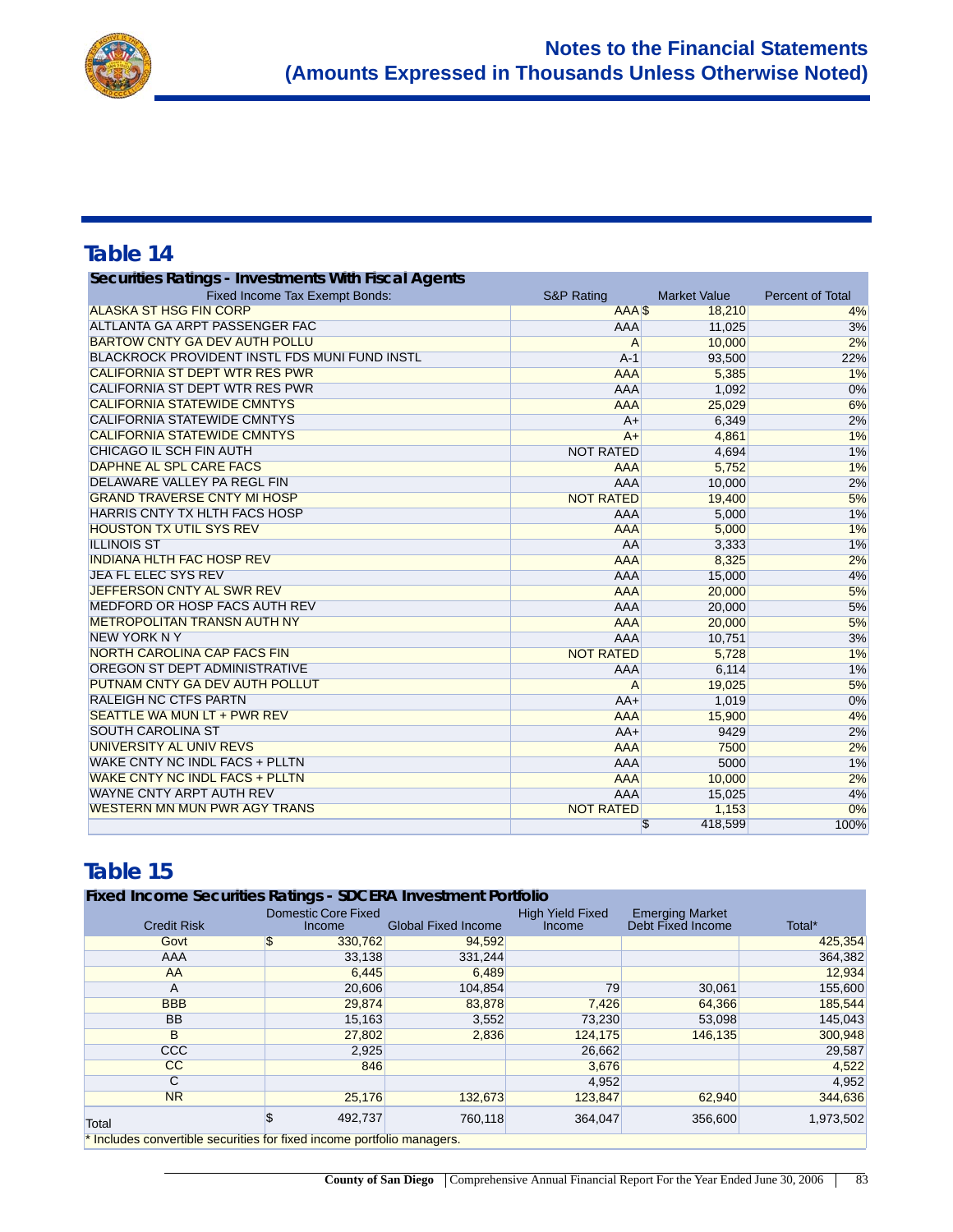

#### **Fixed Income Securities Ratings (Percent of Portfolio) SDCERA Investment Portfolio**

| <b>Credit</b><br><b>Risk</b> | -- -<br>Domestic<br>Core<br>Fixed<br>Income | Global<br><b>Fixed</b><br>Income | <b>High Yield Fixed</b><br>Income | Emerging<br><b>Market Debt</b><br><b>Fixed Income</b> |
|------------------------------|---------------------------------------------|----------------------------------|-----------------------------------|-------------------------------------------------------|
| Govt                         | 67.1%                                       | 12.4%                            | 0.0%                              | 0.0%                                                  |
| AAA                          | 6.7%                                        | 43.6%                            | 0.0%                              | 0.0%                                                  |
| AA                           | 1.3%                                        | 0.9%                             | 0.0%                              | 0.0%                                                  |
| A                            | 4.2%                                        | 13.8%                            | 0.0%                              | 8.4%                                                  |
| <b>BBB</b>                   | 6.1%                                        | 11.0%                            | 2.0%                              | 18.1%                                                 |
| BB                           | 3.1%                                        | 0.5%                             | 20.1%                             | 14.9%                                                 |
| B                            | 5.6%                                        | 0.4%                             | 34.1%                             | 41.0%                                                 |
| CCC                          | 0.6%                                        | 0.0%                             | 7.4%                              | 0.0%                                                  |
| CC                           | 0.2%                                        | 0.0%                             | 1.0%                              | 0.0%                                                  |
| C                            | 0.0%                                        | 0.0%                             | 1.4%                              | 0.0%                                                  |
| <b>NR</b>                    | 5.1%                                        | 17.4%                            | 34.0%                             | 17.6%                                                 |
|                              | 100%                                        | 100%                             | 100%                              | 100%                                                  |

### **Table 17**

#### **Securities Ratings - First 5 Commission**

| <b>Investment Type</b>                                            |    | Amount  | Minimum<br>Rating<br>Required | <b>Credit Quality</b><br>Rating |  |
|-------------------------------------------------------------------|----|---------|-------------------------------|---------------------------------|--|
| <b>Federal Agency</b><br><b>Securities</b>                        | \$ | 88,967  | <b>AAA</b>                    | <b>AAA</b>                      |  |
| Medium Term Notes                                                 |    | 6,980   | A                             | A OR BETTER                     |  |
| <b>Commercial Paper</b>                                           |    | 9,969   | A <sub>1</sub>                | A1 OR BETTER                    |  |
| Negotiable CD's                                                   |    | 49,975  | N/A                           | A1 OR BETTER                    |  |
| <b>Money Market Fund</b>                                          |    | 10,039  | AAA                           | AAAm                            |  |
| <b>County Pool</b>                                                |    | 19.110  | <b>VARIOUS</b>                | AAAf                            |  |
| Total                                                             | \$ | 185,040 |                               |                                 |  |
| Note: Amounte invested in County Real are reflected in the Realed |    |         |                               |                                 |  |

Note: Amounts invested in County Pool are reflected in the Pooled Cash and Investments for this component unit.

### **Table 18**

| <b>Concentration of Credit Risk - First 5 Commission</b> |                                     |    |        |  |  |
|----------------------------------------------------------|-------------------------------------|----|--------|--|--|
| <b>Issuer</b>                                            | <b>Investment Type</b>              |    | Amount |  |  |
| <b>Federal Home Loan Bank</b>                            | <b>Federal agency</b><br>securities | \$ | 42.332 |  |  |
| Federal Home Loan<br>Mortgage Co.                        | Federal agency<br>securities        |    | 46,635 |  |  |

### **Table 19**

| Foreign Currency Exposure - SDCERA Investment |                   |
|-----------------------------------------------|-------------------|
| Portfolio                                     |                   |
| Currency                                      | <b>Fair Value</b> |
| <b>EURO CURRENCY UNIT</b>                     | \$<br>442,050     |
| <b>JAPANESE YEN</b>                           | 356,221           |
| <b>BRITISH POUND STERLING</b>                 | 264,894           |
| <b>U.S. DOLLAR</b>                            | 208,681           |
| <b>SOUTH KOREAN WON</b>                       | 96,655            |
| <b>HONG KONG DOLLAR</b>                       | 86,202            |
| <b>AUSTRALIAN DOLLAR</b>                      | 77,484            |
| <b>SWISS FRANC</b>                            | 69,730            |
| <b>CANADIAN DOLLAR</b>                        | 69,393            |
| <b>S AFRICAN COMM RAND</b>                    | 55,721            |
| <b>NEW TAIWAN DOLLAR</b>                      | 51,936            |
| <b>SINGAPORE DOLLAR</b>                       | 30,700            |
| <b>INDONESIAN RUPIAN</b>                      | 21,390            |
| <b>MEXICAN NEW PESO</b>                       | 18,312            |
| <b>NORWEGIAN KRONE</b>                        | 16,390            |
| <b>BRAZIL REAL</b>                            | 15,533            |
| <b>MALASIAN RINGGIT</b>                       | 8,099             |
| <b>DANISH KRONE</b>                           | 6,503             |
| <b>FORWARDS/ OTHER</b>                        | 6,290             |
| <b>SWEDISH KRONA</b>                          | 6,111             |
| <b>EGYPTIAN POUND</b>                         | 5,714             |
| <b>THAILAND BAHT</b>                          | 5,442             |
| <b>INDIAN RUPEE</b>                           | 5,083             |
| <b>TURKISH LYRA</b>                           | 5,004             |
| <b>CHILEAN PESO</b>                           | 4,109             |
| <b>HUNGARIAN FORINT</b>                       | 3,850             |
| <b>NEW ZEALAND DOLLAR</b>                     | 3,737             |
| <b>NEW TURKISH LIRA</b>                       | 2,873             |
| Other (less than \$2 million holdings)        | 2,789             |
| Total                                         | £.<br>1,946,896   |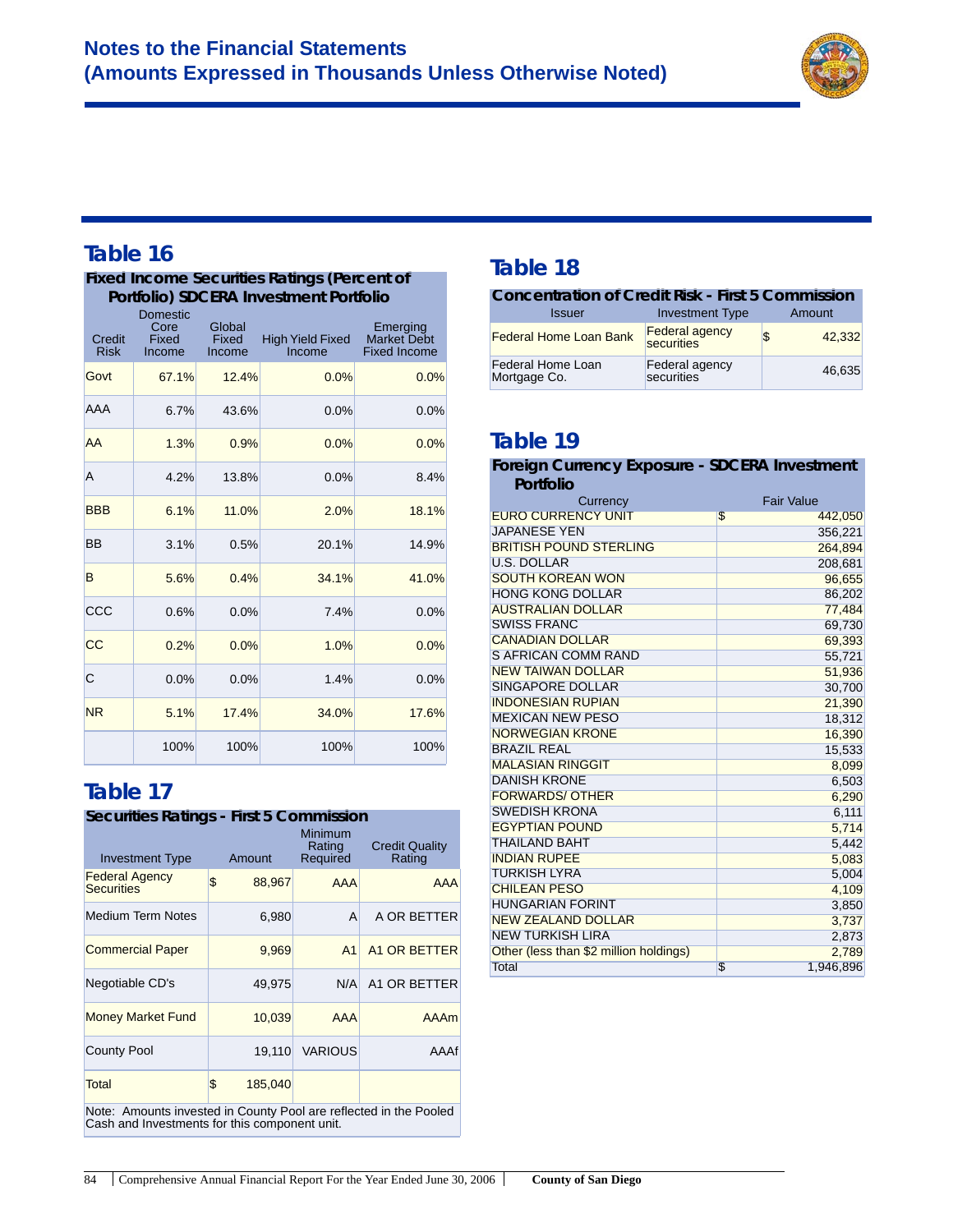

| Securities Lent - SDCERA Investment Portfolio        |                           |                                               |                           |  |
|------------------------------------------------------|---------------------------|-----------------------------------------------|---------------------------|--|
| <b>Investment Type</b>                               | <b>Securities</b><br>Lent | <b>SDCERA</b> Securities<br>Received<br>Value | Cash<br>Received<br>Value |  |
|                                                      |                           |                                               |                           |  |
| Lent for Cash Collateral:                            |                           |                                               |                           |  |
| U.S. Government and<br><b>Agency securities</b>      | \$<br>10,000              |                                               | 10,173                    |  |
| <b>International Governments</b><br>securities       | 41,532                    |                                               | 44,942                    |  |
| Treasury inflation protected<br>securities           | 181,295                   |                                               | 182,916                   |  |
| <b>Domestic Corporate Fixed</b><br>Income securities | 51,827                    |                                               | 52,840                    |  |
| <b>Domestic Equities</b>                             | 50,350                    |                                               | 51,223                    |  |
| <b>International Equities</b>                        | 211,971                   |                                               | 215,844                   |  |
| Lent for Securities Collateral:                      |                           |                                               |                           |  |
| U.S. Government and<br><b>Agency securities</b>      | 5,115                     | 5,163                                         |                           |  |
| Treasury inflation protected<br>securities           | 39,319                    | 39,559                                        |                           |  |
| <b>International Equities</b>                        | 359                       | 358                                           |                           |  |
| <b>Total</b>                                         | \$<br>591,768             | 45,080                                        | 557,938                   |  |

# **Table 21**

#### **Securities Lending Transactions - SDCERA**

| <b>Investment Portfolio</b> |  |
|-----------------------------|--|
|-----------------------------|--|

| <b>Investment Type</b>                | <b>Fair Value</b> |
|---------------------------------------|-------------------|
| <b>U.S. Corporate Floating Rate</b>   | \$<br>285,748     |
| <b>Asset Back Securities</b>          | 64.674            |
| <b>Commercial Paper</b>               | 102,169           |
| Certificates of Deposit Floating Rate | 49,342            |
| <b>Interest Bearing</b>               | 2.093             |
| <b>Repurchase Agreements</b>          | 97,855            |
| Other (cash)                          | 260               |
| <b>Total</b>                          | \$<br>602,141     |

# **Table 22**

#### **Derivatives, Futures Exposures - SDCERA Investment Portfolio**

| IIIVESIHEHI POHIOIIO            |                                        |  |
|---------------------------------|----------------------------------------|--|
|                                 | <b>Notional Amount</b><br>Long/(Short) |  |
| Equity                          |                                        |  |
| <b>International Equity</b>     | \$<br>14,408                           |  |
| <b>US Large &amp; Small Cap</b> | 60,027                                 |  |
| <b>Total Equity</b>             | 74,435                                 |  |
| <b>Fixed Income</b>             |                                        |  |
| Global ex US Fixed Income       | 147,068                                |  |
| <b>US Fixed Income</b>          | (21, 155)                              |  |
| <b>Total Fixed Income</b>       | 125,913                                |  |
| <b>Managed Futures Overlay</b>  | 275,000                                |  |
| <b>Total Futures Exposures</b>  | 475,348<br>S                           |  |

### **B. Receivables**

GASB Statement No.38 requires identification of receivable balances not expected to be collected within one year. **Table 23** below presents receivables at June 30, 2006 for the County's individual major funds, nonmajor governmental and enterprise funds, internal service funds and the discrete component unit including the applicable allowances for uncollectible accounts. The details of the receivables reported in the government-wide statement of net assets that are not expected to be collected within the next fiscal year are identified below:

• Due From Other Governmental Agencies

Of the \$352,577 due from other governmental agencies for governmental activities, \$41,121 is not expected to be received within the next fiscal year. This represents the amount the State of California owes to the County for Senate Bill (SB)90 mandated cost reimbursements for programs and services the State requires the County to provide. The State has deferred reimbursement to counties to future fiscal years, however, payment by the State began in Fiscal year 2007; hence this amount is expected to be received in the future.

• Notes Receivable

The \$1,000 note receivable for governmental activities is due from the Metropolitan Area Advisory Committee to the Redevelopment Agency of the County of San Diego. The due date of the note is June 2063.

• Loans Receivable

\$47,450 of loans receivable for governmental activities consist of loans for low-income housing programs such as down payments for closing costs, community development block grant loans, and various housing rehabilitation loan programs for low-income or special need residents. These loans are not expected to be repaid within the next fiscal year.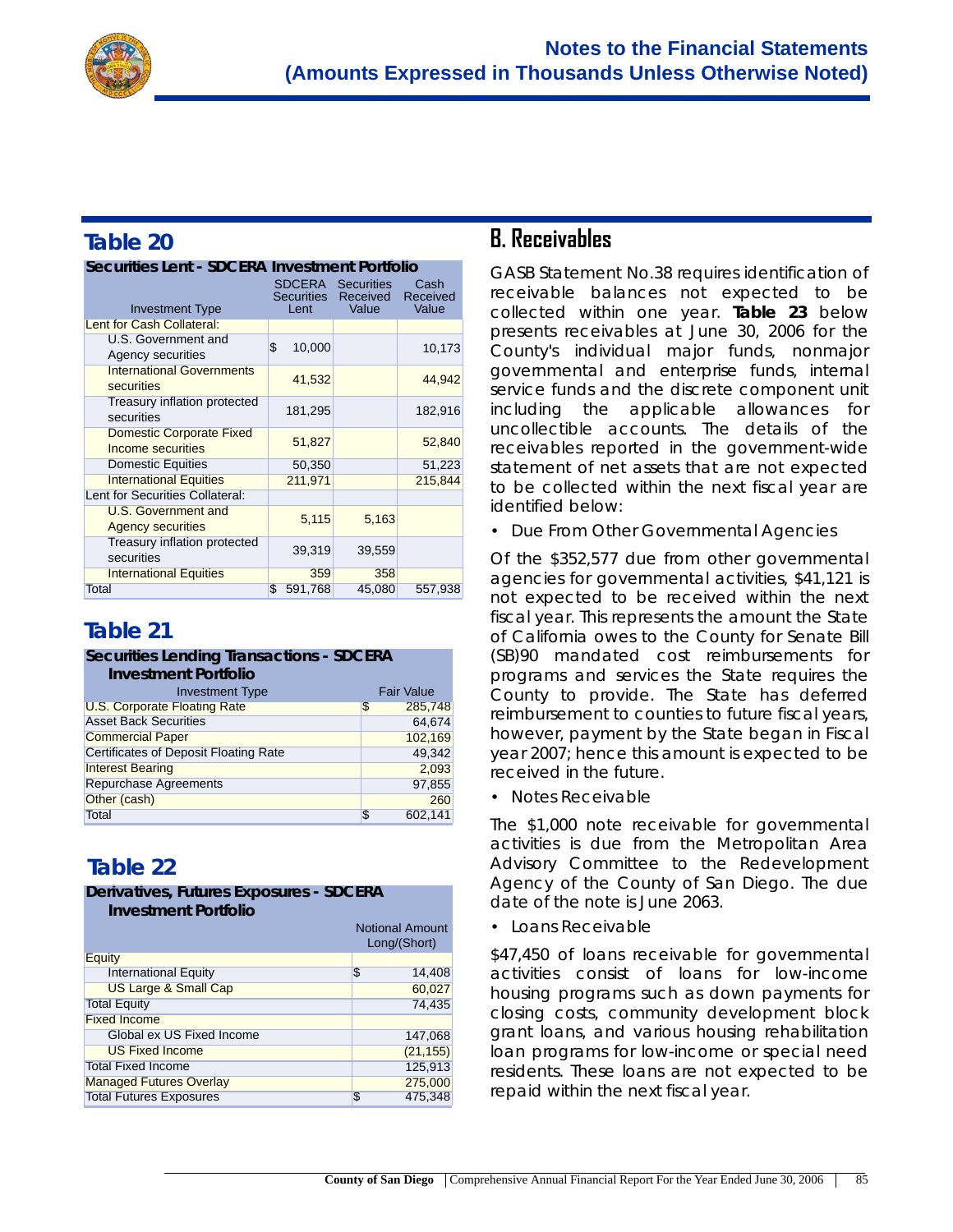

#### **Primary Government and Discretely Presented Component Unit**

| <b>THING TOO FOR HIS CITY DISORDIUS IN SOCIAUM COMPONENT ONLY</b> |             |          |                                        |              |        |                 |                             |                                       |                                  |
|-------------------------------------------------------------------|-------------|----------|----------------------------------------|--------------|--------|-----------------|-----------------------------|---------------------------------------|----------------------------------|
| <b>Receivables</b>                                                | Accounts    | Interest | Due From<br>Other<br>Gov't<br>Agencies | <b>Notes</b> | Loans  | Other           | Total<br><b>Receivables</b> | Allowance<br>For Doubtful<br>Accounts | <b>Receivables</b><br><b>Net</b> |
| Governmental activities:                                          |             |          |                                        |              |        |                 |                             |                                       |                                  |
| <b>General Fund</b>                                               | \$<br>3,943 | 9.357    | 280.926                                |              | 6,255  |                 | 300,481                     | (4,337)                               | 296.144                          |
| <b>Tobacco Securitization Special</b><br><b>Revenue Fund</b>      |             | 1.898    |                                        |              |        |                 | 1,898                       |                                       | 1.898                            |
| Other governmental funds                                          | 4,643       | 3,853    | 67,179                                 | 1,000        | 41.195 | $5\overline{)}$ | 117,875                     | (3)                                   | 117,872                          |
| Internal service funds                                            | 511         | 342      | 4,472                                  |              |        |                 | 5,325                       |                                       | 5,325                            |
| Total governmental activities                                     | 9,097       | 15,450   | 352,577                                | 1,000        | 47,450 | $5\overline{)}$ | 425,579                     | (4,340)                               | 421,239                          |
| <b>Business-type activities:</b>                                  |             |          |                                        |              |        |                 |                             |                                       |                                  |
| <b>Enterprise Fund</b>                                            | 382         | 704      | 1,725                                  |              |        |                 | 2,811                       |                                       | 2,811                            |
| <b>Component Unit:</b>                                            |             |          |                                        |              |        |                 |                             |                                       |                                  |
| <b>First 5 Commission</b>                                         |             | 3.257    | 7.474                                  |              |        |                 | 10,731                      |                                       | 10.731                           |

# **C. County Property on Lease to Others**

The County has *noncancelable* operating leases for certain properties which are not material to the County's governmental operations, except for the aforementioned sublease of a share of the Metropolitan Transit System (MTS) Towers. In this regard, the share of the County's property under this lease is an estimated \$12.74 million in land and structures and improvements with accumulated depreciation of \$4.5 million at June 30, 2006.

Additionally, the Airport Enterprise Fund derives a substantial portion of its revenues from noncancelable operating leases with air carriers and concessionaires. The Airport Enterprise Fund's property under operating leases includes an estimated \$2.6 million in land at June 30, 2006.

Lease revenues for both non-cancelable and cancelable leases for the year ended June 30, 2006 were approximately \$22 million.

Future minimum *revenue* to be received under these noncancelable operating leases as of June 30, 2006 are noted below in **Table 24**. (One lease extends through 2091 for a two acre parcel leased to a non-profit public benefit

#### corporation.)

#### **Table 24**

| Lease Revenue<br><b>County Property Leased To Others</b> |    |                             |  |  |  |  |
|----------------------------------------------------------|----|-----------------------------|--|--|--|--|
| <b>Fiscal Year</b>                                       |    | Minimum<br>Lease<br>Revenue |  |  |  |  |
| 2007                                                     | \$ | 13,130                      |  |  |  |  |
| 2008                                                     |    | 12,490                      |  |  |  |  |
| 2009                                                     |    | 12,145                      |  |  |  |  |
| 2010                                                     |    | 11,400                      |  |  |  |  |
| 2011                                                     |    | 11,010                      |  |  |  |  |
| 2091                                                     |    | 167,069                     |  |  |  |  |
| Total                                                    | \$ | 227,244                     |  |  |  |  |

# **D. Capital Assets**

### **1. Primary Government**

Capital asset activity for the year ended June 30, 2006 was as follows:

#### *Governmental Activities*:

On **Table 25** below**,** building and infrastructure projects are recorded as construction in progress until completion. Intangible projects such as software acquisition and implementation are recorded as contracts in progress until implementation is completed.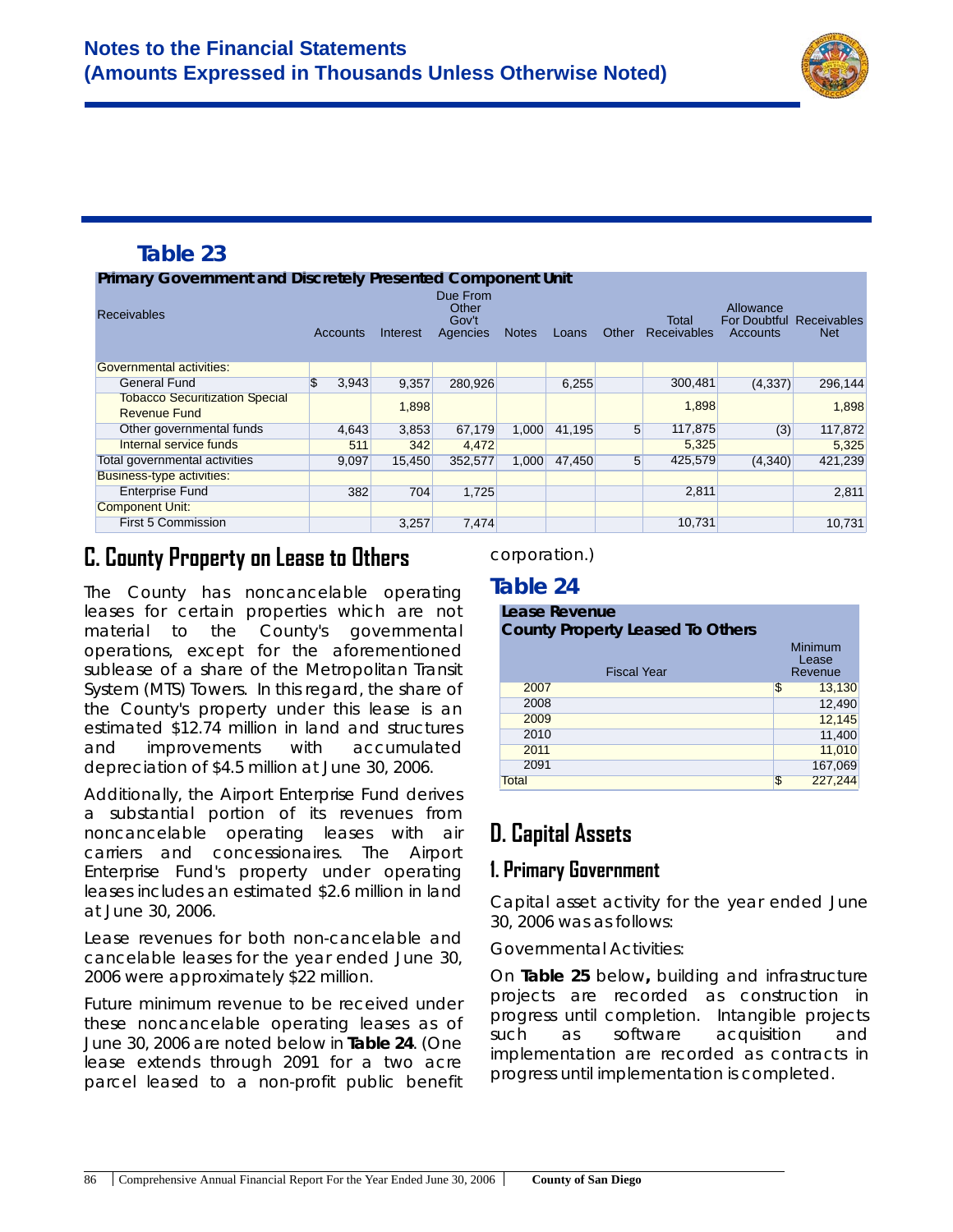

| Capital<br><b>Assets - Governmental Activities</b> |                                        |           |           |               |  |
|----------------------------------------------------|----------------------------------------|-----------|-----------|---------------|--|
|                                                    | Ending<br><b>Balance</b> at<br>June 30 |           |           |               |  |
| Capital assets, not<br>being depreciated:          |                                        |           |           |               |  |
| Land                                               | $\overline{\mathbb{S}}$<br>266,960     | 9,753     | (6, 208)  | 270,505       |  |
| Construction<br>and contracts<br>in progress       | 140,621                                | 50,960    | (17,064)  | 174,517       |  |
| Total capital assets,<br>not being<br>depreciated  | 407,581                                | 60,713    | (23, 272) | 445,022       |  |
| Capital assets.<br>being depreciated:              |                                        |           |           |               |  |
| <b>Buildings and</b><br>improvements               | 962,630                                | 17,085    | (645)     | 979,070       |  |
| Equipment                                          | 183,753                                | 28,626    | (7, 547)  | 204,832       |  |
| Software                                           | 47,696                                 | 7,784     |           | 55,480        |  |
| <b>Road network</b>                                | 2,119,848                              | 47,818    |           | 2,167,666     |  |
| <b>Bridge network</b>                              | 39,953                                 | 1,097     |           | 41,050        |  |
| Total capital assets,<br>being depreciated         | 3,353,880                              | 102,410   | (8, 192)  | 3,448,098     |  |
| Less accumulated<br>depreciation for:              |                                        |           |           |               |  |
| <b>Buildings and</b><br>improvements               | (292, 950)                             | (18, 589) | 292       | (311, 247)    |  |
| Equipment                                          | (95, 387)                              | (16,996)  | 6,450     | (105, 933)    |  |
| <b>Software</b>                                    |                                        | (5, 548)  |           | (5,548)       |  |
| Road network                                       | (686, 339)                             | (60, 106) |           | (746, 445)    |  |
| <b>Bridge network</b>                              | (12, 392)                              | (762)     |           | (13, 154)     |  |
| <b>Total accumulated</b><br>depreciation           | (1,087,068)                            | (102,001) | 6,742     | (1, 182, 327) |  |
| Total capital assets,<br>being depreciated,<br>net | 2,266,812                              | 409       | (1, 450)  | 2,265,771     |  |
| Governmental<br>activities capital<br>assets, net  | \$2,674,393                            | 61,122    | (24, 722) | 2,710,793     |  |

Depreciation expense was charged to functions of the primary government as shown in **Table 26.**

#### **Table 26**

#### **Depreciation Expense -**

| <b>Governmental Activities</b>                                 |               |
|----------------------------------------------------------------|---------------|
| General government                                             | \$<br>7,720   |
| Public protection                                              | 16,363        |
| <b>Public ways and facilities</b>                              | 61,119        |
| Health and sanitation                                          | 527           |
| <b>Public assistance</b>                                       | 345           |
| Education                                                      | 48            |
| <b>Recreation and cultural</b>                                 | 61            |
| <b>Internal Service Funds</b>                                  | 15,818        |
| <b>Total Depreciation Expense - Governmental</b><br>Activities | \$<br>102.001 |

*Business Type Activities*:

On **Table 27** below, building and infrastructure projects are recorded as construction in progress until completion.

### **Table 27**

#### **Capital Assets - Business Type Activities**

|                                                  | Beginning<br><b>Balance</b><br>at July 1 |          | Increases Decreases | Ending<br><b>Balance</b><br>at June<br>30 |
|--------------------------------------------------|------------------------------------------|----------|---------------------|-------------------------------------------|
| Capital assets, not being<br>depreciated:        |                                          |          |                     |                                           |
| Land                                             | $\overline{\mathbb{S}}$<br>10,677        | 32       |                     | 10,709                                    |
| <b>Construction and</b><br>contracts in progress | 16,812                                   | 15,804   | (4,960)             | 27,656                                    |
| Total capital assets, not<br>being depreciated   | 27.489                                   | 15.836   | (4,960)             | 38,365                                    |
| Capital assets, being<br>depreciated:            |                                          |          |                     |                                           |
| <b>Buildings and</b><br>improvements             | 42,732                                   | 4,396    |                     | 47,128                                    |
| Equipment                                        | 1,206                                    | 46       |                     | 1,252                                     |
| Road network                                     | 139                                      |          |                     | 139                                       |
| <b>Sewer network</b>                             | 64,782                                   | 591      | (1, 122)            | 64,251                                    |
| Total capital assets, being<br>depreciated       | 108,859                                  | 5,033    | (1, 122)            | 112,770                                   |
| <b>Less accumulated</b><br>depreciation for:     |                                          |          |                     |                                           |
| <b>Buildings and</b><br>improvements             | (20, 534)                                | (1, 165) |                     | 269 (21,430)                              |
| Equipment                                        | (895)                                    | (54)     |                     | (949)                                     |
| Road network                                     |                                          | (3)      |                     | (3)                                       |
| Sewer network                                    | (27, 338)                                | (1, 241) |                     | (28, 579)                                 |
| <b>Total accumulated</b><br>depreciation         | (48, 767)                                | (2, 463) | 269                 | (50, 961)                                 |
| Total capital assets, being<br>depreciated, net  | 60,092                                   | 2,570    | (853)               | 61,809                                    |
| Enterprise fund capital<br>assets, net           | \$<br>87,581                             | 18,406   | (5, 813)            | 100,174                                   |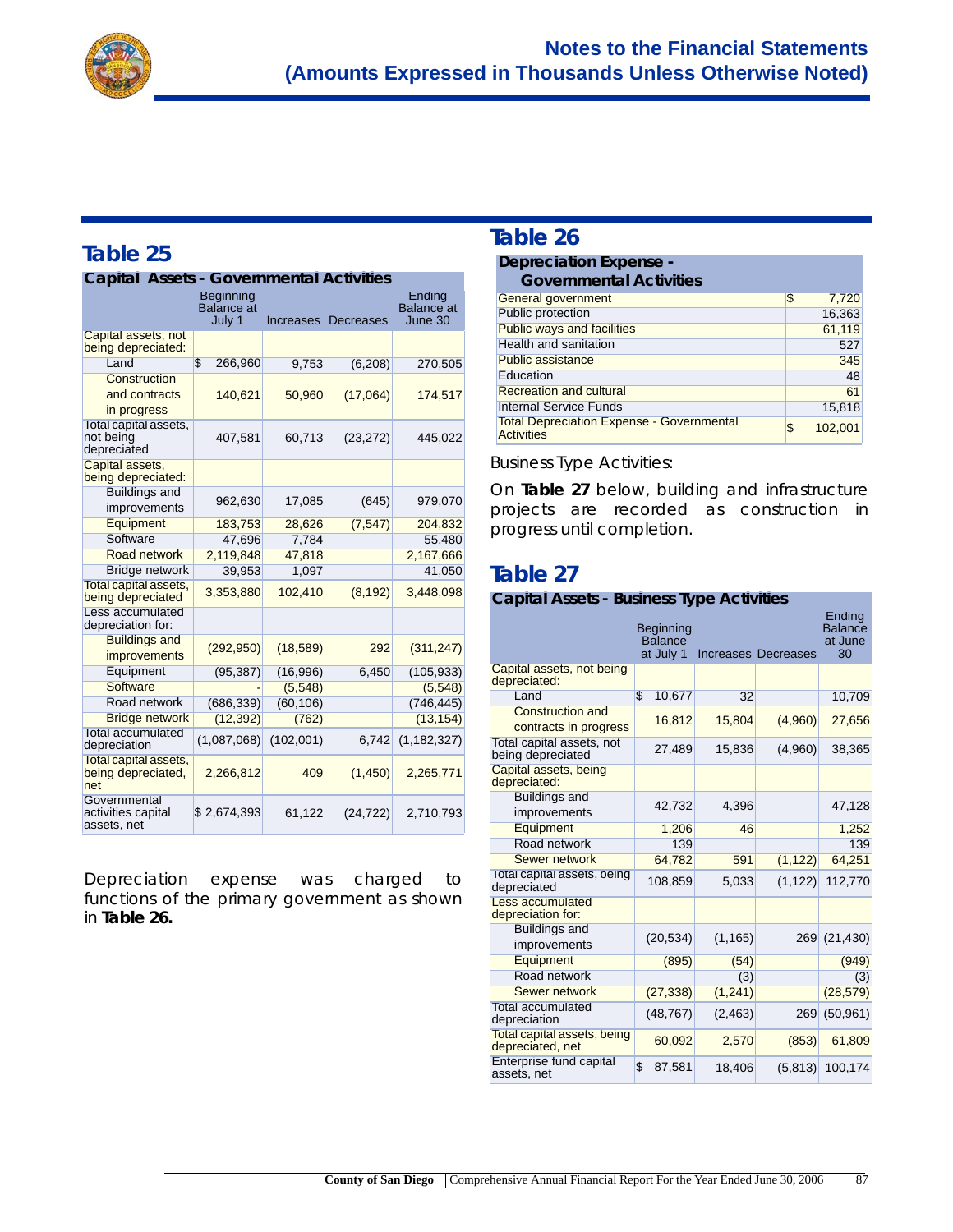

*Depreciation expense* was charged to *business type activities* as shown below:

#### **Table 28**

| Depreciation Expense - Business Type Activities                        |  |       |  |  |  |  |
|------------------------------------------------------------------------|--|-------|--|--|--|--|
| <b>Airport Fund</b>                                                    |  | 1.070 |  |  |  |  |
| Wastewater Management Fund                                             |  | 19    |  |  |  |  |
| <b>Sanitation Districts Fund</b>                                       |  | 1.374 |  |  |  |  |
| <b>Total Depreciation expense - Business Type</b><br><b>Activities</b> |  | 2.463 |  |  |  |  |

#### **2. Capital Commitments**

At June 30, 2006, major contracts entered into for software development, construction in progress, buildings, equipment and infrastructure are listed by fund within *governmental and business-type activities* as shown below:

### **Table 29**

| <b>Capital Commitments</b>                                            |                                                                                             |               |
|-----------------------------------------------------------------------|---------------------------------------------------------------------------------------------|---------------|
|                                                                       | <b>Project Title</b>                                                                        | Remaining     |
| Governmental<br><b>Activities:</b><br><b>General Fund</b>             | <b>Registrar of Voters-Integrated</b><br><b>Voting System and Optional</b><br><b>Items</b>  | \$<br>22,173  |
|                                                                       | <b>Integrated Property Tax System</b><br>(PTS)                                              | 27,622        |
|                                                                       | <b>Regional Communications</b><br><b>System Motorola Services and</b><br>Equipment          | 4,089         |
|                                                                       | <b>Automated Records MGMT &amp;</b><br><b>Field Reporting Cots Software</b><br>Installation | 1,555         |
|                                                                       | <b>Public Health Information System</b><br>Acquisition                                      | 1,397         |
|                                                                       | <b>Sub Total</b>                                                                            | 56,836        |
| <b>Other</b><br>Governmental<br><b>Funds</b>                          | <b>Construction of Valley Center</b><br>Road, Phase II                                      | 33,024        |
|                                                                       | Construction of Wildcat Canyon<br>Road Improvements                                         | 9,971         |
|                                                                       | <b>Construction of Route 54/94</b><br>Improvements                                          | 9,669         |
|                                                                       | <b>Construction of Forester Creek</b><br>Drainage                                           | 2,831         |
|                                                                       | <b>Construction of Edgemoor Skill</b><br><b>Nursing Facility</b>                            | 44,350        |
|                                                                       | <b>Construction of Spring Valley</b><br>Gymnasium                                           | 1,696         |
|                                                                       | <b>Construction of Medical Examiner</b><br>and Veterinarian Building                        | 1,074         |
|                                                                       | <b>Sub Total</b>                                                                            | 102,615       |
| <b>Business-type</b><br><b>Activities:</b><br><b>Enterprise Funds</b> | <b>Spring Valley Sewer</b><br>Replacement                                                   | 1,537         |
|                                                                       | <b>Spring Valley Sewer</b><br>Improvements                                                  | 1,391         |
|                                                                       | <b>Sub Total</b>                                                                            | 2,928         |
|                                                                       | Total                                                                                       | 162,379<br>\$ |

## **E. Payables**

The County's payables at June 30, 2006 are shown below for the General Fund, other governmental funds, internal service funds, business type activities' funds, and the discrete component unit:

### **Table 30**

| Payables                                |                                                                                      |        |       |         |  |  |  |
|-----------------------------------------|--------------------------------------------------------------------------------------|--------|-------|---------|--|--|--|
|                                         | Due to<br>Other<br>Gov't<br>Total<br>Agencies<br>Payables<br><b>Vendors</b><br>Other |        |       |         |  |  |  |
| <b>Governmental Activities:</b>         |                                                                                      |        |       |         |  |  |  |
| <b>General Fund</b>                     | 79,221<br>\$                                                                         | 16,932 | 2,930 | 99,083  |  |  |  |
| Other governmental<br>funds             | 15,730                                                                               | 2,481  | 1,940 | 20,151  |  |  |  |
| Internal service<br>funds               | 27,723                                                                               | 110    | 156   | 27.989  |  |  |  |
| <b>Total governmental</b><br>activities | 122,674                                                                              | 19,523 | 5,026 | 147.223 |  |  |  |
| Business-type activities:               |                                                                                      |        |       |         |  |  |  |
| <b>Enterprise Funds</b>                 | 2,877                                                                                | 52     | 89    | 3,018   |  |  |  |
| <b>Component Unit:</b>                  |                                                                                      |        |       |         |  |  |  |
| First 5 commission                      | 5,852                                                                                |        | 1,842 | 7,694   |  |  |  |

# **F. Interfund Transactions**

The composition of interfund balances as of June 30, 2006, is as follows:

#### **1. Due To/Due From Other Funds**

Due to/due from other funds shown in **Table 31** arise due to the exchange of goods or services between funds that were pending the transfer of cash as of June 30, 2006. These due to/from other funds have been eliminated in the government-wide financial statements, except for "internal balances" that are reflected between the governmental and business-type statements as of June 30, 2006.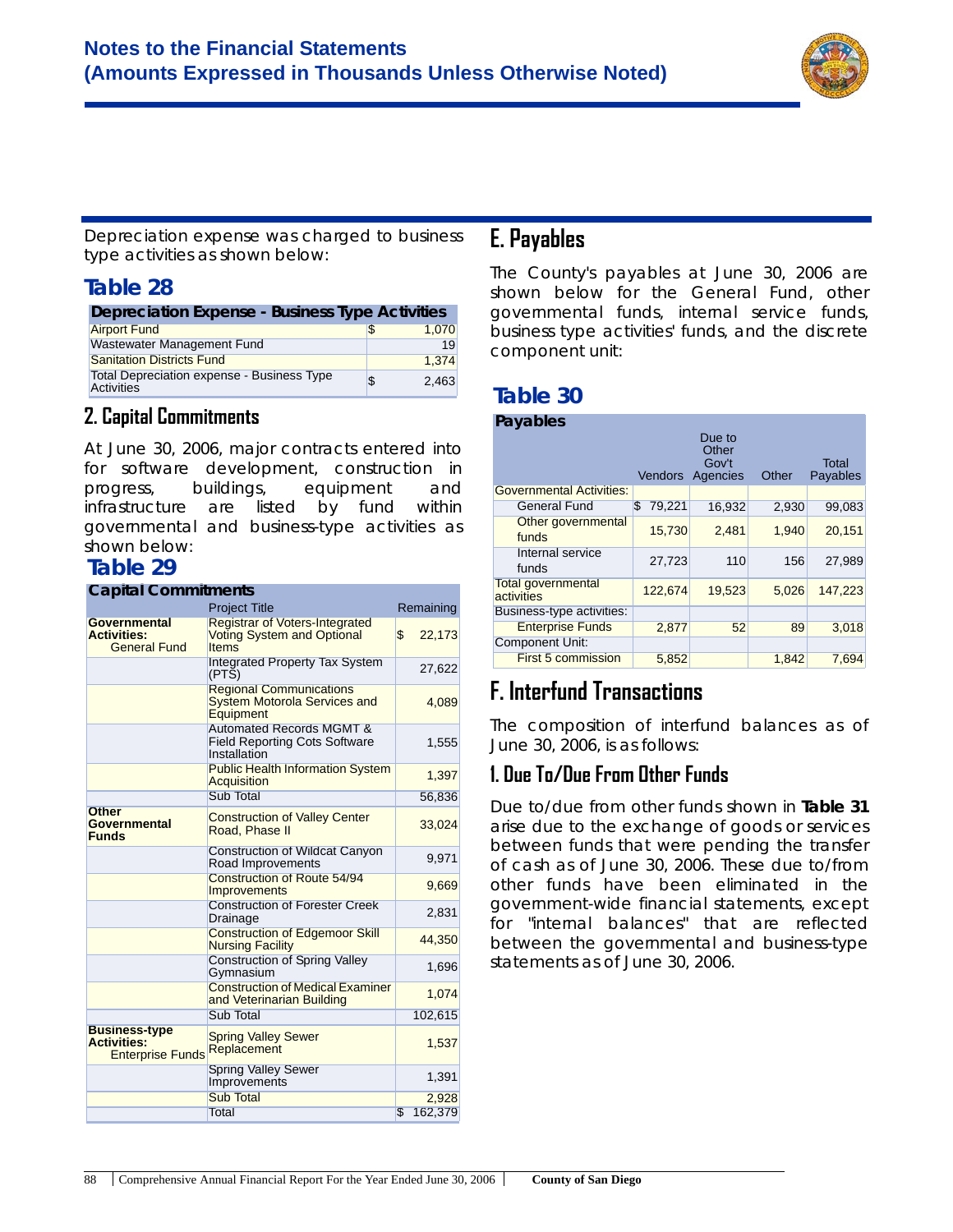

| Due To/From Other Funds                          |                                                              |    |                |
|--------------------------------------------------|--------------------------------------------------------------|----|----------------|
| <b>Receivable Fund</b>                           | <b>Payable Fund</b>                                          |    | Amount         |
| <b>General Fund</b>                              | <b>Tobacco Securitization</b><br><b>Special Revenue Fund</b> | \$ | 6,665          |
|                                                  | Nonmajor Governmental<br><b>Funds</b>                        |    | 48,585         |
|                                                  | <b>Nonmajor Enterprise</b><br><b>Funds</b>                   |    | 53             |
|                                                  | <b>Internal Service Funds</b>                                |    | 53,854         |
| <b>Total General Fund</b>                        |                                                              |    | 109,157        |
| Nonmajor Governmental<br>Funds                   | General Fund                                                 |    | 5,501          |
|                                                  | Nonmajor Governmental<br><b>Funds</b>                        |    | 5,279          |
|                                                  | Nonmajor Enterprise<br><b>Funds</b>                          |    | 443            |
|                                                  | <b>Internal Service Funds</b>                                |    | 5,569          |
| <b>Total Nonmajor</b><br>Governmental Funds      |                                                              |    | 16,792         |
| <b>Nonmajor Enterprise Funds</b>                 | <b>General Fund</b>                                          |    | 149            |
|                                                  | Nonmajor Governmental<br>Funds                               |    | 357            |
|                                                  | <b>Nonmajor Enterprise</b><br><b>Funds</b>                   |    | 493            |
|                                                  | <b>Internal Service Funds</b>                                |    | $\overline{1}$ |
| <b>Total Nonmajor Enterprise</b><br><b>Funds</b> |                                                              |    | 1,000          |
| <b>Internal Service Funds</b>                    | <b>General Fund</b>                                          |    | 16,089         |
|                                                  | <b>Nonmajor Governmental</b><br><b>Funds</b>                 |    | 3,034          |
|                                                  | Nonmajor Enterprise<br>Funds                                 |    | 199            |
|                                                  | <b>Internal Service Funds</b>                                |    | 487            |
| <b>Total Internal Service Funds</b>              |                                                              |    | 19,809         |
| <b>Total</b>                                     |                                                              | S  | 146,758        |

### **2. Advances**

Advances to/from other funds at June 30, 2006 are noted on **Table 32** below. The purpose of these advances was primarily for the establishment of loans that are not due within one year. These loans are for the planning, undertaking, construction or operation of redevelopment projects within the County. Advances to/from other funds have been eliminated in the government-wide financial statements, except for "internal balances" that are reflected between the governmental and business-type statements as of June 30, 2006.

## **Table 32**

| <b>Advances</b>                       |   |       | Advances To Advances From<br>Other Funds Other Funds |
|---------------------------------------|---|-------|------------------------------------------------------|
| <b>General Fund</b>                   | S | 906   |                                                      |
| Nonmajor Governmental<br><b>Funds</b> |   | 83    | 4.583                                                |
| <b>Nonmajor Enterprise Funds</b>      |   | 3,363 | 217                                                  |
| <b>Internal Service Funds</b>         |   | 448   |                                                      |
| Total                                 | S | 4.800 | 4.800                                                |

#### **3. Prior-Year Advance**

The County Airport Enterprise Fund funded the initial expenditures of the San Diego County Redevelopment Agency's (Agency) two airport projects. The Agency is required to reimburse the Airport Enterprise Fund, which spent approximately \$9.6 million on the projects. The Agency pays interest on advances, but is not responsible for payment until funds are available for this purpose. In December 2005, the Agency issued \$16 million Revenue Refunding Bonds Series 2005A. A portion of the proceeds was used to pay \$4.6 million of interest accrued on these advances and \$5.7 million of principal to the County's Airport Enterprise Fund. As of June 30, 2006 all of the interest due on the advances has been paid.

### **4. Transfers In/Transfers Out**

The purposes of these transfers were primarily for reimbursement of project costs, lease payments, initiation fees and replacement costs. Transfers in/transfers out at June 30, 2006 were as follows:

### **Table 33**

| <b>Transfers In/Transfers Out</b>                            |                                              |               |
|--------------------------------------------------------------|----------------------------------------------|---------------|
| From                                                         | <b>To</b>                                    | Amount        |
| <b>General Fund</b>                                          | <b>Nonmajor Governmental</b><br><b>Funds</b> | \$<br>147.379 |
|                                                              | <b>Internal Service Funds</b>                | 4.017         |
|                                                              | <b>Nonmajor Enterprise</b><br><b>Funds</b>   | 107           |
| <b>Total General Fund</b>                                    |                                              | 151,503       |
| <b>Tobacco Securitization</b><br><b>Special Revenue Fund</b> | <b>General Fund</b>                          | 24,558        |
| Nonmajor Governmental<br><b>Funds</b>                        | <b>General Fund</b>                          | 461,072       |
|                                                              | <b>Nonmajor Governmental</b><br><b>Funds</b> | 103,474       |
|                                                              | <b>Internal Service Funds</b>                | 4.786         |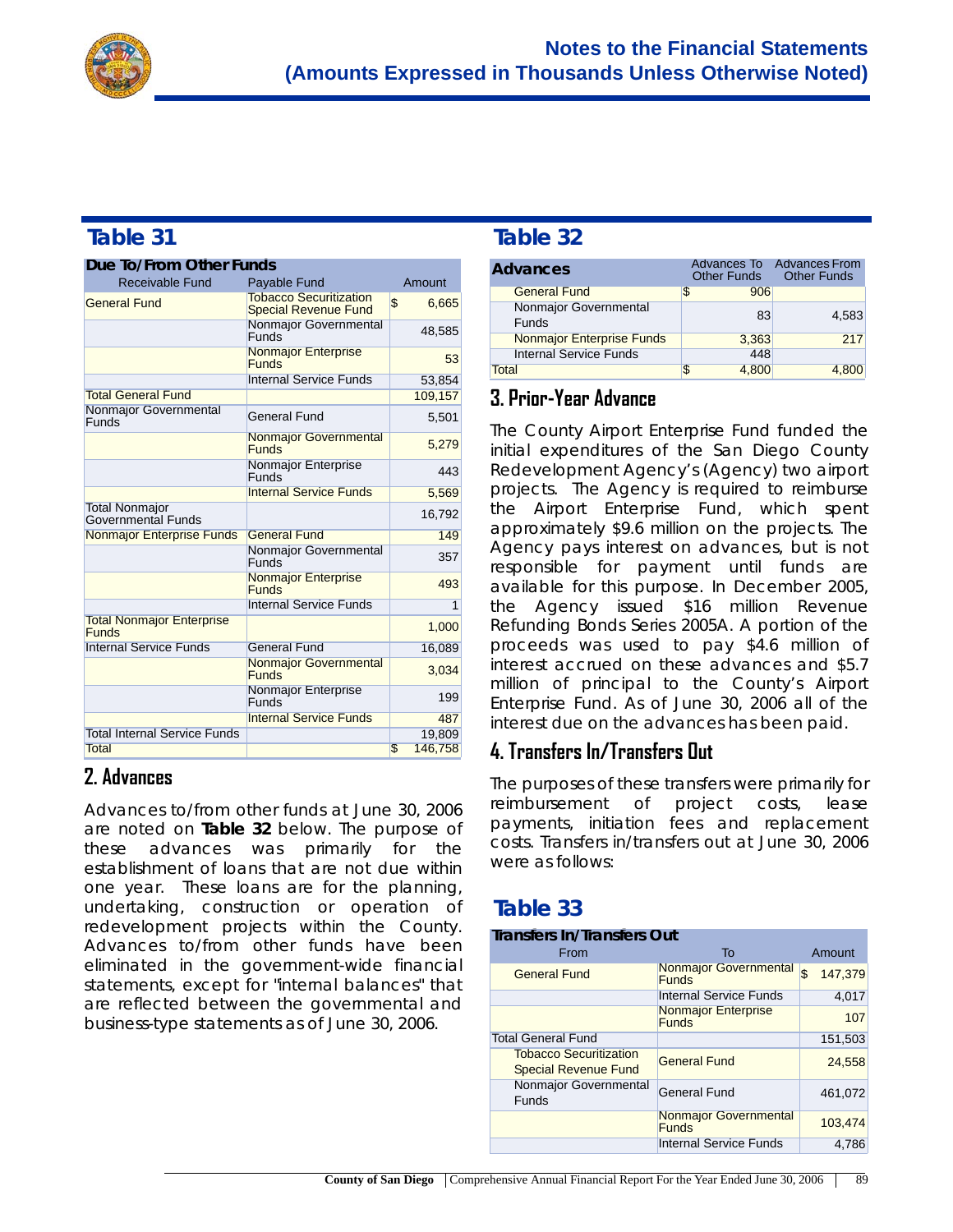

| <b>Transfers In/Transfers Out</b>                  |                                |              |         |
|----------------------------------------------------|--------------------------------|--------------|---------|
| From                                               | To                             |              | Amount  |
| (Table 33 Continued)                               |                                |              |         |
|                                                    | <b>Tobacco Securitization</b>  | $\mathbb{S}$ | 123,515 |
| <b>Total Nonmajor</b><br><b>Governmental Funds</b> |                                |              | 692.847 |
| <b>Nonmajor Enterprise</b><br><b>Funds</b>         | Nonmajor Governmental<br>Funds |              | 594     |
|                                                    | <b>Internal Service Funds</b>  |              | 603     |
| <b>Total Nonmajor Enterprise</b><br>Funds          |                                |              | 1,197   |
| <b>Internal Service Funds</b>                      | <b>General Fund</b>            |              | 573     |
|                                                    | Nonmajor Governmental<br>Funds |              | 6,808   |
| <b>Total Internal Service Funds</b>                |                                |              | 7.381   |
| Total                                              |                                | S            | 877.486 |

# **G. Short-Term Obligations**

The County's short-term borrowing program consists of its annual Tax and Revenue Anticipation Notes (Notes), which fund the County's annual operating cash flow needs, and the issuance of Teeter Commercial Paper, which fund payments to public agencies their full share of property taxes levied. The County bears the risk of loss on delinquent property taxes that go unpaid; however, it also benefits from the penalties associated with these delinquent property taxes when they are paid.

On July 1, 2005, the County of San Diego issued \$250 million of Notes with an interest and principal maturity date of July 14, 2006. The Notes carry an interest rate of 4.00% and a yield of 2.58%. The amount outstanding at June 30, 2006 is \$250 million.

In 1995 the County of San Diego Board of Supervisors approved the Master Teeter Resolution providing the terms and conditions of its Teeter plan obligations. Pursuant to this resolution, the County is able to issue additional Series B Teeter Commercial Paper each fiscal year. In June 2006 the County paid off the remaining Teeter Commercial Paper outstanding and did not issue Teeter Commercial Paper to finance the buyout of the Fiscal Year ended June 30, 2006 delinquent Secured Property Taxes.

Short-term obligation activity for the year ended June 30, 2006 was as follows:

# **Table 34**

|                                                        | <b>Short-Term Obligations</b>                            |               |                   |                                     |  |  |  |  |  |  |
|--------------------------------------------------------|----------------------------------------------------------|---------------|-------------------|-------------------------------------|--|--|--|--|--|--|
|                                                        | <b>Beginning</b><br><b>Balance</b><br>at July 1,<br>2005 | <b>Issued</b> | Redeemed 30, 2006 | Ending<br><b>Balance</b><br>at June |  |  |  |  |  |  |
| <b>Tax and Revenue</b><br>Anticipation<br><b>Notes</b> | \$369,280                                                | 250,000       | 369,280           | 250,000                             |  |  |  |  |  |  |
| Teeter B-1 Tax -<br><b>Exempt Principal</b>            | 62,990                                                   |               | 62,990            |                                     |  |  |  |  |  |  |
| Teeter B-2<br><b>Taxable Principal</b>                 | 12,000                                                   |               | 12,000            |                                     |  |  |  |  |  |  |
| <b>Total Teeter</b>                                    | S<br>444,270                                             | 250,000       | 444,270           | 250,000                             |  |  |  |  |  |  |

# **H. Lease Obligations**

### **1. Lease Commitments- Real Property**

The County has commitments under long-term property operating lease agreements for facilities used for operations through fiscal year 2013 (**Table 35** below). These leases do not meet the criteria for capitalization under FASB Statement 13. The County is the lessee under the terms of several non-cancelable operating leases for real property used to house certain County facilities. Total rental expense for all real property operating leases, including short-term cancelable leases for the year ended June 30, 2006, was approximately \$26.5 million.

The combined rental cost for which the County is obligated under these leases is as follows:

### **Table 35**

| Lease Commitments - Real Property |    |                           |  |  |
|-----------------------------------|----|---------------------------|--|--|
| <b>Fiscal Year</b>                |    | Minimum Lease<br>Payments |  |  |
| 2007                              | \$ | 8,642                     |  |  |
| 2008                              |    | 5,197                     |  |  |
| 2009                              |    | 4,644                     |  |  |
| 2010                              |    | 3,627                     |  |  |
| 2011                              |    | 3,090                     |  |  |
| 2012-2013                         |    | 1,564                     |  |  |
| Total                             | \$ | 26,764                    |  |  |

### **2. Lease Commitments- Personal Property**

The County has also entered into long-term operating leases for personal property, a large portion of which represents data processing and duplicating equipment. Many of these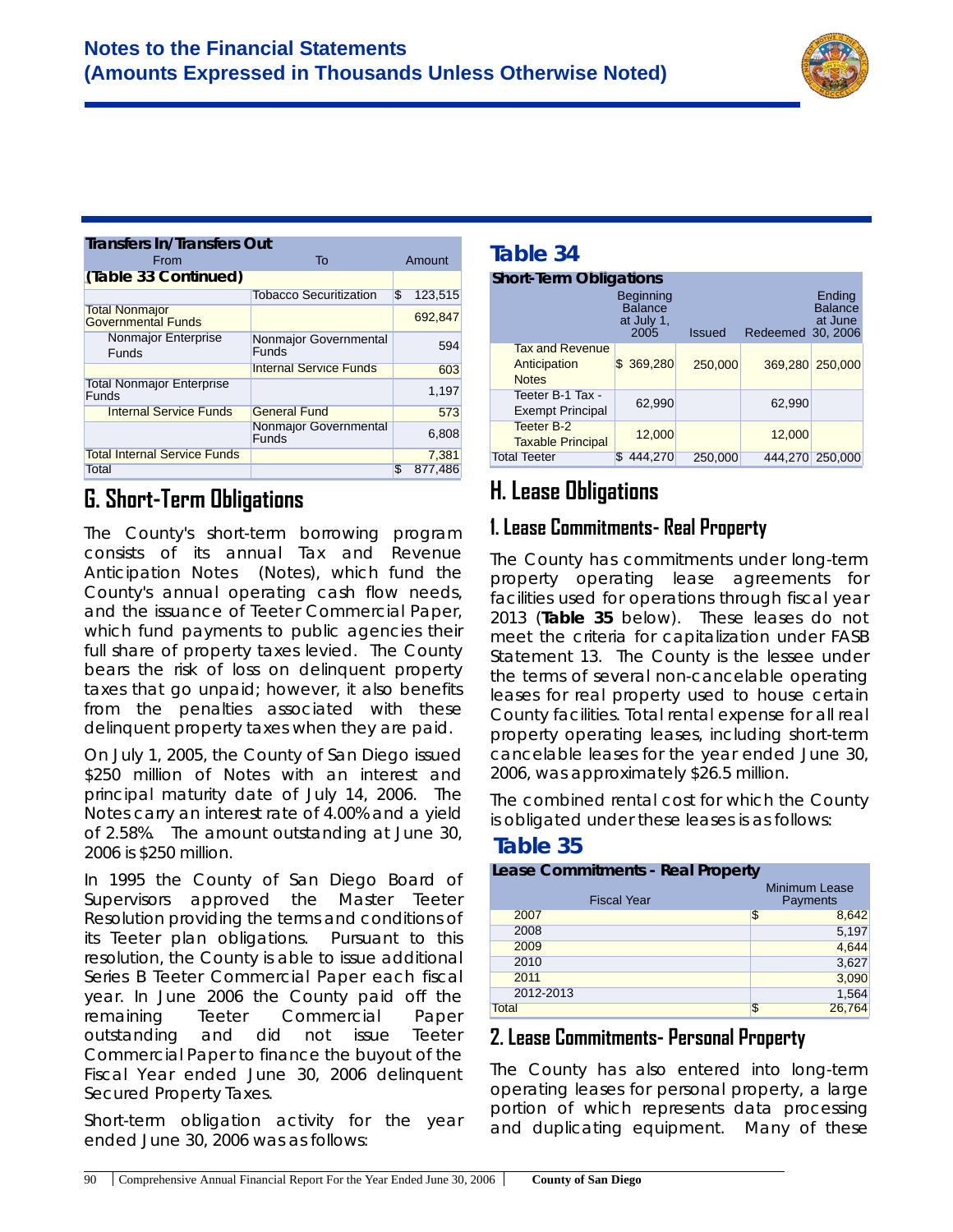

leases are subject to annual adjustment based upon negotiations. Management expects that in the normal course of business, leases that expire will be renewed or replaced by other leases. Total rental expense for these operating leases for the year ended June 30, 2006, was \$2.7million.

#### **3. Capital Leases**

#### **a. Minimum Lease Payments**

Certain buildings and equipment are being leased under capital leases as defined in FASB Statement 13. The present value of the minimum lease obligation has been capitalized in the statement of net assets and is reflected as a liability in that statement. The County assumes responsibility for all maintenance, repair, and structural modifications under the terms of the lease agreements. Future minimum lease payments (**Table 36** below) under capital leases at June 30, 2006 were as follows:

#### **Table 36**

| <b>Capital Leases - Future Minimum Lease</b><br>Payments |    |          |  |  |  |
|----------------------------------------------------------|----|----------|--|--|--|
|                                                          |    | Amount   |  |  |  |
| 2007                                                     | \$ | 3,785    |  |  |  |
| 2008                                                     |    | 3,454    |  |  |  |
| 2009                                                     |    | 3,068    |  |  |  |
| 2010                                                     |    | 3,053    |  |  |  |
| 2011                                                     |    | 3,130    |  |  |  |
| 2012-2016                                                |    | 15,247   |  |  |  |
| 2017-2020                                                |    | 12,242   |  |  |  |
| Total minimum lease payments                             |    | 43,979   |  |  |  |
| Less: amount representing interest                       |    | (12,085) |  |  |  |
| Net lease payments                                       | S  | 31,894   |  |  |  |

#### **b. Book Value**

The book value of capital lease property at June 30, 2006 consisted of the following:

### **Table 37**

| Capital Leases - Book Value          |   |                  |        |                                                                 |  |  |  |  |
|--------------------------------------|---|------------------|--------|-----------------------------------------------------------------|--|--|--|--|
| <b>Capital Lease Property</b>        |   | Original<br>Cost |        | <b>Accumulated Net Book Value</b><br>Depreciation June 30, 2006 |  |  |  |  |
| Land                                 | S | 2.221            |        | 2,221                                                           |  |  |  |  |
| <b>Buildings and</b><br>Improvements |   | 52.314           | 17,243 | 35,071                                                          |  |  |  |  |
| Total                                | S | 54.535           | 17.243 | 37,292                                                          |  |  |  |  |

# **I. General Long-Term Obligations**

Outstanding general long-term obligations at June 30, 2006 consist of certificates of participation, taxable pension obligation bonds, capital appreciation bonds (CABs), current Interest bonds, revenue bonds, capital loans, capital lease obligations, capital financing leases, and other long-term obligations.

As further explained below, CABs are bonds that are issued at a deep discount and are presented at their maturity value, less the unaccreted appreciation. This unaccreted appreciation represents the difference between the maturity value of the CABs and their face (par) value. The unaccreted appreciation is accreted as interest over the life of the CABs.

During prior fiscal years and in the fiscal year ended June 30, 2006, the County refunded some of its existing debt. The difference between the amount borrowed and the amount sent to the paying agent is the unamortized deferred amounts on refundings. The amortized amount is an adjustment to interest expense in the statement of activities over the remaining life of the refunded debt.

Premiums applicable to debt issued in excess of par value are amortized as a reduction of interest expense over the life of the debt issuance. Similarly, discounts applicable to debt issued at amounts less than the face (par) value are amortized as an increase to interest expense over the life of the debt issued.

All obligations listed, carry a fixed interest rate with the exception of \$505.125 million of the 2002 taxable pension obligation bonds series B1 and B2-4 and \$147.825 million of the 2004 taxable pension obligation bonds series B1-2 which are variable rate and are subject to market fluctuations. The interest rate range listed in **Table 38** below displays the range of interest rates on the serial, term bonds or in the case of capital leases, the range of rates for various leases. The variable index used to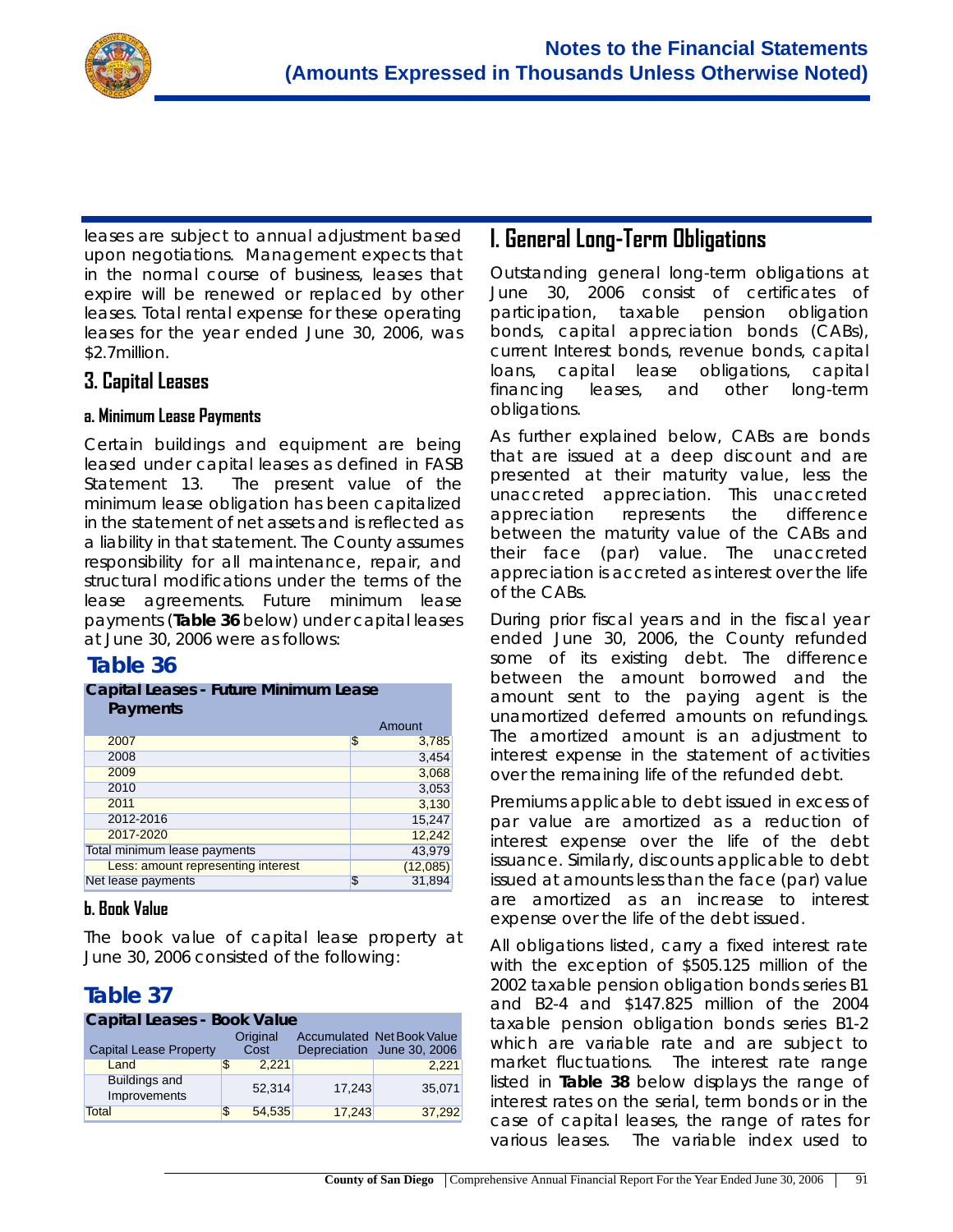

calculate the interest due on the 2002 taxable pension obligation bonds Series B1 and for the 2004 taxable pension obligation bonds Series B1-2 is the one-month London Interbank Offered Rate (LIBOR). The June 30, 2006 onemonth LIBOR was 5.33%. The variable rate used for the 2002 taxable pension obligation bonds Series B2-4 is 5.23%, which represents the average auction rate bond coupon for June 2006. The maximum interest rate on these bonds shall not exceed 17% per annum.

#### **1. Outstanding long-term obligations**

#### *Governmental Activities*:

Long-term obligations for *governmental activities* at June 30, 2006 are presented in **Table 38**.

The certificates of participation (COPs) of the SANCAL, a non-profit corporation, are secured by annual base rental lease payments payable primarily by the County General Fund for use of the facilities constructed or equipment purchased with the proceeds. There are also encumbrances on the facilities constructed or purchased with the proceeds of the SANCAL. The capital leases between the County and SANCAL have been eliminated for financial reporting purposes and the related assets and long-term obligations (e.g. certificates of participation of SANCAL) are reported as San Diego County's assets and debt, respectively.

The Pension Obligation 2004 Series C Capital Appreciation Bonds (CABs) and the San Diego County Tobacco Asset Securitization Corporation CABs represent bonds that were issued at stated interest rates significantly below their effective interest rates, resulting in a substantial discount. The implicit interest, i.e. discount (unaccreted appreciation), is not paid until the bonds begin to mature. Therefore, the

net value of the bonds "accretes" each year. In **Table 38** below, the CABs are shown at their maturity value (original amount issued plus total amount to be accreted (appreciated) over the life of the debt), less the unaccreted appreciation (total amount to be accreted over the life of the debt, less the amount accreted to date).

At June 30, 2006, the 2004 Taxable Pension Obligation Series C CABs outstanding balance was \$72.05 million which includes accreted interest of \$7.122 million. The San Diego County Tobacco Asset Securitization Corporation (Corporation) Series 2006 B CABs outstanding balance was \$19.874 million which includes accreted interest of \$104 thousand. The Corporation Series 2006 C CABs outstanding balance was \$8.733 million which includes accreted interest of \$47 thousand. The Corporation Series D CABs outstanding balance was \$20.687 million which includes accreted interest of \$122 thousand.

In compliance with the Tax Reform Act of 1986 and subsequent U.S. Treasury Regulations, the County performed arbitrage rebate calculations via a third party to determine probable amounts due to the Federal government. At June 30, 2006, the probable arbitrage rebate was zero.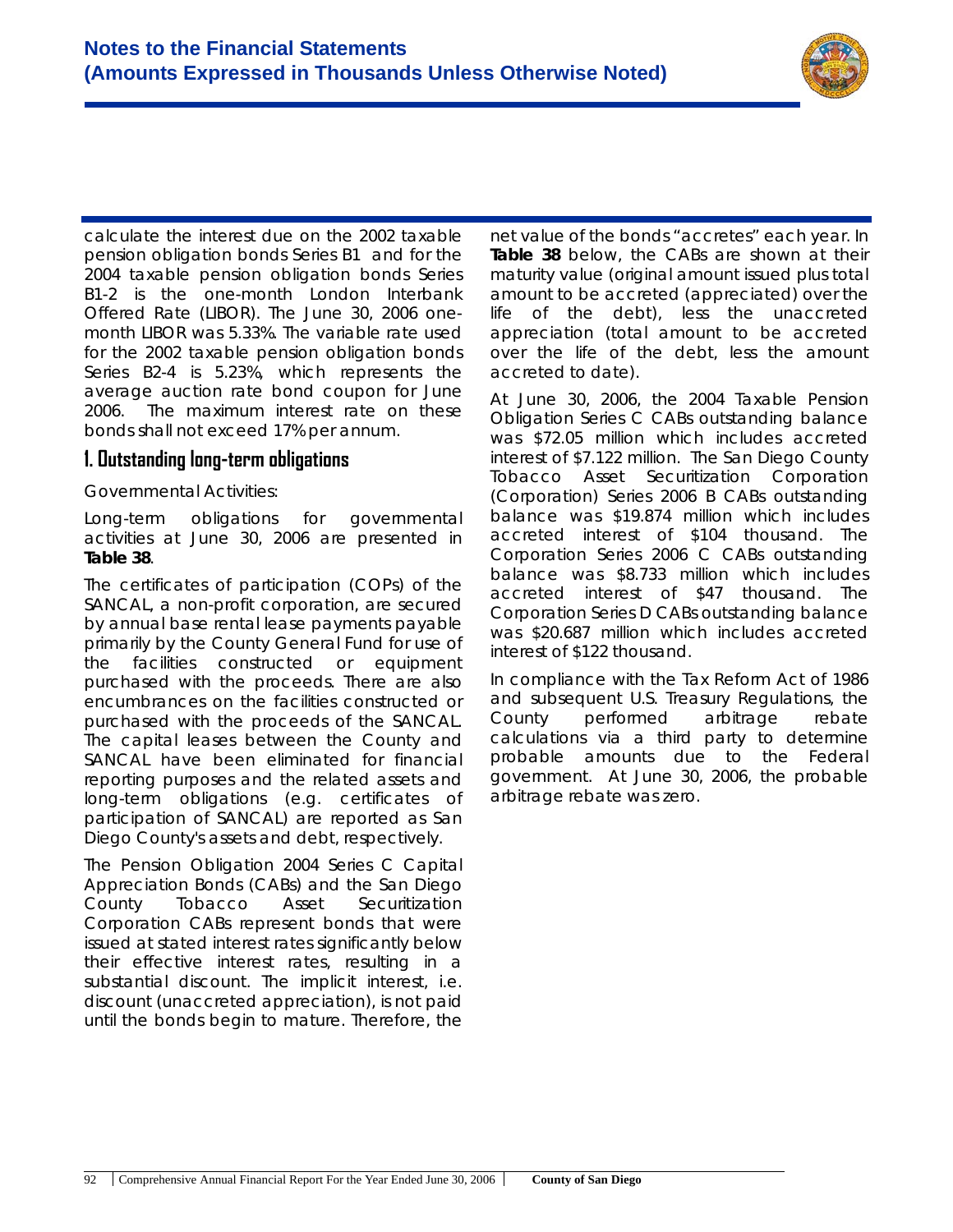

| Long-Term Obligations - Governmental Activities                                                              | Interest               | Final<br><b>Maturity</b> | Original          | Amount            |
|--------------------------------------------------------------------------------------------------------------|------------------------|--------------------------|-------------------|-------------------|
|                                                                                                              | Rate                   | Date                     | Amount            | Outstanding       |
| <b>Certificates of Participation:</b>                                                                        |                        |                          |                   |                   |
| 1993 Master Refunding                                                                                        | $2.50 - 5.625%$        | $2012\$                  | 203,400 \$        | 57,600            |
| 1997 Central Jail                                                                                            | $4.00 - 5.42%$         | 2025                     | 80,675            | 65,415            |
| 1998 Downtown Courthouse                                                                                     | $4.00 - 4.94\%$        | 2023                     | 73,115            | 51,905            |
| 1999 East Mesa                                                                                               | $3.60 - 4.75%$         | 2009                     | 15,010            | 6,780             |
| 2000 ITS                                                                                                     | $4.50 - 5.125%$        | 2010                     | 51,620            | 23,715            |
| 2002 Motorola                                                                                                | $2.00 - 5.00\%$        | 2011                     | 26,060            | 15,320            |
| 2005 Edgemoor                                                                                                | $3.00 - 5.00\%$        | 2030                     | 112,395           | 107,745           |
| 2005 N&E Refunding                                                                                           | $3.25 - 5.00\%$        | 2020                     | 28,210            | 28,210            |
| <b>Total Certificates of Participation</b>                                                                   |                        |                          | 590,485           | 356,690           |
| Taxable Pension Obligation Bonds:                                                                            |                        |                          |                   |                   |
| 1994 Series A                                                                                                | 4.70 - 6.60%           | 2007                     | 430,430           | 39,830            |
| 2002 Series A                                                                                                | $3.88 - 4.95%$         | 2016                     | 132,215           | 132,215           |
| 2002 Series B1                                                                                               | variable               | 2033                     | 100,000           | 100,000           |
| 2002 Series B2-4                                                                                             | variable               | 2031                     | 405,125           | 405,125           |
| 2002 Series C                                                                                                | 6.125%                 | 2033                     | 100,000           | 100,000           |
| 2004 Series A                                                                                                | $3.28 - 5.86\%$        | 2023                     | 241,360           | 241,360           |
| 2004 Series B1-2                                                                                             | variable               | 2025                     | 147,825           | 147,825           |
| 2004 Series C CABs                                                                                           | 4.66 - 5.76%           | 2016                     | 64,928            | 100,170           |
| 2004 Unaccreted Appreciation CABs                                                                            |                        |                          |                   | (28, 120)         |
| <b>Total Taxable Pension Obligation Bonds</b>                                                                |                        |                          |                   | 1,238,405         |
|                                                                                                              |                        |                          | 1,621,883         |                   |
| San Diego County Tobacco Securitization Corporation:                                                         |                        |                          |                   |                   |
| Series 2006 Senior Current Interest Bonds                                                                    |                        | $2025 - 2029$            |                   |                   |
| Series 2006B CABs                                                                                            | 4.75 - 5.125%<br>6.25% | 2031                     | 534,610<br>19,770 | 534,610<br>88,052 |
| 2006B Unaccreted Appreciation CABs                                                                           |                        |                          |                   |                   |
| Series 2006C CABs                                                                                            |                        |                          |                   | (68, 178)         |
|                                                                                                              | 6.40%                  | 2032                     | 8,686             | 43,893            |
| 2006C Unaccreted Appreciation CABs                                                                           |                        |                          |                   | (35, 160)         |
| Series 2006D CABs                                                                                            | 7.10%                  | 2035                     | 20,565            | 141,176           |
| 2006D Unaccreted Appreciation CABs                                                                           |                        |                          |                   | (120, 489)        |
| <b>Total San Diego County Tobacco Asset Securitization Corporation</b>                                       |                        |                          | 583,631           | 583,904           |
| <b>Redevelopment Agency</b>                                                                                  |                        |                          |                   |                   |
| Revenue Refunding Bonds Series 2005A                                                                         | $3.65 - 5.75%$         | 2033                     | 16,000            | 16,000            |
|                                                                                                              |                        |                          |                   |                   |
| <b>Capital Loans:</b>                                                                                        |                        |                          |                   |                   |
| Alpine Highlands Zone #1010                                                                                  | 7.75%                  | 2007                     | 436               | 58                |
| Singing Trails Zone #1013                                                                                    | 8.75%                  | 2008                     | 66                | 26                |
| Pauma Heights PRD #21                                                                                        | 7.75%                  | 2009                     | 160               | 96                |
| <b>Firebird Manor</b>                                                                                        | 1.00%                  | 2028                     | 4,486             | 3,219             |
| California Energy Comm Loan 1 (Facilities ISF)                                                               | 4.00%                  | 2014                     | 1,977             | 1,698             |
| California Energy Comm Loan 2 (Facilities ISF)                                                               | 3.95%                  | 2015                     | 3,001             | 3,001             |
| <b>Total Capital Loans</b>                                                                                   |                        |                          | 10,126            | 8,098             |
| Total Bonds and Notes payable, before issuance discounts and premiums and<br>deferred amounts on refundings: |                        |                          | 2,822,125         | 2,203,097         |
| <b>Unamortized Issuance Premiums</b>                                                                         |                        |                          | 8,033             | 7,257             |
| <b>Unamortized Issuance Discounts</b>                                                                        |                        |                          | (31, 745)         | (22, 602)         |
| <b>Unamortized Deferred Amounts on Refundings</b>                                                            |                        |                          | (68, 532)         | (48, 583)         |
| <b>Total Bonds and Notes Payable, net</b>                                                                    |                        |                          | 2,729,881         | 2,139,169         |
|                                                                                                              |                        |                          |                   |                   |
| <b>Capitalized Leases:</b>                                                                                   |                        |                          |                   |                   |
| San Diego Regional Building Authority                                                                        | $3.65 - 5.75%$         | 2019                     | 36,960            | 30,845            |
| <b>S&amp;L Development</b>                                                                                   | 8.00%                  | $2008$ \$                | $1,056$ \$        | 283               |
|                                                                                                              |                        |                          |                   |                   |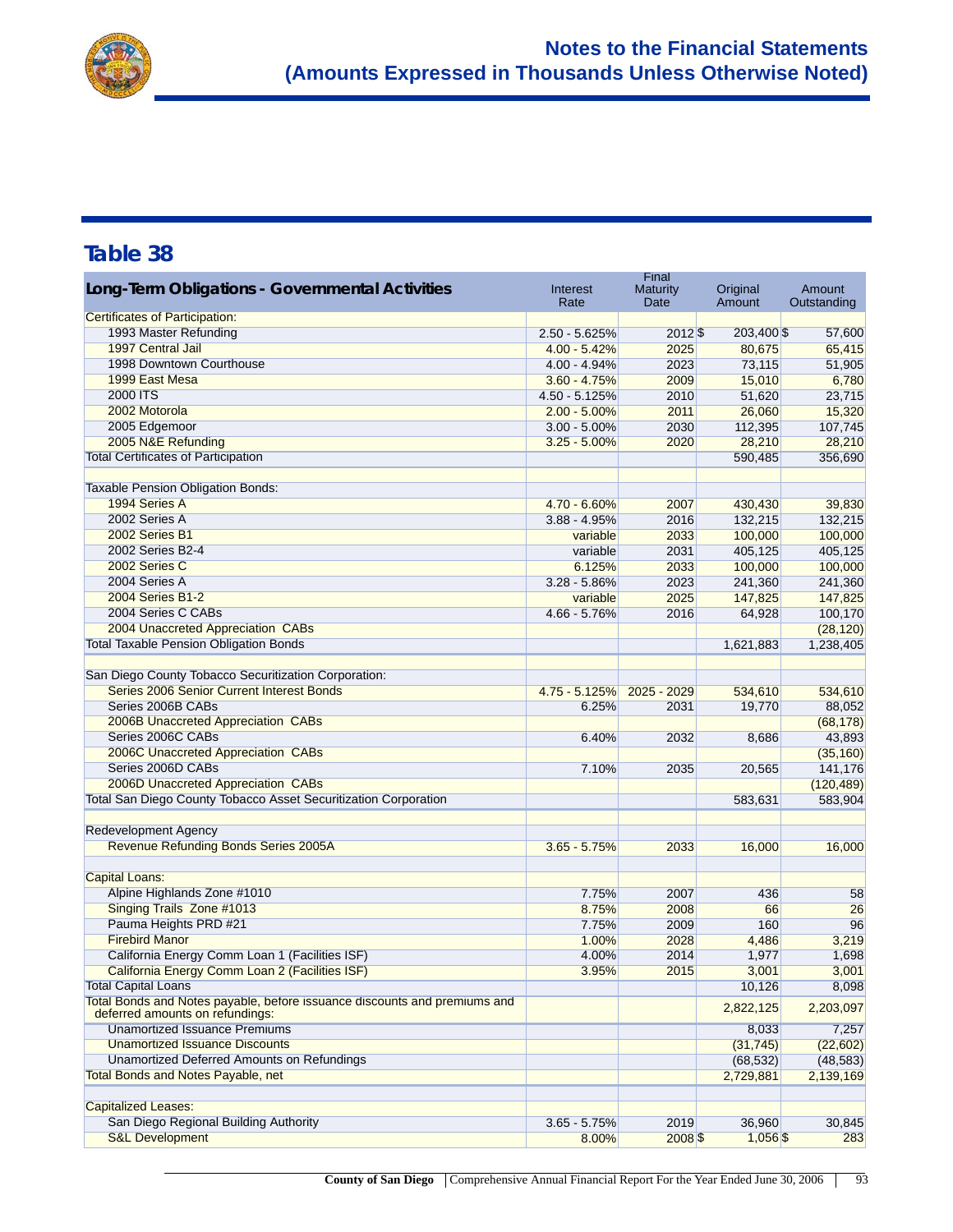

| Long-Term Obligations - Governmental Activities    | Interest<br>Rate | Final<br>Maturity<br>Date | Original<br>Amount | Amount<br>Outstanding |
|----------------------------------------------------|------------------|---------------------------|--------------------|-----------------------|
| (Table 38 Continued)                               |                  |                           |                    |                       |
| <b>Koch Lighting</b>                               | $4.245 - 5.91\%$ | $2008$ \$                 | 7,649 \$           | 766                   |
| <b>Total Capitalized Leases</b>                    |                  |                           | 45.665             | 31.894                |
|                                                    |                  |                           |                    |                       |
| Claims and judgements - ISF                        |                  |                           |                    | 122,332               |
| Non-Internal Service Funds Compensated Absences    |                  |                           |                    | 76,141                |
| <b>Internal Service Funds Compensated Absences</b> |                  |                           |                    | 2,289                 |
| Landfill closure and postclosure                   |                  |                           |                    | 24,447                |
| <b>Total Other Liabilities</b>                     |                  |                           |                    | 225,209               |
| <b>Total Governmental Activities</b>               |                  |                           | 2,775,546 \$       | 2,396,272             |

#### *Business-Type Activities*:

Long-term obligations for business-type activities at June 30, 2006 were as follows:

### **Table 39**

| Long-Term Obligations - Business-Type Activities |                  |                           |                    |                            |  |  |  |  |
|--------------------------------------------------|------------------|---------------------------|--------------------|----------------------------|--|--|--|--|
|                                                  | Interest<br>Rate | Final<br>Maturity<br>Date | Original<br>Amount | Amount<br>Out-<br>standing |  |  |  |  |
| <b>Enterprise funds</b>                          |                  |                           |                    |                            |  |  |  |  |
| Capital loans:                                   |                  |                           |                    |                            |  |  |  |  |
| Department of                                    |                  |                           |                    |                            |  |  |  |  |
| Transportation                                   |                  |                           |                    |                            |  |  |  |  |
| <b>Beginning March</b><br>2001                   | 5.63%            | 2019S                     | 3,584              | 2,652                      |  |  |  |  |
| <b>US Department of</b><br>Agriculture           |                  |                           |                    |                            |  |  |  |  |
| <b>Beginning December</b><br>2003                | 4.63%            | 2040                      | 100                | 93                         |  |  |  |  |
| Compensated<br>absences                          |                  |                           |                    | 389                        |  |  |  |  |
| Total business-type<br>activities                |                  |                           | \$<br>3.684        | 3,134                      |  |  |  |  |

# **2. Debt Service Requirements to Maturity**

#### *Governmental Activities*:

Debt service requirements to maturity for *governmental activities'* long-term bond and note obligations outstanding at June 30, 2006 are shown below. (Note: **Table 40** does not reflect the County's exposure to the interest rate swap on the 2002 Taxable Pension Obligation Bonds. See Note IV-J Interest Rate Swap for further information.)

### **Table 40**

| Debt Service Requirements To Maturity -                    |                          |              |           |              |  |  |  |
|------------------------------------------------------------|--------------------------|--------------|-----------|--------------|--|--|--|
| <b>Governmental Activities</b>                             |                          |              |           |              |  |  |  |
| <b>Fiscal year Ending</b>                                  |                          | Unaccreted   |           |              |  |  |  |
| June 30                                                    | Principal                | Appreciation | Interest  | <b>Total</b> |  |  |  |
| 2007                                                       | \$<br>77,423             | 5,416        | 105,888   | 188,727      |  |  |  |
| 2008                                                       | 67,326                   | 7,499        | 102,209   | 177,034      |  |  |  |
| 2009                                                       | 66,504                   | 7,951        | 99,149    | 173,604      |  |  |  |
| 2010                                                       | 67,467                   | 8,157        | 98,868    | 174,492      |  |  |  |
| 2011                                                       | 62,372                   | 8,052        | 97,129    | 167,553      |  |  |  |
| 2012-2016                                                  | 294,092                  | 35,975       | 463,340   | 793,407      |  |  |  |
| 2017-2021                                                  | 445,371                  | 36,471       | 348,907   | 830,749      |  |  |  |
| 2022-2026                                                  | 571,334                  | 50,656       | 210,434   | 832,424      |  |  |  |
| 2027-2031                                                  | 410,763                  | 66,341       | 81,808    | 558,912      |  |  |  |
| 2032-2035                                                  | 133.050                  | 25,429       | 6.463     | 164.942      |  |  |  |
| <b>Subtotal</b>                                            | 2,195,702                | 251,947      | 1,614,195 | 4,061,844    |  |  |  |
| Add:<br>Accreted<br>appreciation<br>through June 30        | 7,395                    |              |           | 7,395        |  |  |  |
| Subtotal                                                   | 2,203,097                | 251,947      | 1,614,195 | 4,069,239    |  |  |  |
| Add:<br>Unamortized<br>issuance<br>Premium                 | 7,257                    |              |           |              |  |  |  |
| Less:<br>Unamortized<br>issuance<br>discount               | (22, 602)                |              |           |              |  |  |  |
| Unamortized<br>deferred<br>amount on<br>refunding<br>Total | (48, 583)<br>\$2,139,169 |              |           |              |  |  |  |

#### *Business-Type Activities:*

Debt service requirements to maturity for *business-type activities'* capital loans obligations outstanding at June 30, 2006 were the following: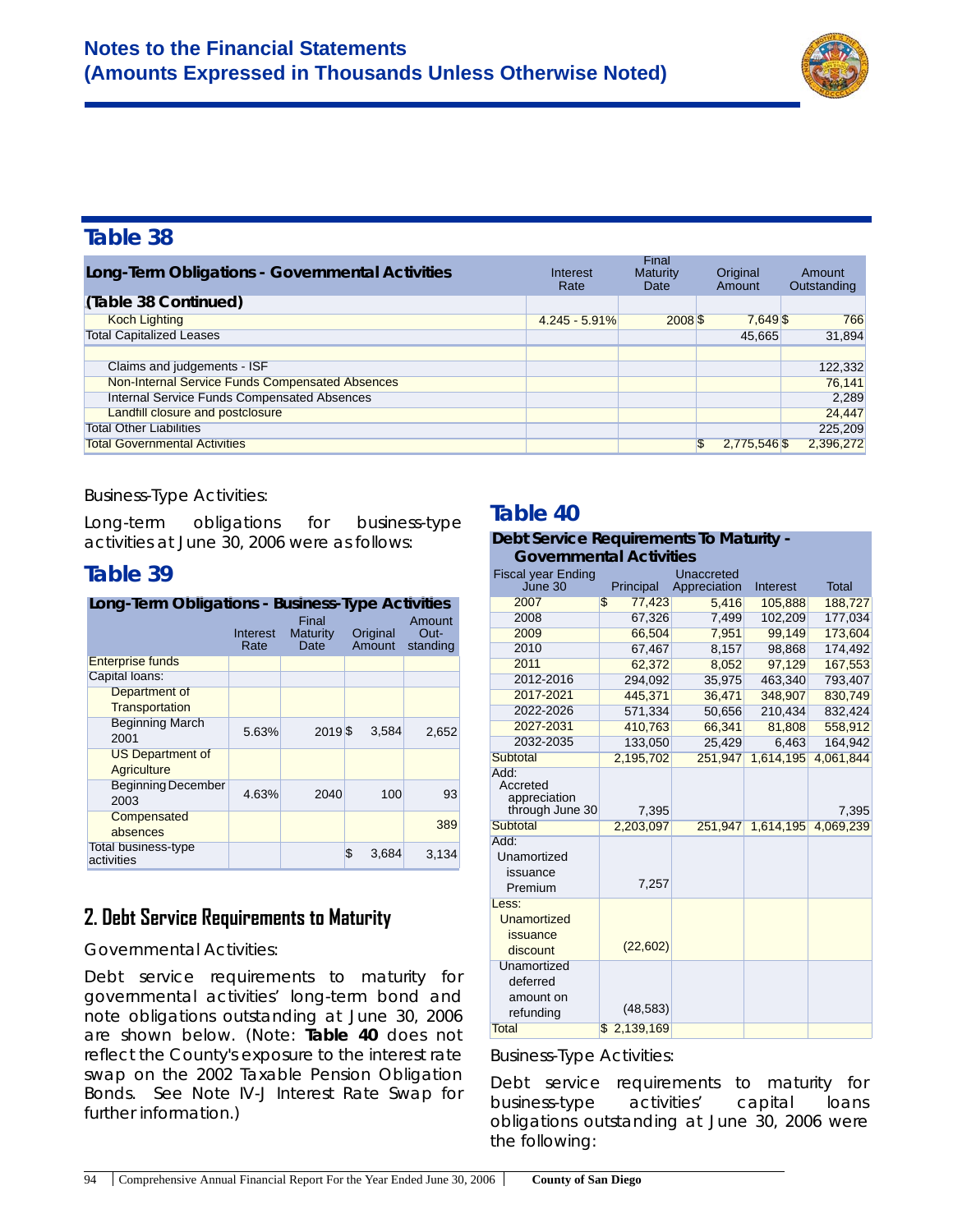

#### **Table 41 Debt Service Requirements to Maturity - Business**

| <b>Type Activities</b>     |             |                |       |
|----------------------------|-------------|----------------|-------|
| Fiscal Year Ending June 30 | Principal   | Interest       | Total |
| 2007                       | \$<br>193   | 153            | 346   |
| 2008                       | 206         | 143            | 349   |
| 2009                       | 218         | 131            | 349   |
| 2010                       | 231         | 119            | 350   |
| 2011                       | 243         | 106            | 349   |
| 2012-2016                  | 1,404       | 310            | 1,714 |
| 2017-2021                  | 182         | 27             | 209   |
| 2022-2026                  | 13          | 14             | 27    |
| 2027-2031                  | 17          | 11             | 28    |
| 2032-2036                  | 21          | 7              | 28    |
| 2037-2040                  | 17          | $\overline{2}$ | 19    |
| Total                      | \$<br>2.745 | 1,023          | 3,768 |

#### **3. Prior Year Defeasance of Long-Term Debt**

In prior years, the County defeased certain certificates of participation (COPs) and taxable pension obligation bonds by placing the proceeds of the original issue plus additional County contributions in an irrevocable trust to provide for all future debt service payments on the old obligations. Accordingly, the trust account assets and the liability for the defeased obligations are not included in the County's financial statements. At June 30, 2006, \$75 million of bonds and COPs were legally defeased and remain outstanding.

#### **4. Advance Refunding of Long-Term Debt Including New Long-Term Debt**

• *San Diego County Asset Leasing Corporation 2005 North and East Justice Facilities Refunding*

In September 2005, the San Diego County Capital Asset Leasing Corporation (SANCAL) issued \$28.21 million of fixed rate serial certificates of participation titled "2005 North and East County Justice Facilities Refunding" (the "Certificates"). A portion of the Certificates mature every November beginning in November 2006 with a final maturity of November 2019. Each maturity date carries a different fixed interest rate beginning in November 2006 at 3.25% escalating each year to the November 2019 maturity date at 5.00%.

The face value of the new certificates attributed to the refunding was \$28.21 million.

These Certificates were issued with a premium of \$1.308 million. Certificate proceeds of \$29.518 million along with \$5.842 million of funds held by the 1996 North County Regional Center Expansion and East County Courthouse Detention Facility Conversion trustee (trustee) were distributed as follows: 1)\$32.076 million (consisting of \$28.96 million of new certificate proceeds plus \$3.116 million of funds held by the trustee) was transferred to an escrow agent to advance refund the \$30.595 million in outstanding 1996 North County Regional Center Expansion and East County Courthouse Detention Facility Conversion certificates of participation and to pay future interest payments; 2)\$2.726 million of funds held by trustee were used to fund a certificate reserve fund; 3) \$538 thousand was deposited to a cost of issuance account, of which \$508 thousand of costs of issuance expenditures were incurred in fiscal year 2006, the remaining \$30 thousand dollars will be used to pay future debt service principal payments; and 4) \$20 thousand was set aside to be used for various ongoing debt related costs.

The \$32.076 million transfer referred to above was placed in an irrevocable trust with an escrow agent to provide for the payment of the remaining principal and interest due on the outstanding 1996 North County Regional Center Expansion and East County Courthouse Detention Facility Conversion on November 15, 2006 along with a two percent premium. As a result, the 1996 North County Regional Center Expansion and East County Courthouse Detention Facility Conversion are considered legally defeased and the liability for those bonds has been removed from the government-wide statement of net assets governmental activities current and noncurrent. This advance refunding will result in reducing the County's principal and interest payments by \$1.993 million over the next 14 years to obtain an economic gain of \$1.066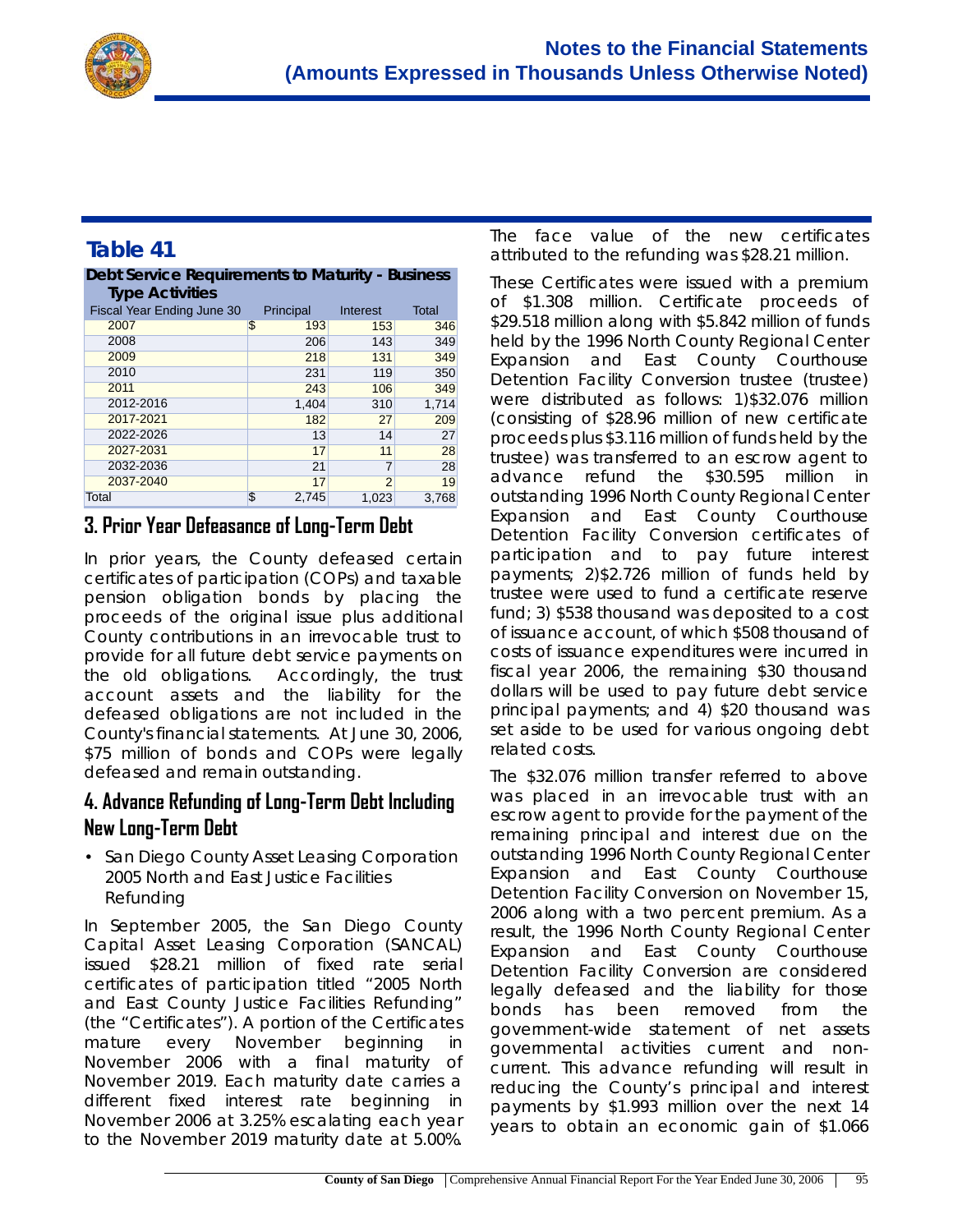

million (i.e. difference between the present values of the debt service payments on the refunded debt and the refunding debt).

• *San Diego County Tobacco Asset Securitization Corporation Series Tobacco Settlement Asset Backed Bonds*

In May 2006, the Tobacco Securitization Joint Powers Authority of Southern California issued \$583.631 million Series 2006 Tobacco Settlement Asset-Backed bonds as follows: 1) \$534.610 million Senior 2006A Current Interest (Turbo Term) Bonds that carry a fixed coupon minimum rate of 4.75% and a maximum coupon rate of 5.125% along with a projected yield rates ranging from 4.85% to 5.40% and final maturity dates ranging from June 2025 through June 2029; 2) Series 2006B First Subordinate Capital Appreciation Bonds (CABs) issued at the initial principal amount of \$19.770 million with a projected yield rate of 6.25% that mature on June 1, 2031 with a maturity value of \$88.052 million due to expected turbo payments to be made beginning June 1, 2029; 3) Series 2006C Second subordinate CABs issued at the initial principal amount of \$8.686 million with a projected yield rate of \$6.40% that mature on June 1, 2032 with a maturity value of \$43.893 million due to expected turbo payments to be made beginning June 1, 2031; 4) Series 2006D Third Subordinate CABs issued at the initial principal amount of \$20.565 million with a projected yield rate of 7.10% that mature on June 1, 2035 with a maturity value of \$141.176 million due to expected turbo payments to be made beginning June 1, 2032. The face value of the new certificates attributed to refunding debt was \$428.8 million.

The bonds noted above, were issued with a discount of \$20.455 million and the proceeds of \$563.176 million (\$583.631 million total proceeds less a bond discount of \$20.455 million) along with approximately \$67.084 million from funds held by the 2001 Indenture trustee accounts (trustee) were distributed as follows: 1) \$123.515 million was used to fund a grant to the County's Tobacco Securitization Special Revenue Fund;

2) \$455.391 million (consisting of \$434.251 million of new bond proceeds plus \$21.14 million of funds held by the trustee) was transferred to the escrow agent for the bond refunding to advance refund the outstanding \$428.8 million 2001A and 2001B Tobacco Settlement Asset-Backed Bonds and future interest payments; 3) \$12.261 million to fund the 2006 Capital Interest Sub Account (including \$12.149 of funds held by the trustee); 4) \$33.595 million of funds held by the trustee were used to fund the liquidity reserve and reserve termination payment accounts; 5) \$200 thousand of funds held by the trustee was deposited into the Operations account and 6) \$5.298 million to fund a cost of issuance account to pay cost of issuance incurred in connection with the Series 2006 Tobacco bonds totaling \$5.249 million.

The proceeds of \$455.391 million referred to above were deposited into an irrevocable escrow trust fund established under the Refunding Escrow Agreement dated May 1, 2006 between the Authority and the 2001 Indenture Trustee. The funds deposited in the irrevocable escrow fund are expected to generate sufficient cash flow to pay the principal and interest on the bonds as they become due. As a result, the Series 2001 bonds are considered to be legally defeased and the liability for those bonds has been removed from the statement of net assets governmental activities current and non-current. The advance refunding will result in increasing the County's principal and interest payments by \$53.6 million over the next 22 years for an economic loss (i.e. difference between the present value of the old and new debt service payments) of \$10.9 million.

#### • *Redevelopment Agency of the County of San Diego Gillespie Field Project Revenue Refunding Bonds*

In December 2005, the Redevelopment Agency of the County of San Diego issued \$16 million of Gillespie Field Project Revenue Refunding Bonds (Gillespie), Series 2005A ("Bonds") consisting of \$9.225 million Series A-1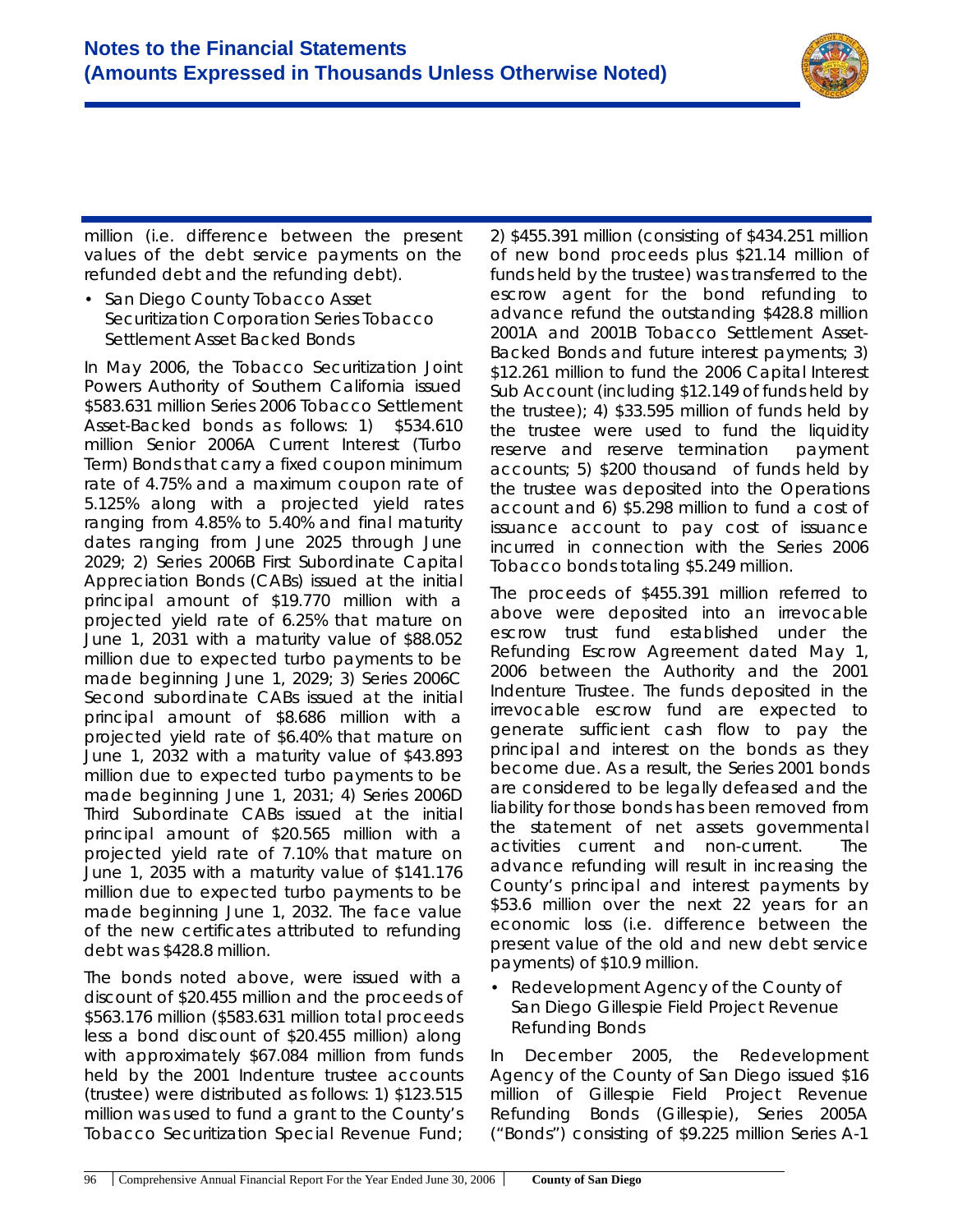

bonds and \$6.775 million Series 2005 AMT bonds.

The \$9.225 million Series 2005 A-1 bonds consist of: 1) \$7.035 million Serial Series 2005 A-1 bonds that carry fixed interest rates ranging from 3.65% to 5.3% along with a projected yield ranging from 3.65% to 5.3%, with a portion of the principal due each fiscal year beginning in fiscal year 2007, with a final maturity date of December 1, 2025; and, 2) \$2.19 million Series 2005 A-1 Term Bonds that carry a fixed interest rate of 5.4% along with a projected yield of 5.45%, with a portion of the principal due each fiscal year beginning in fiscal year 2007, with a final maturity date of December 1, 2025.

The \$6.775 million Series 2005 AMT Term Bonds carry a fixed interest rate of 5.75% along with a projected yield of 5.75%. Interest is paid on the \$6.775 million Series 2005 AMT Term Bonds each fiscal year beginning in Fiscal Year 2007. However, no principal payments are made December 1, 2025. A portion of the principal is due each fiscal year beginning in Fiscal Year 2026, with a final maturity date of December 1, 2032. Payments for the entire \$16 million Gillespie bond issuance are to be paid from tax increment revenues received and loans from the County's Airport Enterprise Fund, as needed. The face value of these new bonds attributed to the refunding was \$4.22 million.

The aforementioned Gillespie bonds were issued at a discount of \$46 thousand. Proceeds of \$15.954 million along with \$468 thousand of funds held by the 1995 Gillespie Project trustee (trustee) were distributed as follows: 1) \$4.247 million was deposited into trust with an escrow agent to advance refund the outstanding \$4.11 million in 1995 Gillespie Project Revenue Bonds and future interest payments; 2) \$1.155 million (including \$468 thousand of funds held by the trustee) was deposited into a reserve fund; 3) \$387 thousand was used to contribute to the payment of certain cost of issuance that subsequently within fiscal year 2006 totaled \$415 thousand in connection with the issuance of the bonds; 4) \$37 thousand of the remaining proceeds was deposited in the Redevelopment Agency's Capital Project fund; and, 5) \$10.596 was transferred to the County's Airport Enterprise Fund in repayment of a portion of the outstanding principal and the entire accrued interest on the loan from the County's Airport Enterprise Fund.

With regard to the \$10.596 million transfer, \$5.917 million was deposited in the Alternative Minimum Tax (AMT) project funds and \$4.483 million was deposited in the Non Alternative Minimum Tax project funds. These monies and the remaining \$196 thousand will be used to finance redevelopment activities in the Gillespie Field project area.

The \$4.247 million deposit referred to above was placed in an irrevocable trust with an escrow agent and these monies were used to pay the remaining debt service payments on the 1995 Gillespie Project Revenue Bonds on February 1, 2006. As a result, the 1995 Revenue Bonds are considered to be legally defeased and the liability for those bonds has been removed from the government-wide statement of net assets governmental activities current and non current.

The advance refunding resulted in reducing the debt service payments by \$593 thousand over the next 15 years to obtain an economic gain of \$302 thousand.

### **5. Changes in Long-Term Obligations**

Long-term obligation activity (Governmental Activities) for the year ended June 30, 2006 is presented in **Table 42.**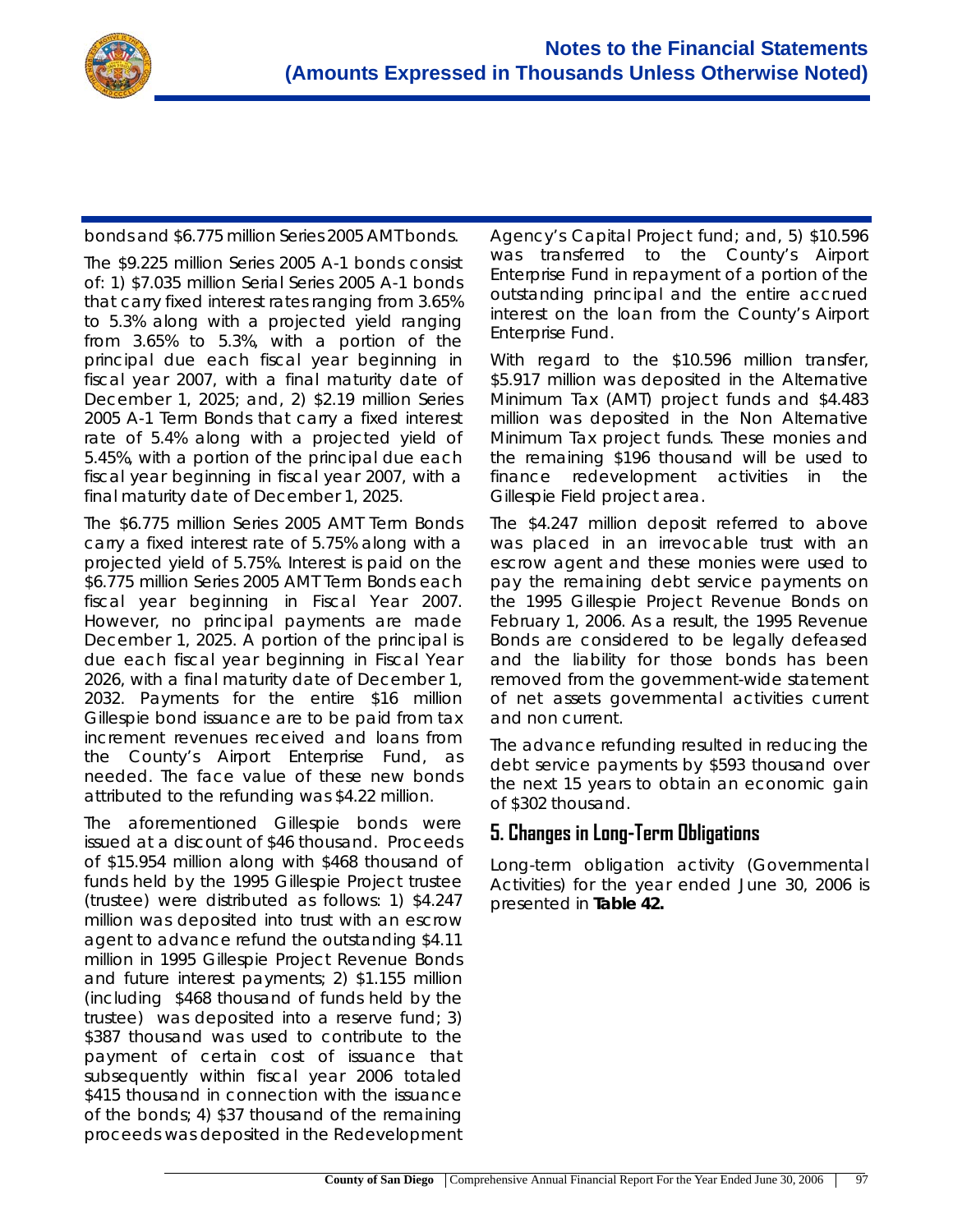

| <b>Changes in Long Term Obligations- Governmental Activities</b>                                           |                                    |                  |                   |                      |                               |                           |  |
|------------------------------------------------------------------------------------------------------------|------------------------------------|------------------|-------------------|----------------------|-------------------------------|---------------------------|--|
|                                                                                                            | Beginning                          |                  |                   |                      | Ending                        | <b>Amounts Due</b>        |  |
|                                                                                                            | <b>Balance</b> at<br>July 1        | <b>Additions</b> | <b>Reductions</b> | Accreted<br>Interest | <b>Balance at</b><br>June 30, | <b>Within One</b><br>Year |  |
| <b>Certificates of Participation</b>                                                                       |                                    |                  |                   |                      |                               |                           |  |
| 1993 Master Refunding                                                                                      | $\overline{\mathcal{S}}$<br>72,545 |                  | (14, 945)         |                      | 57,600                        | 15,800                    |  |
| 1996 N&E Courthouse                                                                                        | 30,595                             |                  | (30, 595)         |                      |                               |                           |  |
| 1997 Central Jail                                                                                          | 67,635                             |                  | (2,220)           |                      | 65,415                        | 2,320                     |  |
| 1998 Downtown Courthouse                                                                                   | 54,875                             |                  | (2,970)           |                      | 51,905                        | 3,085                     |  |
| 1999 East Mesa                                                                                             | 8,295                              |                  | (1, 515)          |                      | 6,780                         | 1,580                     |  |
| <b>2000 ITS</b>                                                                                            | 28,970                             |                  | (5,255)           |                      | 23,715                        | 5,505                     |  |
| 2002 Motorola                                                                                              | 18,085                             |                  | (2,765)           |                      | 15,320                        | 2,850                     |  |
| 2005 Edgemoor                                                                                              | 112,395                            |                  | (4,650)           |                      | 107,745                       | 2,035                     |  |
| 2005 N&E Refunding                                                                                         |                                    | 28,210           |                   |                      | 28,210                        | 1,550                     |  |
| <b>Total Certificates of Participation</b>                                                                 | 393,395                            | 28,210           | (64, 915)         |                      | 356,690                       | 34,725                    |  |
| Taxable Pension Obligation Bonds                                                                           |                                    |                  |                   |                      |                               |                           |  |
| 1994 Series A                                                                                              | 60,790                             |                  | (20, 960)         |                      | 39,830                        | 25,755                    |  |
| 2002 Series A                                                                                              | 132,215                            |                  |                   |                      | 132,215                       |                           |  |
| 2002 Series B1                                                                                             | 100,000                            |                  |                   |                      | 100,000                       |                           |  |
| 2002 Series B2-4                                                                                           | 405,125                            |                  |                   |                      | 405,125                       |                           |  |
| 2002 Series C                                                                                              | 100,000                            |                  |                   |                      | 100,000                       |                           |  |
| 2004 Series A                                                                                              | 241,360                            |                  |                   |                      | 241,360                       | 9,605                     |  |
| 2004 Series B1-2                                                                                           |                                    |                  |                   |                      |                               |                           |  |
| 2004 Series C CABs                                                                                         | 147,825                            |                  |                   |                      | 147,825                       |                           |  |
|                                                                                                            | 64,928                             | 35,242           |                   |                      | 100,170                       |                           |  |
| 2004 Series C Unaccreted Appreciation CABs                                                                 |                                    | (35, 242)        |                   | 7,122                | (28, 120)                     |                           |  |
| <b>Total Taxable Pension Obligation Bonds</b><br>San Diego County Tobacco Asset Securitization Corporation | 1,252,243                          |                  | (20,960)          | 7,122                | 1,238,405                     | 35,360                    |  |
| Series 2001 Asset Backed Bonds                                                                             |                                    |                  |                   |                      |                               |                           |  |
|                                                                                                            | 430,350                            |                  | (430, 350)        |                      |                               |                           |  |
| Series 2006A Senior Current Interest Bonds                                                                 |                                    | 534,610          |                   |                      | 534,610                       | 6,375                     |  |
| Series 2006B CABs                                                                                          |                                    | 88,052           |                   |                      | 88,052                        |                           |  |
| Series 2006B Unaccreted Appreciation CABs                                                                  |                                    | (68, 282)        |                   | 104                  | (68, 178)                     |                           |  |
| Series 2006C CABs                                                                                          |                                    | 43,893           |                   |                      | 43,893                        |                           |  |
| Series 2006C Unaccreted Appreciation CABs                                                                  |                                    | (35, 207)        |                   | 47                   | (35, 160)                     |                           |  |
| Series 2006D CABs                                                                                          |                                    | 141,176          |                   |                      | 141,176                       |                           |  |
| Series 2006D Unaccreted Appreciation CABs                                                                  |                                    | (120, 611)       |                   | 122                  | (120, 489)                    |                           |  |
| Total San Diego County Tobacco Securitization Corporation                                                  | 430,350                            | 583,631          | (430, 350)        | 273                  | 583,904                       | 6,375                     |  |
| <b>Redevelopment Agency</b>                                                                                |                                    |                  |                   |                      |                               |                           |  |
| Redevelopment Agency 1995                                                                                  | 4,260                              |                  | (4,260)           |                      |                               |                           |  |
| Revenue Refunding Bonds Series 2005A                                                                       |                                    | 16,000           |                   |                      | 16,000                        | 360                       |  |
| <b>Total Redevelopment Agency</b>                                                                          | 4,260                              | 16,000           | (4,260)           |                      | 16,000                        | 360                       |  |
| <b>Capital Loans</b>                                                                                       |                                    |                  |                   |                      |                               |                           |  |
| Alpine Highlands Zone #1010                                                                                | 150                                |                  | (92)              |                      | 58                            | 58                        |  |
| Singing Trails Zone #1013                                                                                  | 39                                 |                  | (13)              |                      | 26                            | 13                        |  |
| Pauma Heights PRD #21                                                                                      | 128                                |                  | (32)              |                      | 96                            | 32                        |  |
| <b>Firebird Manor</b>                                                                                      | 3,351                              |                  | (132)             |                      | 3,219                         | 132                       |  |
| California Energy Comm Loan 1 (Facilities ISF)                                                             | 1,863                              |                  | (165)             |                      | 1,698                         | 171                       |  |
| California Energy Comm Loan 2 (Facilities ISF)                                                             | 1,785                              | 1,216            |                   |                      | 3,001                         | 197                       |  |
| <b>Total Capital Loans</b>                                                                                 | 7,316                              | 1,216            | (434)             |                      | 8,098                         | 603                       |  |
| Total Bonds and Notes payable, before issuance discount and<br>Premium and deferred amount on refunding    | 2,087,564                          | 629,057          | (520, 919)        | 7,395                | 2,203,097                     | 77,423                    |  |
| <b>Unamortized Issuance Premiums</b>                                                                       | 6,031                              | 1,308            | (82)              |                      | 7,257                         | 408                       |  |
| <b>Unamortized Issuance Discounts</b>                                                                      | (9,054)                            | (20, 501)        | 6,953             |                      | (22,602)                      | (635)                     |  |
| Unamortized Deferred Amounts on Refundings                                                                 | (12, 103)                          | (44, 101)        | 7,621             |                      | (48, 583)                     | (11, 519)                 |  |
| Total Bonds and Notes Payable, net                                                                         | 2,072,438                          | 565,763          | (506, 427)        | 7,395                | 2,139,169                     | 65,677                    |  |
| <b>Capitalized Leases</b>                                                                                  |                                    |                  |                   |                      |                               |                           |  |
| San Diego Regional Building Authority                                                                      | $\sqrt{3}$<br>32,380               |                  | (1,535)           |                      | 30,845                        | 1,595                     |  |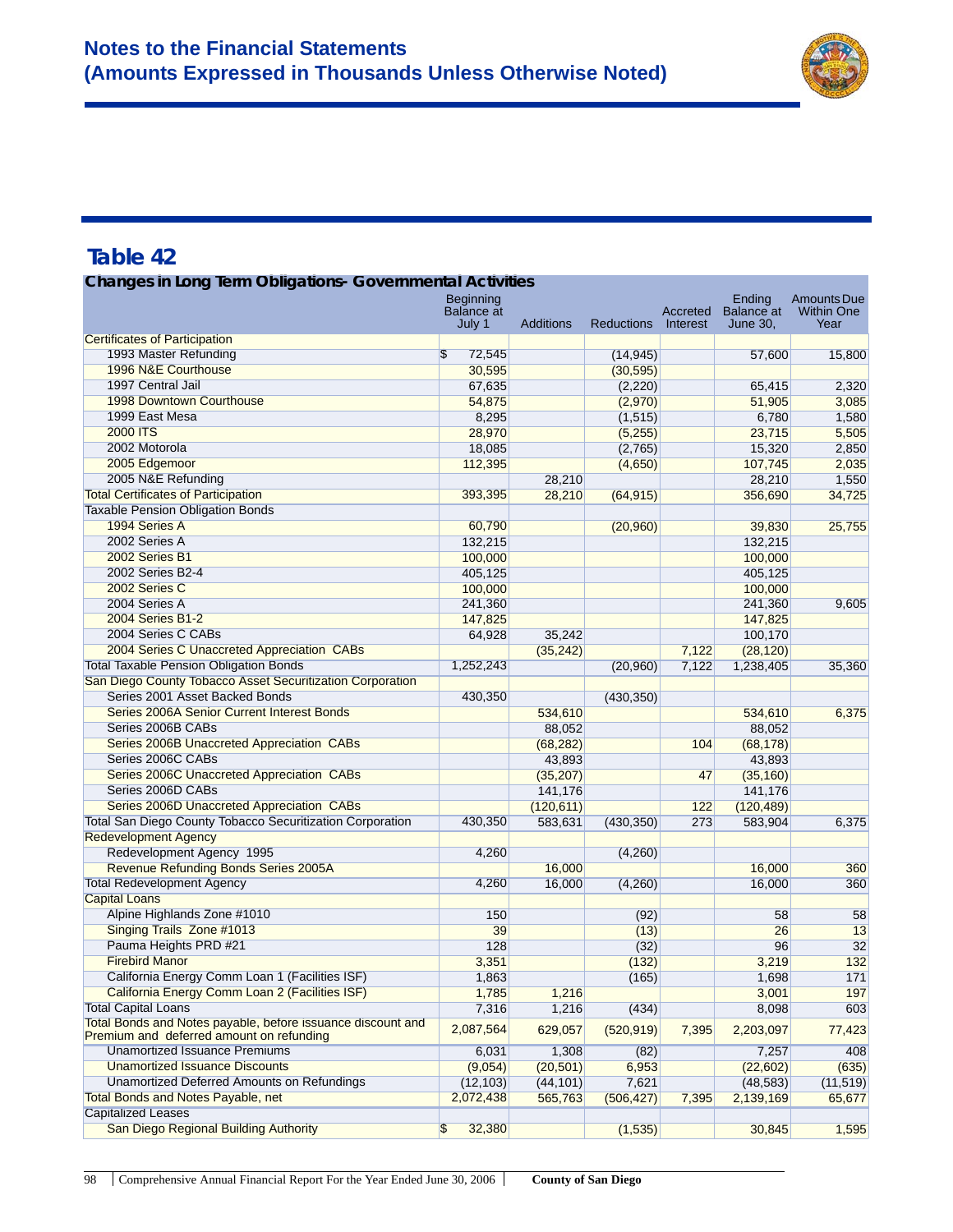

| <b>Changes in Long Term Obligations- Governmental Activities</b> |                                                 |                  |                   |                      |                                                |                                          |  |  |
|------------------------------------------------------------------|-------------------------------------------------|------------------|-------------------|----------------------|------------------------------------------------|------------------------------------------|--|--|
|                                                                  | <b>Beginning</b><br><b>Balance</b> at<br>July 1 | <b>Additions</b> | <b>Reductions</b> | Accreted<br>Interest | <b>Ending</b><br><b>Balance</b> at<br>June 30, | Amounts Due<br><b>Within One</b><br>Year |  |  |
| (Table 42 Continued)                                             |                                                 |                  |                   |                      |                                                |                                          |  |  |
| <b>S&amp;L Development</b>                                       | \$<br>409                                       |                  | (126)             |                      | 283                                            | 158                                      |  |  |
| Koch Lighting                                                    | 1,825                                           |                  | (1,059)           |                      | 766                                            | 540                                      |  |  |
| <b>S&amp;L Development ISF</b>                                   | 11                                              |                  | (11)              |                      |                                                |                                          |  |  |
| <b>Total Capitalized Leases</b>                                  | 34,625                                          |                  | (2,731)           |                      | 31,894                                         | 2,293                                    |  |  |
| <b>Claims and Judgements - ISFs</b>                              | 103,569                                         | 52,908           | (34, 145)         |                      | 122,332                                        | 35,180                                   |  |  |
| Non Internal Service Funds Compensated Absences                  | 74,429                                          | 57,787           | (56,075)          |                      | 76,141                                         | 1,793                                    |  |  |
| <b>Internal Service Funds Compensated Absences</b>               | 2.240                                           | 1.428            | (1,379)           |                      | 2.289                                          | 47                                       |  |  |
| Landfill closure and postclosure                                 | 47.891                                          |                  | (23, 444)         |                      | 24,447                                         | 2,627                                    |  |  |
| <b>Total Governmental Activities</b>                             | \$2,335,192                                     | 677.886          | (624, 201)        | 7.395                | 2.396.272                                      | 107.617                                  |  |  |

The following funds presented in **Table 43** below have typically been used to liquidate other longterm liabilities in prior years:

### **Table 43**

| Liquidated Liabilities                  |                                                                                                                                                                          |
|-----------------------------------------|--------------------------------------------------------------------------------------------------------------------------------------------------------------------------|
| Liability                               | Fund(s) Used to Liquidate in Prior Years                                                                                                                                 |
| <b>Claims and Judgments</b>             | <b>Internal Service Fund - Risk Financing</b>                                                                                                                            |
| Compensated Absences                    | General Fund: Special Revenue Funds - County Library, Road, Cable TV and Air Pollution:<br>Internal Service Funds - Facilities Management, Fleet Services and Purchasing |
| <b>Landfill Closure and Postclosure</b> | <b>General Fund</b>                                                                                                                                                      |

Long-term obligations for Business Activities at June 30, 2006 was as follows:

### **Table 44**

| <b>Changes in Long-Term Obligations - Business-Type Activities</b>         |  |       |     |       |                                        |                                       |  |
|----------------------------------------------------------------------------|--|-------|-----|-------|----------------------------------------|---------------------------------------|--|
| <b>Beginning Balance</b><br>July 1, 2005<br>Additions<br><b>Reductions</b> |  |       |     |       | <b>Ending Balance</b><br>June 30, 2006 | <b>Amounts Due</b><br>within One Year |  |
| <b>Enterprise Funds</b>                                                    |  |       |     |       |                                        |                                       |  |
| Capital loans                                                              |  | 2.926 |     | (181) | 2.745                                  | 193                                   |  |
| <b>Compensated absences</b>                                                |  | 324   | 325 | (260) | 389                                    | 66                                    |  |
| Total business-type activities                                             |  | 3,250 | 325 | (441) | 3,134                                  | 259                                   |  |

# **J. Interest Rate Swap**

To manage interest rate risk and lower the County's borrowing cost in its 2002 Taxable Pension Obligation Bonds, the County entered into an interest rate swap on September 17, 2002 with two counterparties. The swap converts the variable interest rates on several subseries of the 2002 Taxable Pension Obligation Bonds to a single long-term fixed rate that was lower than the "natural" fixed rate available at the time of the swap. The interest

rate swap with Citibank N.A. (Citibank) and Morgan Stanley Capital Services (Morgan Stanley), (together the "counterparties") is governed by the International Swaps and Derivatives Association, Inc. Master Agreement (the Agreement) and a Confirmation. In fiscal year 2003, the County issued \$737.340 million of Pension Obligation Bonds of which \$505.125 million of the Series B Bonds are Auction Rate Securities. Within the Series B Auction Rate Securities there are the following subseries: \$100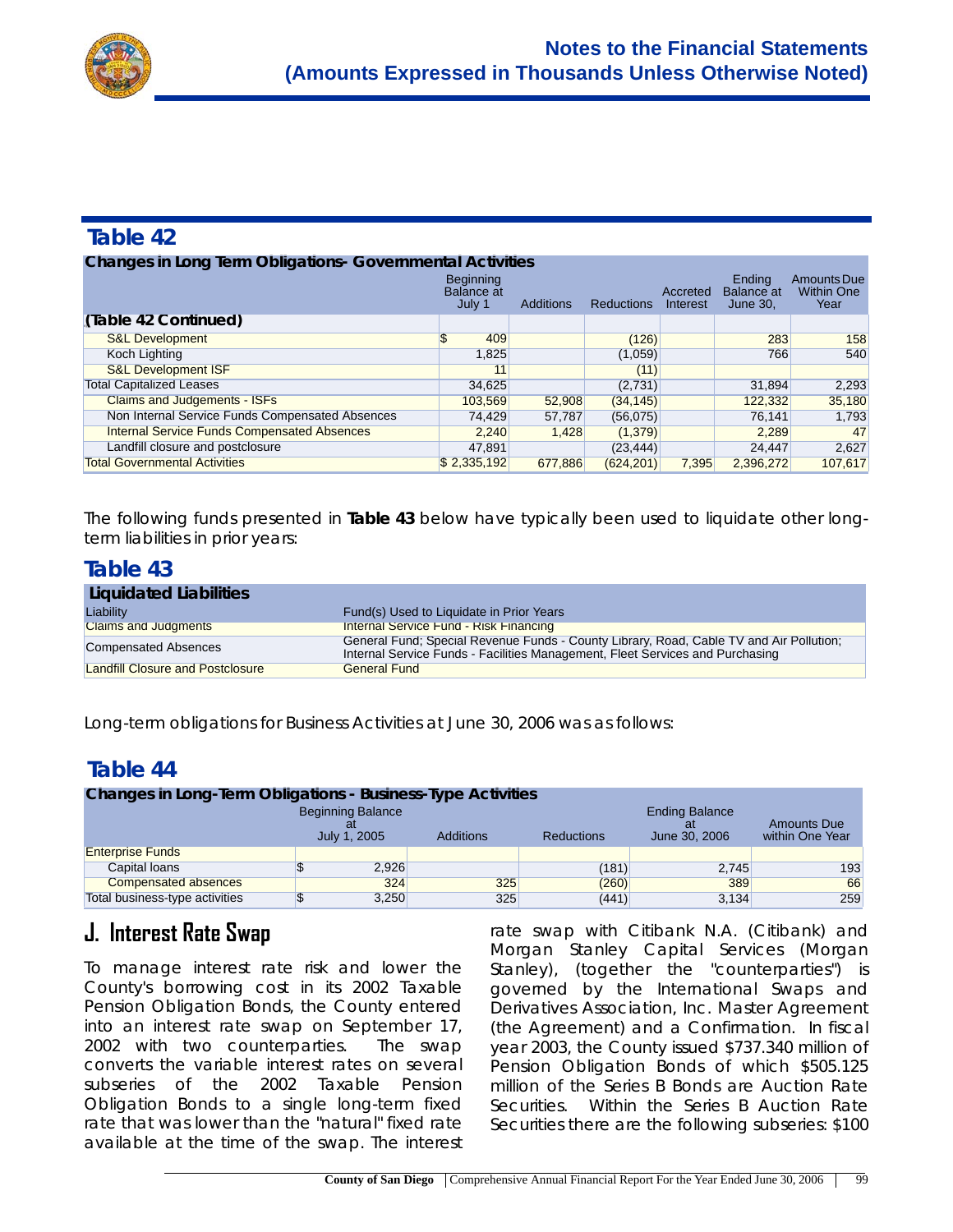

million of Series B-1, \$135.025 million of Series B-2, \$135.05 million Series of B-3 and \$135.05 million of Series B-4 bonds. The County swapped Series B-2, B-3 and B-4 totaling \$405.125 million of the Auction Rate Securities for a contractually agreed fixed interest rate of 5.30%. Of the \$405.125 million our exposure with Citibank is \$263.325 million and our exposure with Morgan Stanley is \$141.8 million notional.

Further details concerning this interest rate swap are discussed below:

#### **1. Terms**

County payments are due to bondholders semiannually on August 15 and February 15, beginning February 15, 2003. The effective date of the swap was September 17, 2002 and the initial six-month calculation period began February 15, 2003. The Agreement and the Confirmation terminate on February 15, 2031 and the series B-2, B-3 and B-4 bonds mature on August 15, 2030. The County did not receive any upfront payments but pursuant to the terms of the Agreement, each August 15 and February 15 the County will receive an amount from each of the counterparties based on the notional amount of principal outstanding for the past six months at an interest rate of one month London Interbank Offered Rate (LIBOR) and each February 15 the County will pay the counterparties the scheduled 5.30% of the notional amount outstanding. The February 15 payment due from the counterparties will be netted against the 5.30% County payment. The notional amount of the swap will begin to decline in fiscal year 2017 in direct proportion to the repayment of the bonds.

The obligations of the County to make payments to the counterparties under this Agreement constitute general obligations of the County, payable from taxes, income, revenue cash receipts and other moneys of the County legally available in the General Fund. The payments due to the counterparties and the obligations of the County under this Agreement do not constitute any kind of indebtedness of the County as defined under and/or proscribed by any constitution, charter, law, rule, regulation, government code, constituent or governing instrument, resolution, guideline, ordinance, order, writ, judgment decree, or ruling.

As of June 30, 2006, the swap created a synthetic fixed rate for the bonds as noted below:

### **Table 45**

| Interest Rate Swap -                                |                         |            |
|-----------------------------------------------------|-------------------------|------------|
| <b>Synthetic Fixed Rate</b>                         | Terms                   | Rates      |
| <b>Fixed Rate to Counterparty</b>                   | <b>Fixed</b>            | 5.30%      |
| Variable Rate from Counterparty                     | 1 month<br><b>LIBOR</b> | $(5.33)\%$ |
| <b>Net Interest Rate Swap Payments</b>              |                         | $(0.03)\%$ |
| Average Auction Rate Bond<br><b>Coupon Payments</b> |                         | 5.23%      |
| Synthetic Interest Rate on Bonds                    |                         | 5.20%      |

# **2. Fair Value**

As of June 30, 2006 the swaps had a mark to market fair value of \$21.9 million. The midmarket or indicative unwind valuation was derived from a proprietary model using the zero coupon method. This model takes into consideration estimates about relevant present and future market consideration as well as the size and liquidity of the position and any related actual or potential hedging transaction.

The primary risks associated with this transaction are: Credit Risk, Termination Risk, and Basis Risk.

### **3. Credit Risk**

As of June 30, 2006 the County was exposed to credit risk because the swap had a positive mark to market fair value of \$21.9 million. Citibank is rated Aa1/AA/AA+ by Moody's, Standard & Poors and Fitch, respectively and Morgan Stanley is rated Aa3/A+/AA- by Moody's, Standard & Poor's and Fitch, respectively. Pursuant to the Agreement if the rating issued by Standard & Poors or Moody's of the senior unsecured debt obligations of the counterparties is suspended or withdrawn or falls below "A-" in the case of Standard & Poors or below "A3" in the case of Moody's, collateral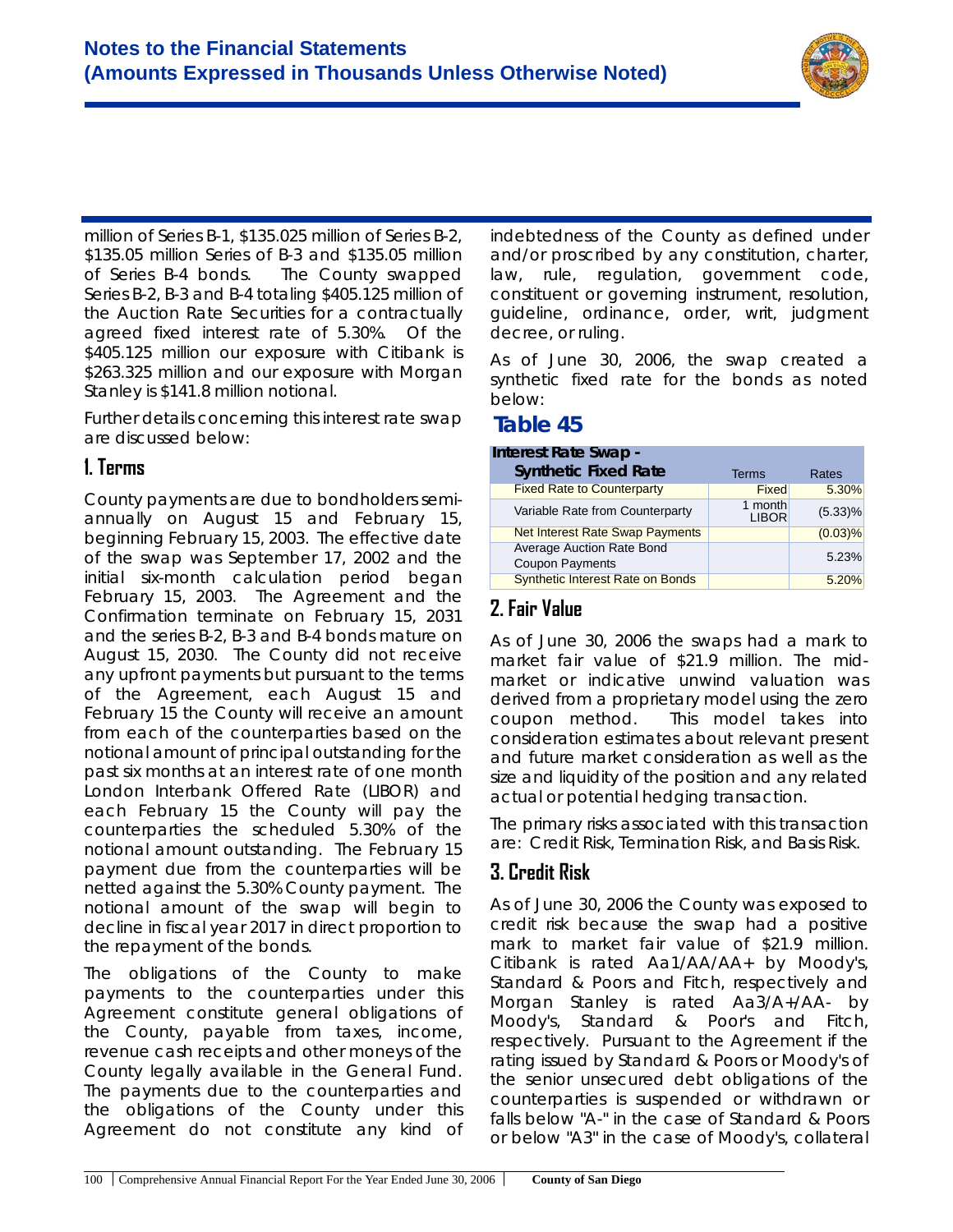

is to be delivered to a third party.

#### **4. Termination Risk**

The Agreement includes standard termination events such as failure to pay, bankruptcy and early termination. For this transaction, the swap and bond maturities match and carries an Interest Rate Swap Insurance Policy by MBIA Insurance Corporation (MBIA). If the Agreement is terminated for any of the conditions in the agreement, and at the time of the termination the swap has a negative fair value, the County would be liable to the counterparties for a payment equal to the swap's fair value. The swap can be terminated by the County for market value at any time. As of June 30, 2006 the fair value of the swap is \$21.9 million. Value is predominantly tied to changes in the market for the fixed swap rate for the remaining swap term.

### **5. Basis Risk**

The County's exposure to basis risk arises when the one-month LIBOR rate index received from the counterparties may be less than the applicable auction rate that is being paid to the bondholders, that is the cash flow being received by the counterparty is not equal to the cash flow being paid to the variable rate bondholder. By using one month LIBOR, the County's objective is to mitigate the effect of the differential between the swap index and the bondholder variable rate. For fiscal year 2006, the differential was \$375 thousand.

#### **6. Swap Payments and Associated Debt**

As of June 30, 2006, debt service requirements of the variable-rate debt and net swap payments, *assuming current interest rates remain the same*, for their term are presented in **Table 46**. As rates vary, variable rate bond interest payments and net swap payments will vary.

# **Table 46**

**Interest Rate Swap - Basis Risk**

| <b>Fiscal Year</b><br>Ending<br>June 30 | Principal     | Interest<br>5.23% | Interest<br>Rates<br>Swaps,<br><b>Net</b><br>$(.03\%)$ | <b>Total</b> |
|-----------------------------------------|---------------|-------------------|--------------------------------------------------------|--------------|
| 2007                                    | \$            | 21,188            | $(122)$ \$                                             | 21,066       |
| 2008                                    |               | 21,188            | (122)                                                  | 21,066       |
| 2009                                    |               | 21,188            | (122)                                                  | 21,066       |
| 2010                                    |               | 21,188            | (122)                                                  | 21,066       |
| 2011                                    |               | 21.188            | (122)                                                  | 21,066       |
| 2012-2016                               |               | 105.940           | (608)                                                  | 105,332      |
| 2017-2021                               | 102,450       | 93,140            | (534)                                                  | 195,056      |
| 2022-2026                               | 135.475       | 62.227            | (357)                                                  | 197.345      |
| 2027-2031                               | 167,200       | 21,647            | (124)                                                  | 188,723      |
| Total                                   | \$<br>405.125 | 388,894           | $(2,233)$ \$                                           | 791.786      |

# **K. Landfill Site Closure and Postclosure Care Costs**

State laws and regulations require the placement of final covers on all landfill sites that stopped accepting solid waste after October 9, 1991 and the performance of certain maintenance and monitoring functions at these sites for a minimum of 30 years after closure. Closure and postclosure care costs are paid near or after the date a landfill stops accepting waste. The San Marcos Landfill is the sole waste disposal site owned by the County that is subject to these regulations. It was operational and accepted solid waste from 1979 until March 11, 1997. Formal approval from the regulatory agencies for the closure of this landfill is anticipated to be received by March 2007.

The County is required by GASB Statement No. 18, "Accounting for Municipal Solid Waste Landfill Closure and Postclosure Care Costs", to report the projected closure and postclosure care costs as of each balance sheet date. The projected landfill closure and postclosure care liability at June 30, 2006 for the San Marcos Landfill was \$24.447 million. This estimated amount is based on what it would cost to perform all closure and postclosure care in calendar year 2006 dollars and is subject to change as a result of such factors including but not limited to: inflation; deflation;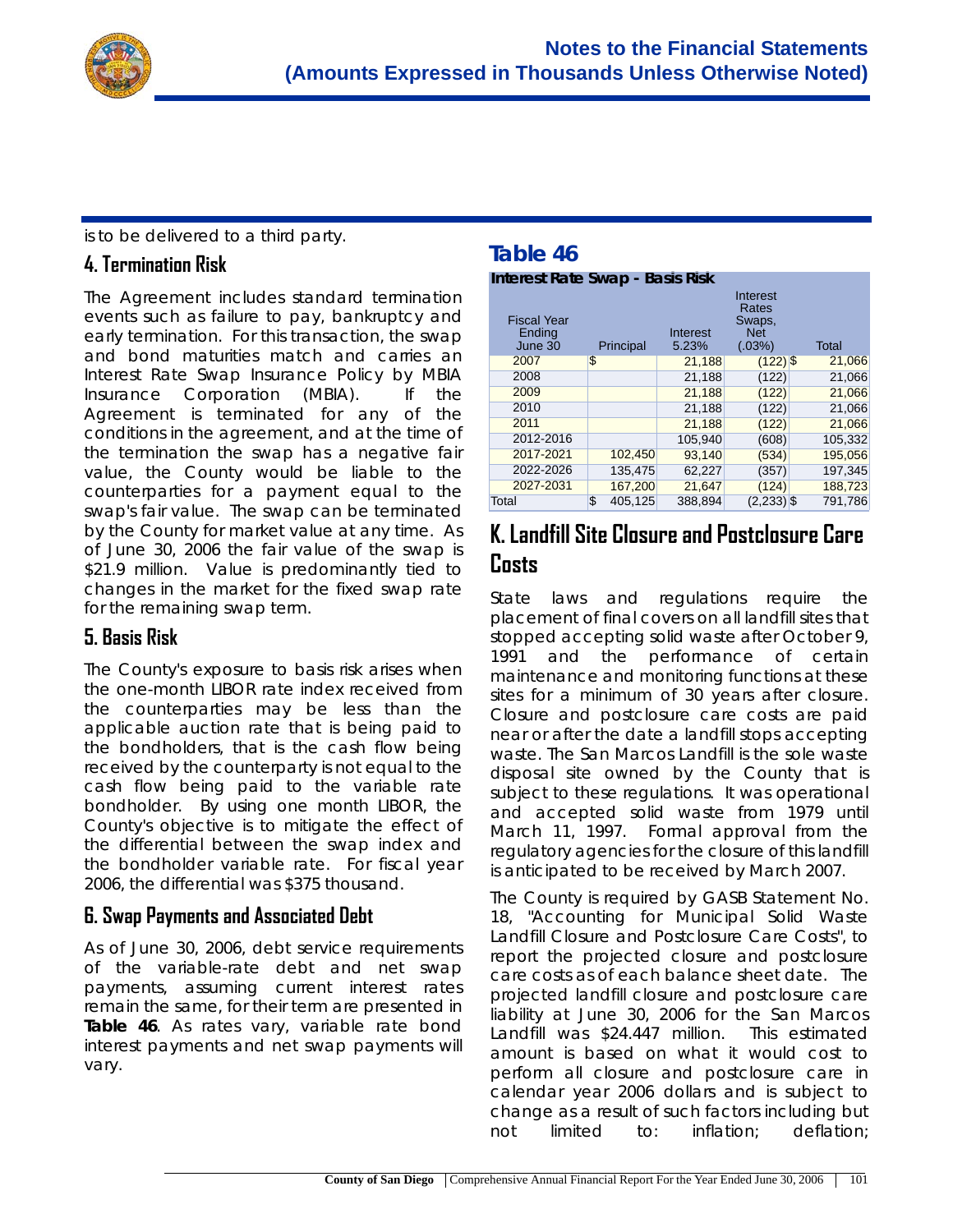

advancements in technology; and amendments to laws and regulations.

In addition to the above, state regulations require that landfill closure and postclosure maintenance costs be fully funded at the time of closure, unless a landfill owner/operator can demonstrate financial responsibility towards these activities by using other approved financial assurance alternatives. A pledge of revenue is one of various alternatives allowed to fund estimated postclosure costs. Under this alternative, the Board of Supervisors, on February 3, 1998, approved Minute Order No. 5 "Postclosure Maintenance Funding for the San Marcos Landfill", wherein the County entered into a pledge of revenue agreement with the California Integrated Waste Management Board (CIWMB). Pursuant to Resolution No. 98- 24, adopted under Minute Order No. 5, the Board directed that the amount of pledged revenue shall be equal to \$790 thousand per year for the 30 year period of postclosure maintenance commencing upon completion of the final closure of the San Marcos Landfill. The pledged amount is a promise of existing funds rather than future revenues and may increase or decrease to match any adjustment to identified cost estimates that are mutually agreed to by the County and the CIWMB.

As of June 30, 2006, \$23.443 million has been spent on closure costs and \$2.276 of the net assets of the government-wide statement of net assets has been restricted for remaining closure costs of the San Marcos Landfill.

Regulations governing solid waste management are promulgated by government agencies on the federal and state levels. These regulations address the design, construction, operation, maintenance, closure and postclosure maintenance of various types of facilities; acceptable and prohibited waste types; and inspection, permitting, environmental monitoring and solid waste recycling requirements. Regulations at both the state and federal levels could impose retroactive liability, particularly with respect to

cleanup activities relating to any landfill site ever operated by the County, whether or not owned by the County. Thus, the County has potential liability with respect to every landfill ever owned, operated, contracted to be operated, or into which the County disposed waste. Compliance with these regulations may be costly, and, as more stringent standards are developed to protect the environment, these costs could increase.

# **L. Fund Balances Reserved For Other Purposes**

At June 30, 2006, the fund balances reserved for other purposes are presented in **Table 47** as follows:

### **Table 47**

#### **Fund Balances Reserved For Other Purposes**

| <b>General Fund</b>                                                   |                          |
|-----------------------------------------------------------------------|--------------------------|
| Defray administrative costs and other general related<br>reserves     | $\mathfrak{s}$<br>19,959 |
| Improvement and maintenance of recorded<br>document systems           | 20,274                   |
| <b>Teeter tax losses</b>                                              | 9,858                    |
| Emergency medical services, and various<br>construction related costs | 10,385                   |
| Health, mental health                                                 | 24,303                   |
| Social programs                                                       | 2,534                    |
| Vector control                                                        | 4,638                    |
| Real estate fraud prosecution                                         | 1,242                    |
| Domestic violence and child abuse prevention                          | 5,229                    |
| Sheriff vehicle maintenance and replacement                           | 1,542                    |
| Purchase and operation of fingerprinting equipment                    | 4,774                    |
| Sheriff automated warrant system                                      | 3,008                    |
| Delinquency and juvenile crime prevention                             | 2,174                    |
| Reserve for donations                                                 | 2,997                    |
| <b>Total General Fund</b>                                             | 112,917                  |
| <b>Special Revenue Funds</b>                                          |                          |
| Road-future road improvements                                         | 52,426                   |
| <b>Lighting Maintenance</b>                                           | 16                       |
| <b>County Library projects</b>                                        | 87                       |
| <b>County Service Districts projects</b>                              | 1,366                    |
| Flood Control-future drainage improvements                            | 16,626                   |
| Housing Authority-deposits with others                                | 79                       |
| <b>Tobacco Securitization - debt admin costs</b>                      | 230                      |
| <b>Total Special Revenue Funds</b>                                    | 70,830                   |
| <b>Capital Projects Funds</b>                                         |                          |
| <b>Edgemoor capital projects</b>                                      | 250                      |
| Redevelopment Agency-prepaid items                                    | 825                      |
| <b>Total Capital Projects</b>                                         | \$<br>1,075              |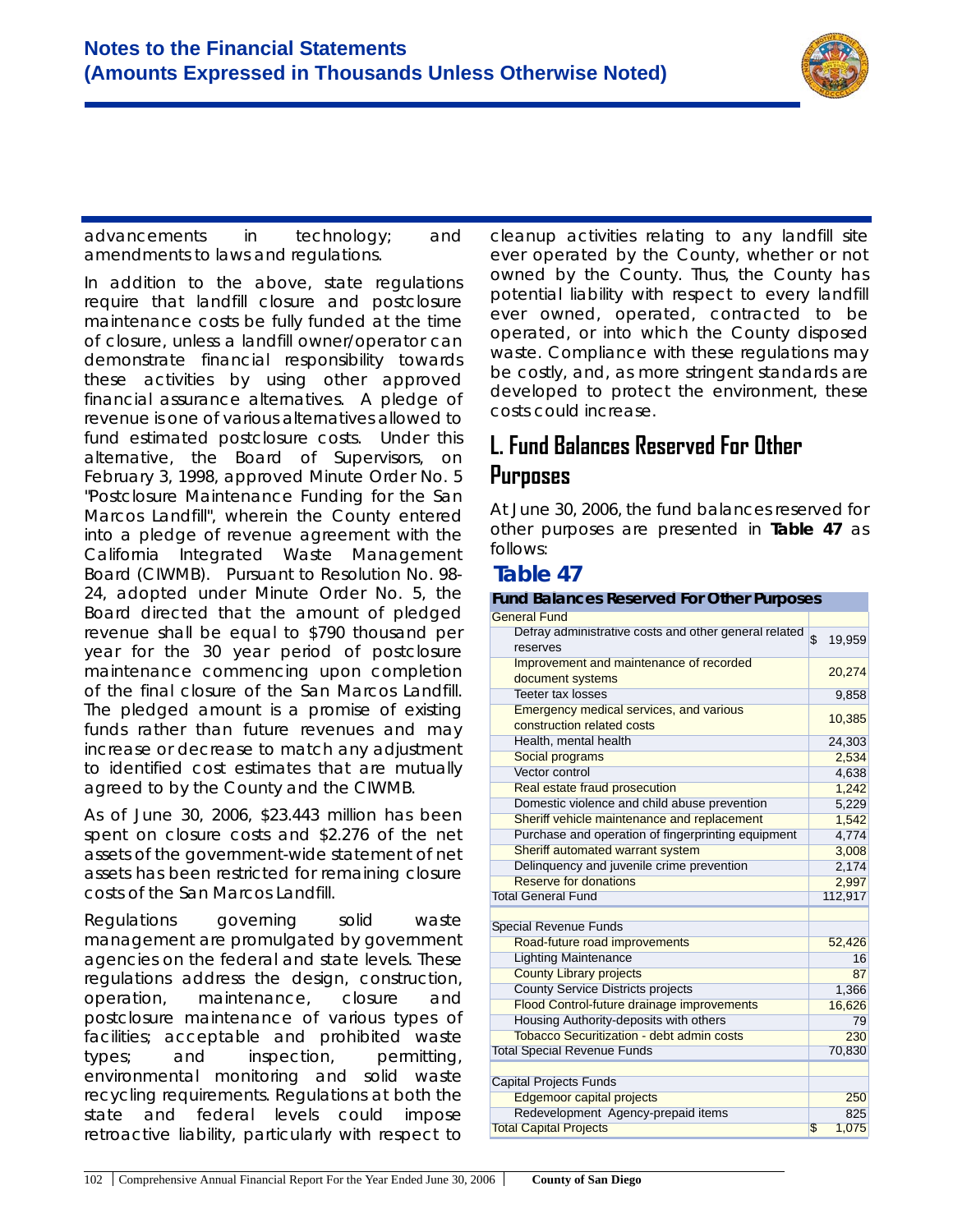

# **V. Other Information**

# **A. Risk Management**

The County operates a Risk Management Program, whereby it is self-insured for premises liability at medical facilities, medical malpractice, errors and omissions, false arrest, forgery, general liability and workers' compensation. The County purchases insurance for property damage, certain casualty claims, public officials bond, employee dishonesty, faithful performance, volunteers, airport comprehensive, and loss of money and securities based upon site locations. Settlements in the areas covered have not exceeded insurance coverage for each of the past three fiscal years. The County's Internal Service Fund (ISF) is used to report all of its uninsured risk management activities. Risk management liabilities are reported when it is probable that a loss has occurred and the amount of that loss can be reasonably estimated. Actuarial evaluations were obtained which determine estimates of known and projected public liability and workers compensation claim liabilities. At June 30, 2006, the amount of these liabilities, including an estimate for claims incurred but not reported and allocated and unallocated loss adjustment expenses was estimated at \$122.3 million, including \$31 million in public liability and \$91.3 million in workers' compensation. Changes in the balances of claim liabilities for fiscal year 2005 and 2006 are shown below:

### **Table 48**

#### **Risk Management - Changes in Claim Liabilities**

|                                  | July 1       | June 30   |
|----------------------------------|--------------|-----------|
| Unpaid Claims, Beginning of Year | \$<br>97.789 | 103.569   |
| <b>Incurred Claims</b>           | 42.968       | 52.908    |
| <b>Claim Payments</b>            | (37, 188)    | (34, 145) |
| Unpaid Claims, End of Year       | 103.569      | 122.332   |

# **B. Subsequent Events**

### **1. Tax and Revenue Anticipation Notes**

In July 2006, the County issued tax and revenue

anticipation notes (TRANS) totaling \$220 million due July 27, 2007 at a coupon rate of 4.50% and net interest cost of 3.70%. Proceeds from the notes will be used to meet fiscal year 2007 cash flow requirements. Fiscal year 2007 unrestricted revenues collateralize the notes.

### **2. San Diego County Taxable Pension Obligation Bonds**

In June of 2004, the County of San Diego issued \$454.113 million of Taxable Pension Obligation Bonds consisting of Series A Current Interest Bonds in the amount of \$241.360 million, Series B Auction Rate Securities in the amount of \$147.825 million and Series C Public Income Notes (PINES) in the amount of \$100.17 million (including \$35.242 of unaccreted appreciation).

On August 15, 2006, the series 2004 B Auction Rate Securities in the amount of \$147.825 million will be converted from auction rate securities to bonds bearing interest at fixed interest rates. Interest on the bonds will accrue at a fixed interest rate 5.911% payable semiannually on February 15 and August 15 of each year, commencing on February 15, 2007. Principal of \$147.825 million will be payable on August 15, 2024.

# **C. Contingencies**

### **1. Litigation**

In addition to the accrued liability for litigation and workers compensation claims described in Note V-A, the County has a potential liability of \$26.6 million that could result if unfavorable final decisions were rendered in numerous lawsuits to which the County is a named defendant. Appropriations are budgeted annually for those portions of obligations coming due that fiscal year. Estimates of potential liabilities described above (in Note V-A) include estimates of claims incurred but not reported at June 30, 2006.

#### **2. Unrecorded Leave Benefits**

| County | employees | have | unrecorded |
|--------|-----------|------|------------|
|--------|-----------|------|------------|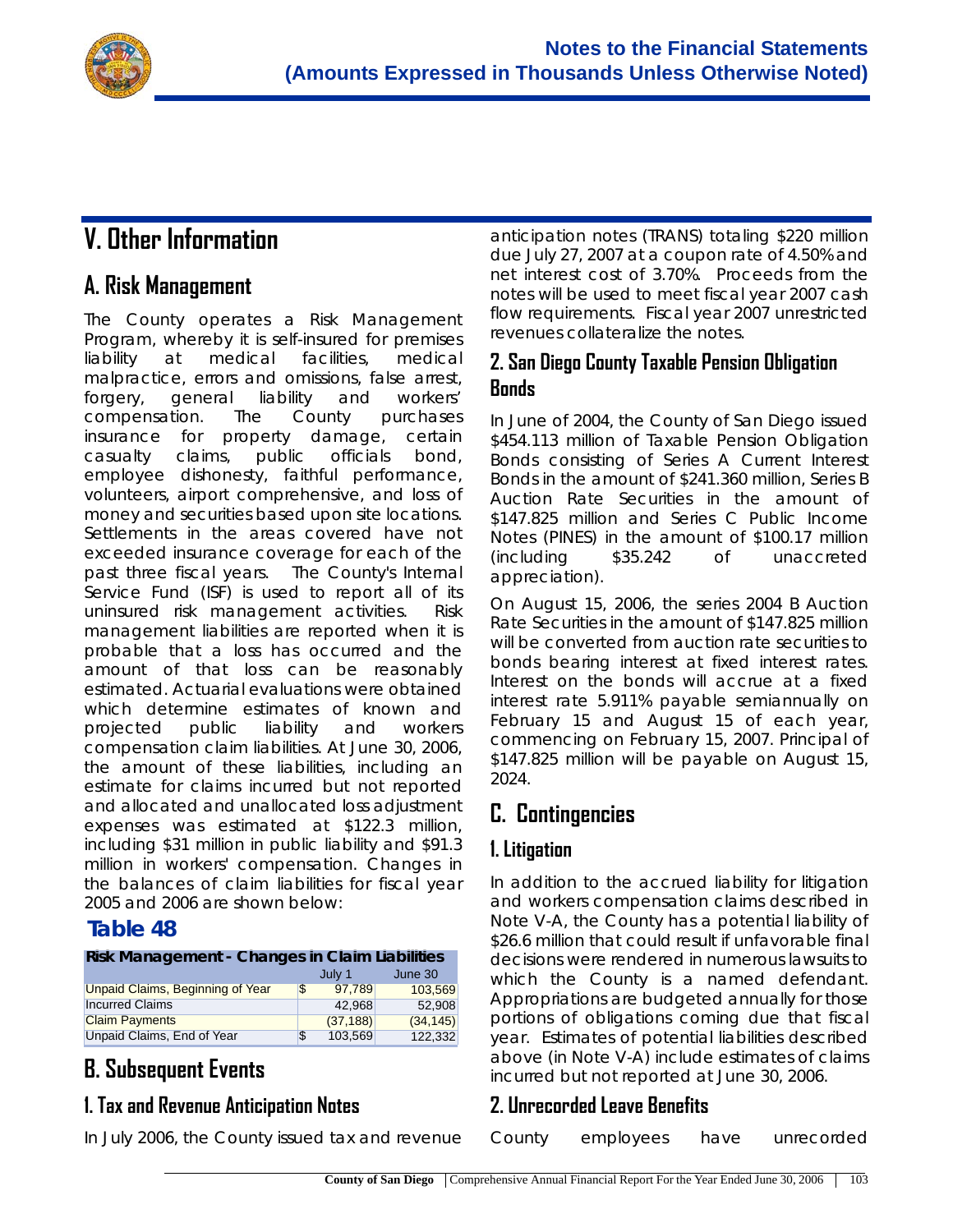

accumulated benefits of approximately \$139.3 million in sick leave and compensatory time. These benefits are not payable to employees upon termination and are normally liquidated in future years as employees elect to use their benefits as prescribed by Civil Service rules and regulations. Accumulated vacation, sick leave, and compensatory time-off for which employees are eligible for payment upon separation have been recorded as current or long-term liabilities in the appropriate proprietary funds and the statement of net assets.

#### **3. Federal and State Programs**

Amounts received or receivable from grant agencies are subject to audit and adjustment by grantor agencies, principally the federal government. Any disallowed claims, including amounts already collected, may constitute a liability of the applicable funds. The amount, if any, of expenditures that may be disallowed by the grantor cannot be determined at this time, although the County expects such amounts, if any, to be immaterial.

# **D. Jointly Governed Organizations**

The County Board of Supervisors jointly governs the Service Authority for Freeway Emergencies (S.A.F.E.). San Diego S.A.F.E. is governed by a seven-member board, whose members are appointed by the County Board of Supervisors and the eighteen cities within the county. The purpose of the authority is to provide for freeway emergency call boxes on major freeways within the County. Funding for the authority is provided by a \$1dollar yearly fee on vehicle registrations in San Diego County, which are collected by the State and deposited into the County Treasury. The County provides minimal administrative staff support for the S.A.F.E. authority.

The County Board of Supervisors and the San Diego City Council jointly govern the San Diego Workforce Partnership (Partnership). The Partnership's Board of Directors consists of two members of the County Board of Supervisors, two members from the San Diego City Council and one member of a charitable organization. The purpose of the Partnership is to provide employment training to area residents. Funding for such training is provided by State and Federal grants.

The San Diego Geographic Information Source (SanGIS) was created in July 1997 as a joint powers agreement between the City of San Diego and the County of San Diego. SanGIS objectives are to create and maintain a geographic information system, marketing and licensing compiled digital geographic data and software, providing technical services and publishing geographic and land-related information. The annual budget of \$1.5 million is funded by 50/50 split between the City and the County.

The County also jointly governs the San Dieguito River Valley Authority, the Serra Cooperative Library System, Southern California Regional Training and Development Center, and the Van Horn Regional Treatment Facility. The governing boards of these entities consist of representatives from the County and/or other regional governments and other counties. The County does not appoint a voting majority to the above boards. Services provided by these entities include park land acquisition, coordination of library services, regional governmental training, and treatment of emotionally disturbed youth.

# **E. Deferred Compensation Plans**

• County of San Diego Incentive Retirement Deferred Compensation Plan

The County of San Diego Incentive Retirement Deferred Compensation Plan is a defined contribution plan established and governed under the Internal Revenue Code Section 401(a). All permanent and part-time County employees are eligible to participate in the plan. Participants may elect to contribute between 2.5 and 25% of their federal taxable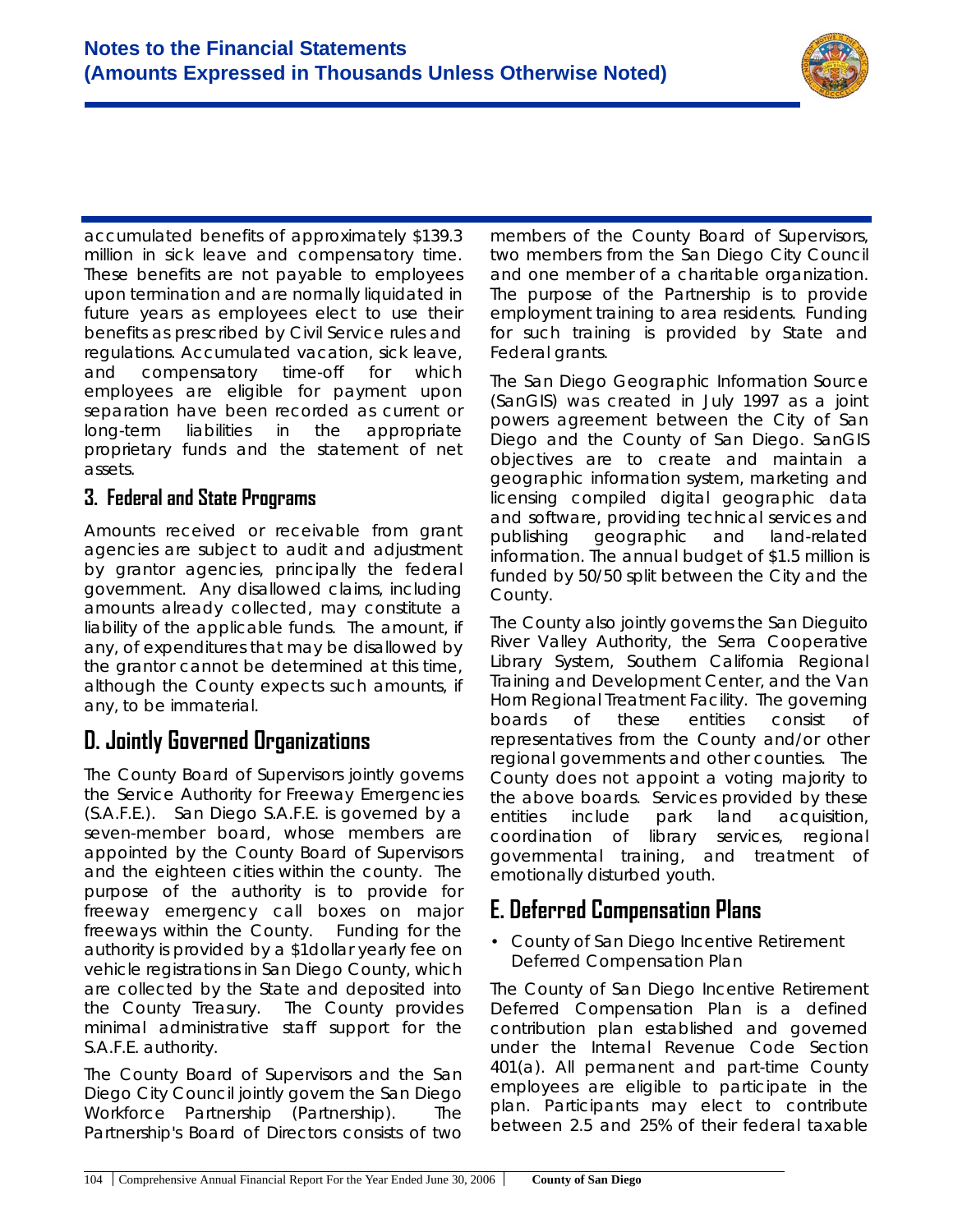

gross wages, up to \$44,000 a year, whichever is less. Plan participation is voluntary, however, once enrolled, the election percentage is irrevocable except under certain unforeseeable financial hardship provisions in the plan.

Under Internal Revenue Code rules, the amount of contributions by participants to the plan are considered employer contributions not subject to federal or state tax at the time of contribution. Participants direct the investment of all amounts contributed through two plan providers. All amounts held on behalf of participants are fully vested and held in trust at all times. Plan benefits for a participant who separates from County service or retires will be dependent upon the accumulated value of individual contributions and investment return. The County does not perform the investing function and has no fiduciary accountability for the plan. Thus, plan assets and any related liability to plan participants have been excluded from the County's financial statements.

The County's actual contributions for the year ended June 30, 2006 were \$24.965 million.

• San Diego County Deferred Compensation Plan

The County offers to its employees an optional deferred compensation plan created in accordance with Section 457 (b) of the Internal Revenue Code. This plan is available to substantially all employees and allows participants to defer a portion of their current income until future years, up to a maximum of \$15,000 (in whole dollars), so as to shelter such funds and earnings from state and federal taxation until withdrawal. The deferred compensation is not available to participants until termination, retirement, death, or unforeseeable emergency.

The County does not perform the investing function and has no fiduciary accountability for the plan. Thus, plan assets and any related liability to plan participants have been

excluded from the County's financial statements.

# **F. San Diego County Employees Retirement System**

### **1. Plan Description**

The SDCERA administers a cost-sharing, multiemployer defined benefit plan, with County members representing 92.6% of covered employees, which provides retirement, disability, and death benefits for plan members and beneficiaries pursuant to the County Employees Retirement Act of 1937, as enacted and amended by the State legislature. The plan is integrated with the Federal Social Security System. Cost-of-living adjustments are provided to members and beneficiaries at the discretion of the SDCERA Board of Retirement. SDCERA issues a publicly available financial report that includes financial statements and required supplementary information for the pension plan. The financial report may be obtained by writing to the San Diego County Employees Retirement Association, 2275 Rio Bonito Way Suite 200, San Diego, California 92108 or by calling (619) 515-0130.

### **2. Basis of Accounting, Estimates and Fair Value of Investments**

#### **a. Measurement Focus and Basis of Accounting**

SDCERA's operations are accounted for on an economic resources measurement focus and the accrual basis of accounting. Employer and member contributions are recognized when due pursuant to formal commitments, as well as statutory or contractual requirements. Investment income is recognized as revenue when earned. Retirement benefits and refunds are recognized when due and payable in accordance with the terms of the Plan. Other expenses are recognized when the corresponding liabilities are incurred. The net appreciation/(depreciation) in fair value of investments held by SDCERA is recorded as an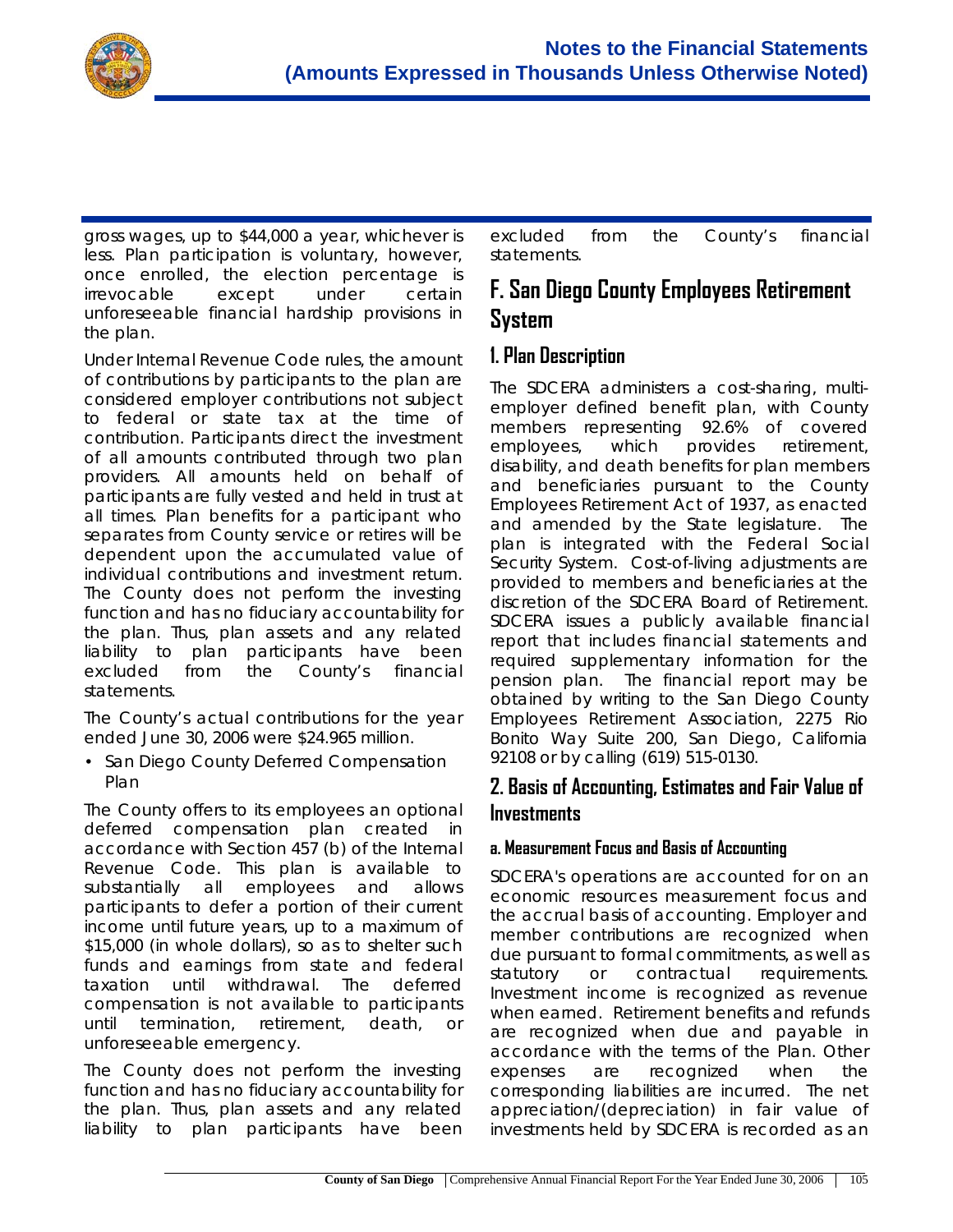

increase/(decrease) to investment income based on the valuation of investments.

#### **b. Estimates**

A number of estimates and assumptions have been made relating to the reporting of assets and liabilities, the disclosure of reserves and designation of plan assets to prepare these financial statements in conformity with accounting principles generally accepted in the United States of America. Actual results could differ from those estimates.

#### **c. Fair Value of Investments**

Please refer to details contained in Note IV. A. 2. b. (IV Detailed Notes on all Funds; A. Deposits and Investments; 2. Investments Outside the Pool; b. Pension Trust Fund.)

### **3. Funding Policy**

State statutes require member contributions to be actuarially determined to provide a specific statutory level of benefit. Member contribution rates, as a percentage of salary, vary according to age at entry, benefit tier level, and certain negotiated contracts which provide for the County to pay a portion of the employees' contribution. Member contribution rates (weighted average), in effect at June 30, 2006, expressed as a percentage of salary are 9.06%-9.46% for general members and 11.28% for safety members. The County is also required by State statutes to contribute at an actuarially determined rate, expressed as a percentage of annual covered payroll. The fiscal year 2006 rates, expressed as a percentage of covered payroll, are 21.34% for general members and 29.19% for safety members. Additionally, in accordance with various agreements with employee bargaining units, the County has contributed \$41.2 million on behalf of employees.

In March 2002, the County implemented a new enhanced retirement package. In October 2002, the County issued taxable Pension Obligation Bonds to fund a portion of its statutory obligations arising from enhanced

benefits. In June 2004, the County issued Pension Obligation Bonds and transferred \$450 million of the issuance to the retirement fund. The retirement plan's funding status (the ratio of system assets to system liabilities) was 83.6% at June 30, 2006.

#### **4. Annual Pension Cost**

For the fiscal year ended June 30, 2006, the County's annual pension cost was \$203.7 million. The County's actual contribution during the fiscal year ended June 30, 2006 totaled \$203.7 million, resulting in a net pension obligation of zero as of June 30, 2006, compared to zero at the end of the prior year. The required contribution rates, as adopted by the SDCERA Board, were determined as part of the June 30, 2003 interim actuarial valuation based on entryage actuarial cost method. The actuarial assumptions included (a) an 8.25% investment rate-of-return, (b) projected salary increases of 5.0% per year, and (c) cost-of-living increases for retirees of 3%.

#### **5. Three-Year Trend Information**

The following trend information concerning annual pension costs and the percentage of annual pension costs contributed for the last three fiscal years is included below:

### **Table 49**

#### **Three-Year Trend Information**

|                                          |               | Percentage of |                    |
|------------------------------------------|---------------|---------------|--------------------|
| <b>Fiscal Year Ended Annual Required</b> |               | <b>ARC</b>    | <b>Net Pension</b> |
| June 30                                  | Contributions | Contributed   | Obligation         |
| 2004                                     | 194.580<br>S  | 100.00% \$    |                    |
| 2005                                     | 235,122       | 100.00%       |                    |
| 2006                                     | 203,700<br>S  | 100.00% \$    |                    |

#### **6. Retiree Health Benefits**

Retiree health benefits may be available to eligible retirees to the extent that the Board of Retirement annually approves the payment of such benefits. SDCERA recognizes the cost of providing those benefits by expending annual insurance premiums, which approximated \$32.9 million for fiscal year 2006.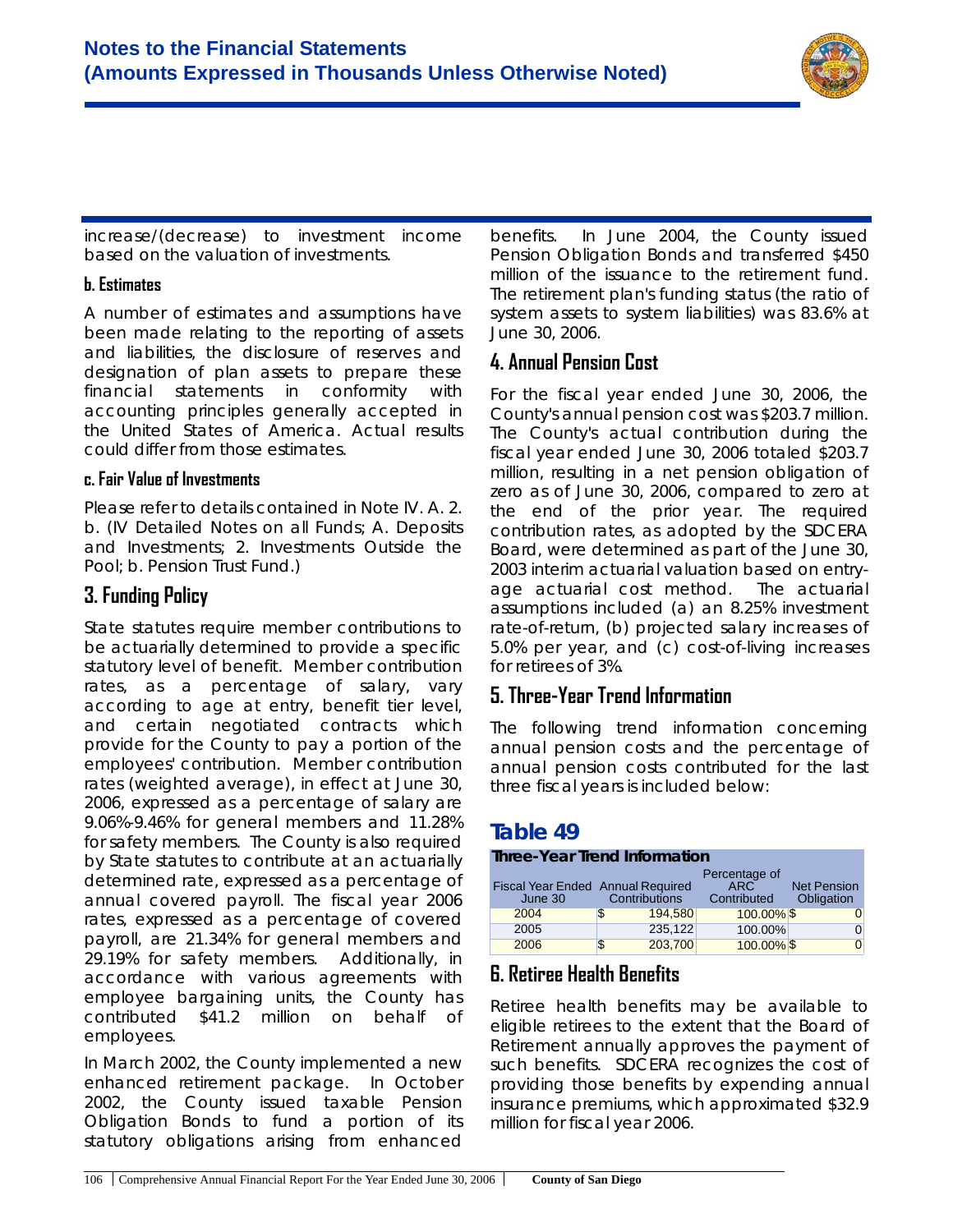

The Board of Supervisors and the Board of Retirement adopted a funding mechanism under Section 401(h) of the Internal Revenue Code, which calls for a portion of the County's contributions to be deposited to a separate health benefits 401(h) account each year. Any investment income earned on the account balance increases the balance and any losses reduce it.

The reserve for health benefits, established by the SDCERA Board of Directors, designates funds that may be used for future payments under the retiree health benefits program and related administrative expenses. The reserve for health benefits was approximately \$207.3 million at June 30, 2006, a \$13.5 million increase from the previous fiscal year.

### **G. Restatement of Beginning Net Assets Balance**

#### **1. First 5 Commission**

The beginning net asset balance of the First 5 Commission was restated as shown in **Table 50** below in the amount of \$1.419 million resulting from 1) An adjustment of prior year mark to market unrealized loss of \$1.307 million and 2) entries to correct the treatment of vacation accrual of \$112 thousand.

### **Table 50**

| Restatement                               |               |         |
|-------------------------------------------|---------------|---------|
| Net Asset balance as of June 30, 2005     | <sup>\$</sup> | 175.946 |
| Adjustment for restatement                |               | 1.419   |
| Net Asset balance, restated June 30, 2005 | <sup>\$</sup> | 177.365 |

# **H. Commitments**

# **1. Third Party Debt**

The tax code allows for certain types of nongovernmental borrowers to take advantage of tax-exempt financing through a governmental agency. The County of San Diego as a governmental agency, has issued tax-exempt debt on behalf of qualified borrowers. The County of San Diego is not responsible for the repayment of the debt.

Accordingly, no liability for these bonds has been recorded in the statement of net assets.

#### **a. Mortgage Revenue Bonds**

Mortgage Revenue Bonds are issued to provide construction and permanent financing to developers of multi-family residential rental projects located in the County to be partially occupied by persons of low or moderate income. Between 1995 and 2002, the County issued \$14 million of Mortgage Revenue Bonds of which \$11.89 million were still outstanding as of June 30, 2006.

#### **b. Certificates of Participation**

The County has implemented a conduit program whereby the County is the issuer of tax-exempt bonds and loans, where the proceeds are provided to a qualifying for profit or nonprofit organization. The County has no obligation to pay for the bonds and loans. The original amounts of Certificates of Participation issued as well as the amounts outstanding per issue at June 30, 2006 are as follows:

### **Table 51**

| <b>Certificates of Participation -</b><br><b>Conduit Program</b>  | Date<br><b>Issued</b> | Original<br>Amount<br><b>Issued</b> | Amount<br>Outstanding<br>at June 30 |
|-------------------------------------------------------------------|-----------------------|-------------------------------------|-------------------------------------|
| <b>Sharp Hospital</b>                                             | April 1998            | 112,020 \$<br>\$                    | 98,970                              |
| San Diego Natural History<br>Museum                               | December<br>1998      | 15,000                              | 13,500                              |
| San Diego Museum of Art<br>(principal due at maturity)            | <b>March</b><br>2000  | 6,000                               | 6,000                               |
| Salk Institute                                                    | April 2000            | 15,000                              | 14,050                              |
| University of San Diego                                           | <b>May 2001</b>       | 36,870                              | 33,230                              |
| San Diego-Imperial Counties<br><b>Developmental Services</b>      | September<br>2002     | 10,750                              | 10,000                              |
| <b>Chabad Jewish Academy</b><br>(principal due at maturity)       | January<br>2003       | 11,700                              | 10,820                              |
| San Diego Jewish Academy<br>(principal due at maturity)           | December<br>2003      | 13,325                              | 12,255                              |
| <b>Bishop School</b>                                              | <b>June 2004</b>      | 25,000                              | 25,000                              |
| Museum of Contemporary Art                                        | December<br>2004      | 13,000                              | 13,000                              |
| <b>Sidney Kimmel Cancer Center</b><br>(principal due at maturity) | September<br>2005     | 24,500                              | 24,500                              |
| Burnham Institute for Medical<br>Research                         | February<br>2006      | 59,405                              | 59,405                              |
| Total                                                             |                       | \$<br>342,570 \$                    | 320,730                             |

#### **c. Reassessment District Improvement Bonds**

Reassessment District Improvement Bonds were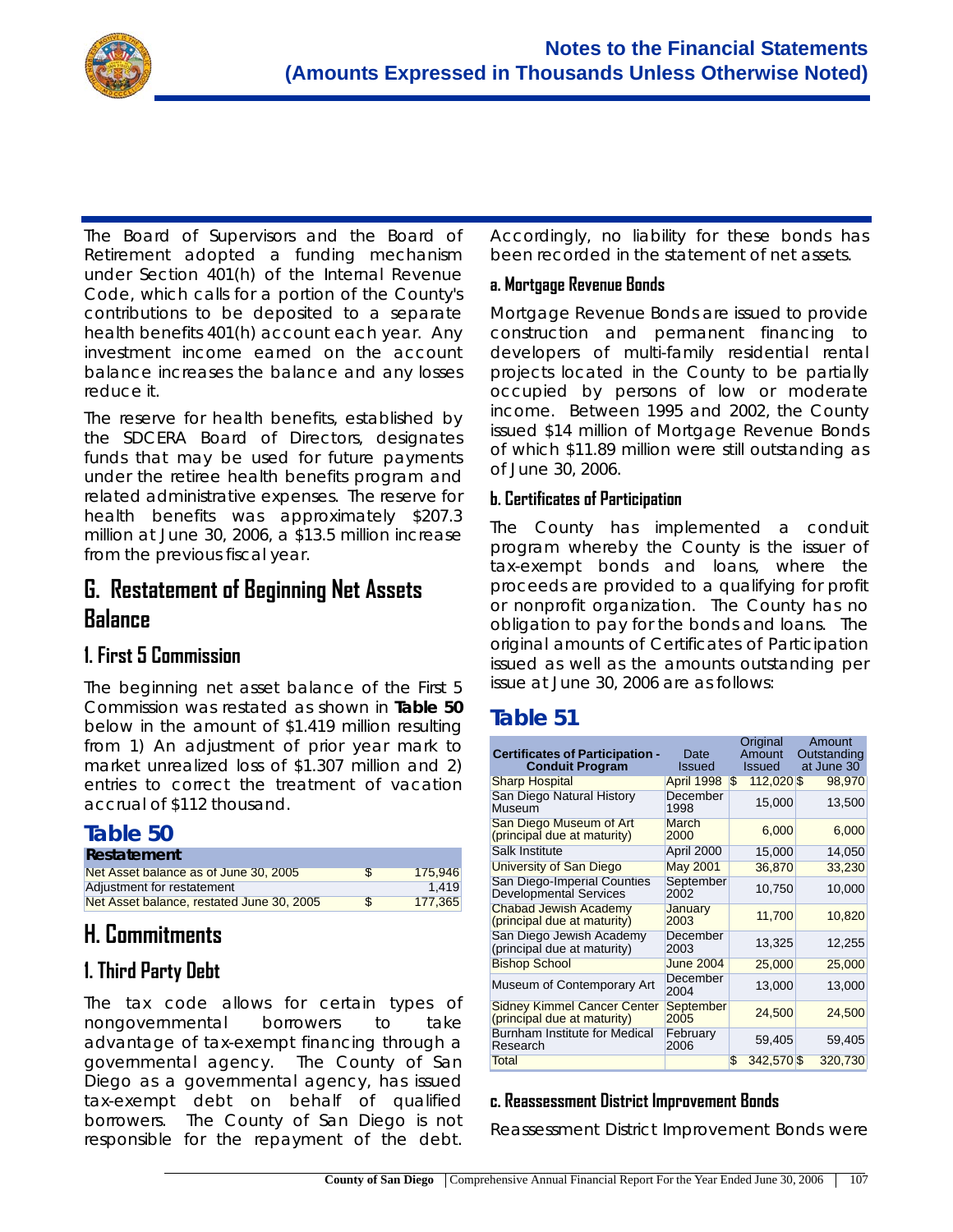

issued to provide refunding an earlier issuance of improvement bonds for the 4-S Ranch assessment district. The District originally issued \$28.8 million of Improvement Bonds in July 1991 to finance the acquisition of certain infrastructure improvements specially benefiting properties within an assessment district. In July 1997, the District issued \$21.8 million of Reassessment Bonds to refund the original issuance, of which \$11.87 million were still outstanding as of June 30, 2006.

#### **2. Deposits for Other Agencies**

The Treasurer is a named paying agent for various bonds issued by other agencies, e.g., school districts, pursuant to the bond covenants. The proceeds from these issues are deposited in the County pool or as specified in the bond resolution. The amounts deposited belong to the specific agency which issued the bonds and are not assets of the County. The County has no liability with respect to these issues, the repayment of these bonds are from ad valorem taxes levied on the properties in the school district.

### **I. New Governmental Accounting Standards**

#### **1. Implemented**

In November 2003, GASB issued Statement No. 42, *Accounting and Financial Reporting for Impairment of Capital Assets and for Insurance Recoveries.* This statement establishes accounting and financial reporting standards for impairment of capital assets. A capital asset is considered impaired when its service utility has declined significantly and unexpectedly. This statement also clarifies and establishes accounting requirements for insurance recoveries.

In May 2004, GASB issued Statement No. 44, *Economic Condition Reporting: The Statistical Section-an amendment of NCGA Statement 1.* This statement amends the portions of NCGA Statement 1, *Governmental Accounting and Financial Reporting Principles* that guide the

preparation of the statistical section. The statistical section presents detailed information, typically in ten-year trends, that assists users in utilizing the basic financial statements, notes to basic financial statements, and required supplementary information to assess the economic condition of a government. This statement adds new information that financial statement users have identified as important and eliminates certain previous requirements.

In December 2004, GASB issued Statement No. 46, *Net Assets Restricted by Enabling Legislation - an amendment of GASB Statement No. 34*. This Statement requires that limitations on the use of net assets imposed by enabling legislation be reported as restricted net assets. A legally enforceable enabling legislation restriction is one that a party external to the County - such as citizens, public interest groups, or the judiciary - can compel a government to honor.

In June 2005, GASB issued Statement 47, *Accounting for Termination Benefits*. This Statement establishes accounting standards for termination benefits. This Statement requires employers to disclose a description of the termination benefit arrangement, the cost of the termination benefits (required in the period in which the employer becomes obligated if that information is not otherwise identifiable from information displayed on the face of the financial statements), and significant methods and assumptions used to determine termination benefit liabilities. For termination benefits other than those provided through an existing defined OPEB plan, this Statement was effective for the County's fiscal year ending June 30, 2006.

The County has analyzed its accounting practices to determine the potential impact on the financial statements for the GASB Technical Bulletin No. 2006-1 *Accounting and Financial Reporting by Employers and OPEB Plans for Payments from the Federal Government Pursuant to the Retiree Drug Subsidy Provisions of Medicare Part D.* This Technical Bulletin clarifies the application of existing standards of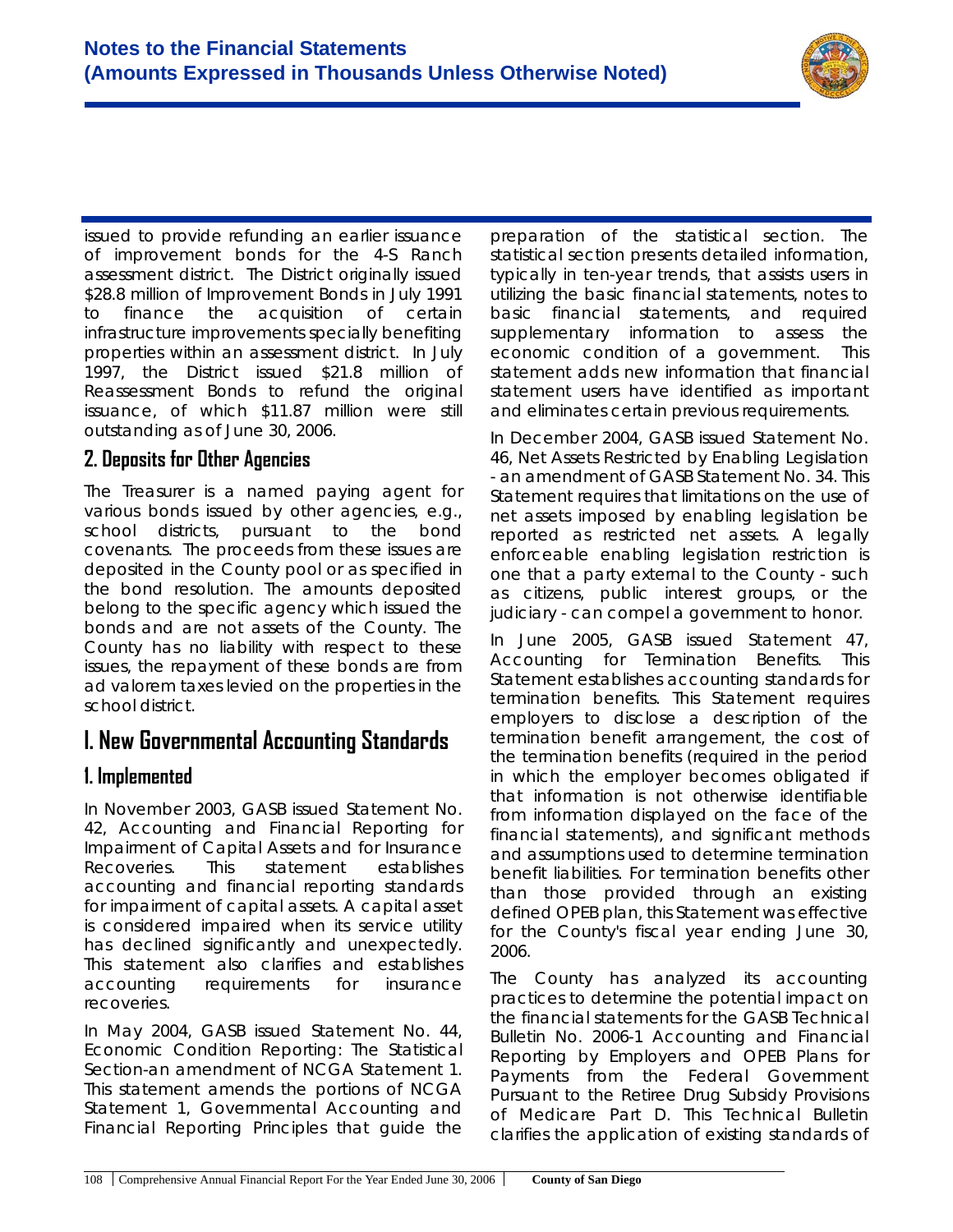

accounting and financial reporting to payments that an employer or a defined benefit other postemployment benefit (OPEB) plan receives from the federal government pursuant to the retiree drug subsidy provisions of Medicare Part D, as established in the Medicare Prescription Drug, Improvement, and Modernization Act of 2003. It was determined that this Bulletin has no impact on the financial statements.

In Fiscal Year 2006, the County implemented these new reporting requirements.

#### **2. Under Analysis**

The County is currently analyzing its accounting practices to determine the potential impact on the financial statements for the following GASB Statements:

In April 2004, GASB issued Statement No. 43, *Financial Reporting for Postemployment Benefit Plans Other Than Pension Plans.* This statement establishes uniform financial reporting standards for other postemployment benefits (OPEB) plans. The approach followed in this statement generally is consistent with the approach adopted for defined benefit pension plans with modifications to reflect differences between pension plans and OPEB plans. The statement applies for OPEB trust funds included in the financial reports of plan sponsors or employers, as well as for the stand-alone financial reports of OPEB plans or the public employee retirement systems, or other third parties, that administer them. This statement also provides requirements for reporting of OPEB funds by administrators of multiple-employer OPEB plans, when the fund used to accumulate assets and pay benefits or premiums when due is not a trust fund. This statement is effective for the County's fiscal year ending June 30, 2007.

In June 2004, GASB issued Statement No. 45, *Accounting and Financial Reporting by Employers for Postemployment Benefits Other Than Pensions*, which addresses how state and local governments should account for and report their costs and obligations related to

postemployment healthcare and other nonpension benefits. Collectively, these benefits are commonly referred to as other postemployment benefits, or OPEB. The statement generally requires that employers account for and report the annual cost of OPEB and the outstanding obligations and commitments related to OPEB in essentially the same manner as they currently do for pensions. Annual OPEB cost for most employers will be based on actuarially determined amounts that, if paid on an ongoing basis, generally would provide sufficient resources to pay benefits as they come due. This statement's provisions may be applied prospectively and do not require governments to fund their OPEB plans. An employer may establish its OPEB liability at zero as of the beginning of the initial year of implementation; however, the unfunded actuarial liability is required to be amortized over future periods. This statement also establishes disclosure requirements for information about the plans in which an employer participates, the funding policy followed, the actuarial valuation process and assumptions, and, for certain employers, the extent to which the plan has been funded over time. This statement is effective for the County's fiscal year ending June 30, 2008.

In June 2005, GASB issued Statement 47, *Accounting for Termination Benefits*. This Statement establishes accounting standards for termination benefits. For termination benefits provided through an existing defined benefit OPEB plan, the provisions of this Statement should be implemented simultaneously with the requirements of Statement 45, and are therefore effective for the County's fiscal year ended June 30, 2008.

In September 2006, GASB issued Statement No. 48, *Sales and Pledges of Receivables and Future Revenues and Intra-Entity Transfers of Assets and Future Revenues*. Governments sometimes exchange an interest in their expected cash flows from collecting specific receivables or specific future revenues for